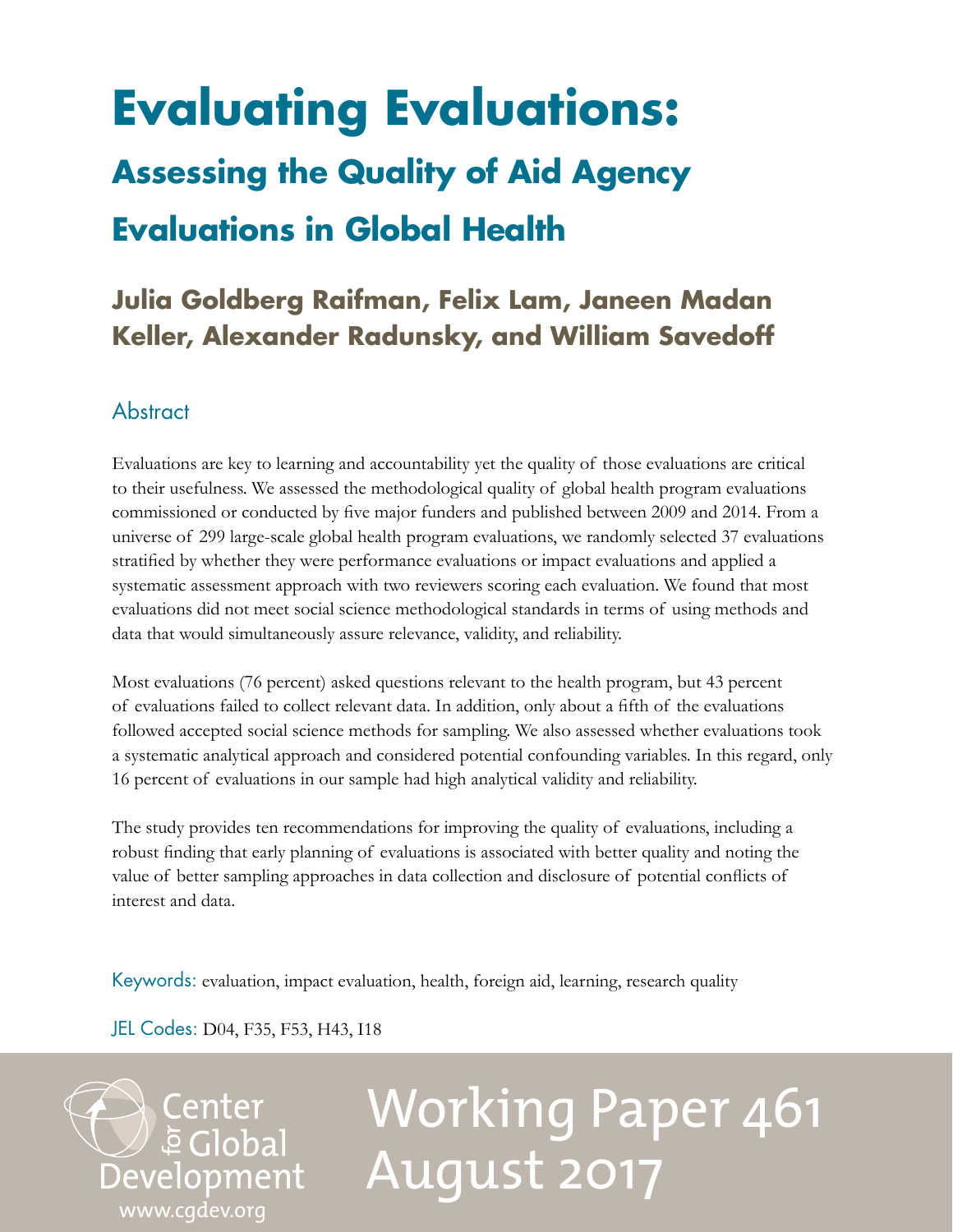### **Evaluating Evaluations: Assessing the Quality of Aid Agency Evaluations in Global Health**

Julia Goldberg Raifman Boston University

Felix Lam Clinton Health Access Initiative

Janeen Madan Keller Center for Global Development

Alexander Radunsky Harvard T.H. Chan School of Public Health

> William Savedoff Center for Global Development

We would like to thank Victoria Fan, Rifaiyat Mahbub, Carmel Salhi, and Jesse Heitner for their contributions to the study. We also appreciate the comments we received from Sebastian Bauhoff, agency staff from the United States Agency for International Development, the Global Fund to Fight AIDS, Tuberculosis, and Malaria, the World Bank, and the UK Department for International Development, and one anonymous reviewer.

The Center for Global Development is grateful for contributions from the Lakeshore Foundation and the William and Flora Hewlett Foundation in support of this work.

Julia Goldberg Raifman, Felix Lam, Janeen Madan Keller, Alexander Radunsky, and William Savedoff. 2017. "Evaluating Evaluations: Assessing the Quality of Aid Agency Evaluations in Global Health." CGD Working Paper 461. Washington, DC: Center for Global Development. https://www.cgdev.org/publication/evaluating-evaluationsassessing-quality-aid-agency-evaluations-global-health

**Center for Global Development 2055 L Street NW Washington, DC 20036**

> 202.416.4000 (f) 202.416.4050

**www.cgdev.org**

The Center for Global Development is an independent, nonprofit policy research organization dedicated to reducing global poverty and inequality and to making globalization work for the poor. Use and dissemination of this Working Paper is encouraged; however, reproduced copies may not be used for commercial purposes. Further usage is permitted under the terms of the Creative Commons License.

The views expressed in CGD Working Papers are those of the authors and should not be attributed to the board of directors, funders of the Center for Global Development, or the authors' respective organizations.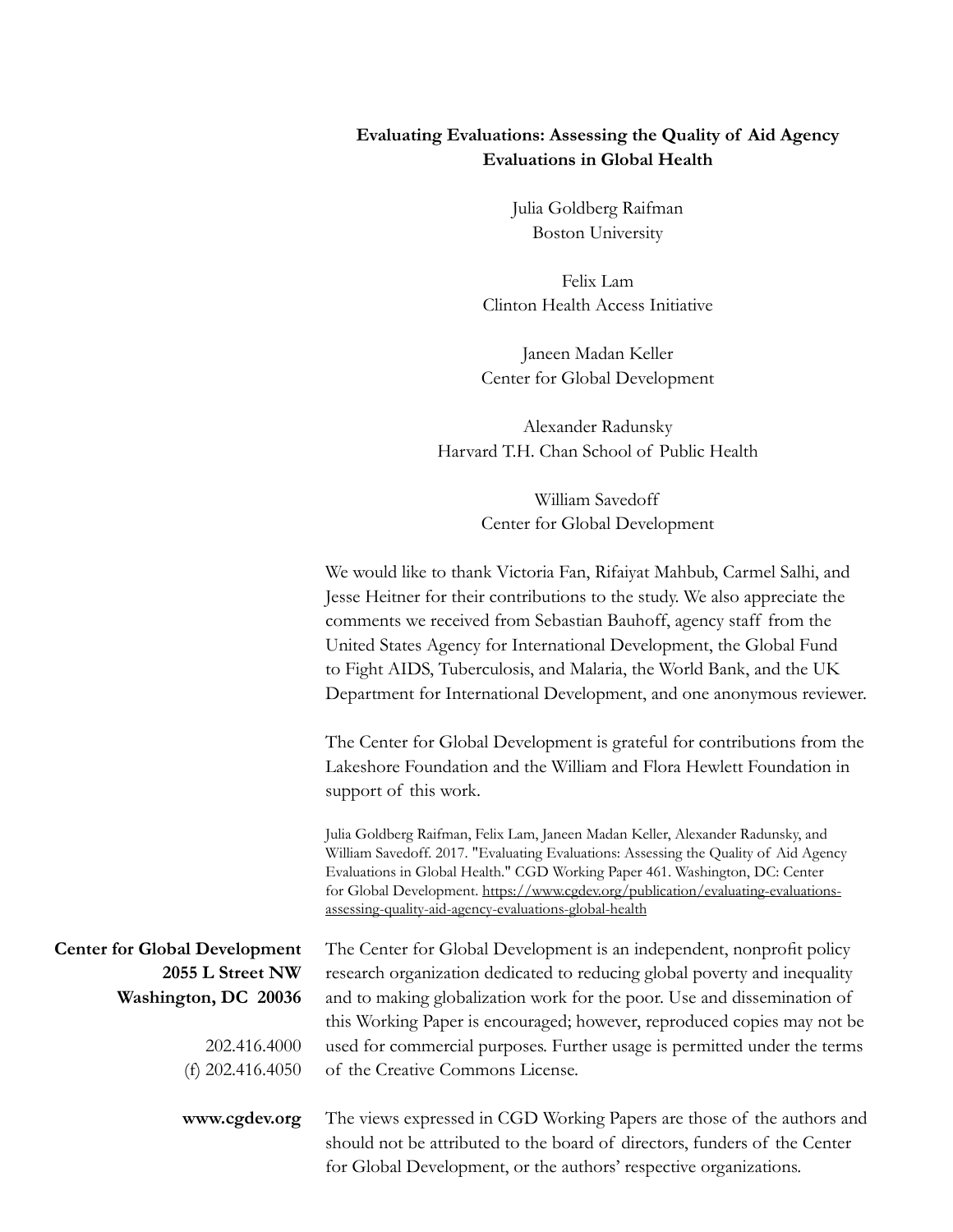# **Contents**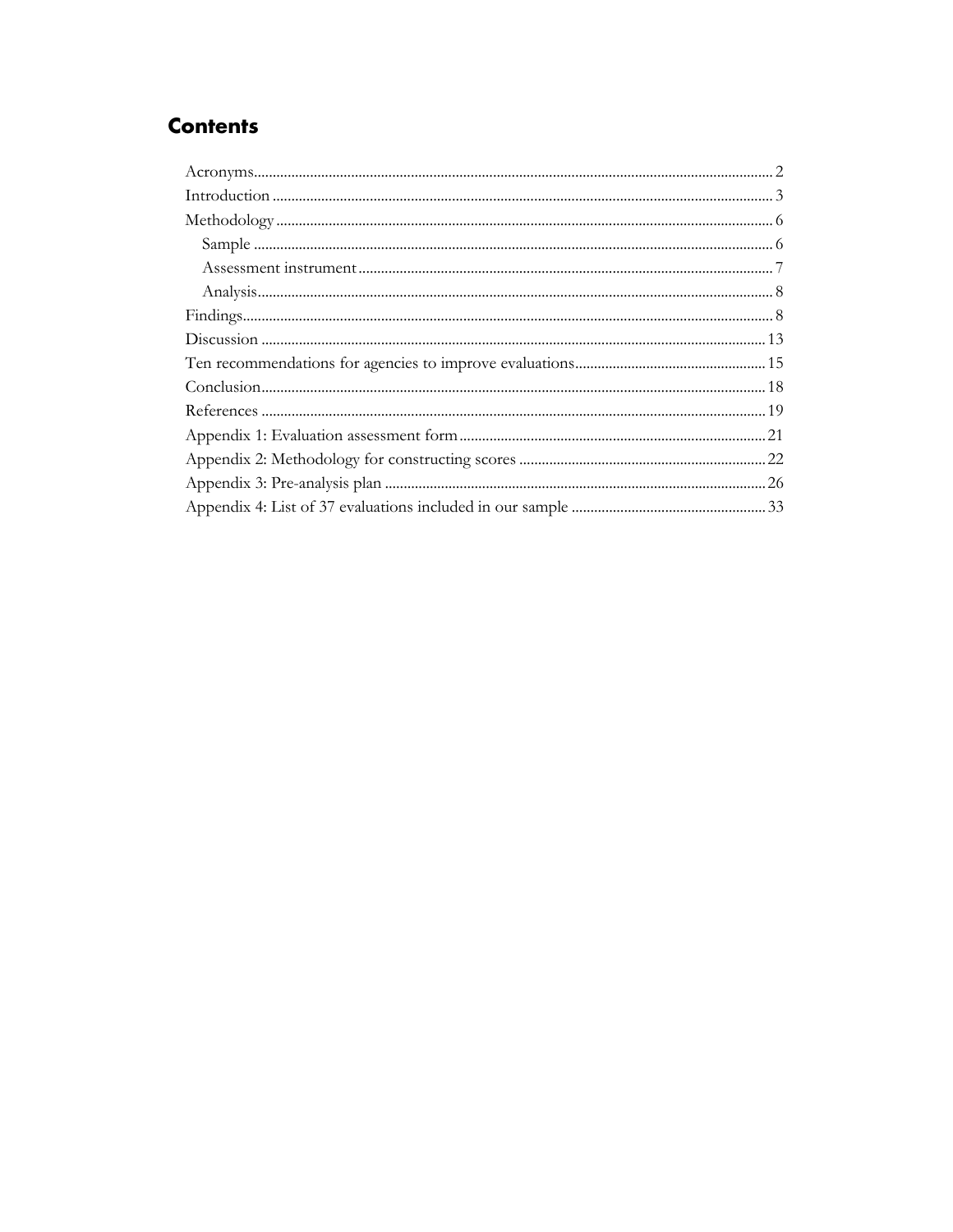## <span id="page-3-0"></span>**Conflict of interest**

None of the authors received funding from any of the agencies that were reviewed to directly support this study. The Center for Global Development, which provided staff time for this study, has received grants from DFID and held contracts with the World Bank for other activities.

## **Time and cost**

This study began in 2014 and was completed in 2017. We estimate that the team spent approximately 12 full-time equivalent weeks to review the 37 evaluations and that another 18 full-time equivalent weeks were spent on analysis, team discussion, write-up, and revisions. We cannot provide a cost estimate since the project was not supported by a direct grant.

### **Ethics and transparency**

This study did not involve human subjects. The agencies whose evaluations were being assessed were contacted in January 2014 and asked for comments on the research protocol and to add or amend the list of evaluations in the universe. They were also given opportunities to comment on a previous draft of this paper. The data and computer code for analysis are publicly available at [https://www.cgdev.org/media/assessing-quality-global](https://www.cgdev.org/media/assessing-quality-global-health-evaluations)[health-evaluations.](https://www.cgdev.org/media/assessing-quality-global-health-evaluations)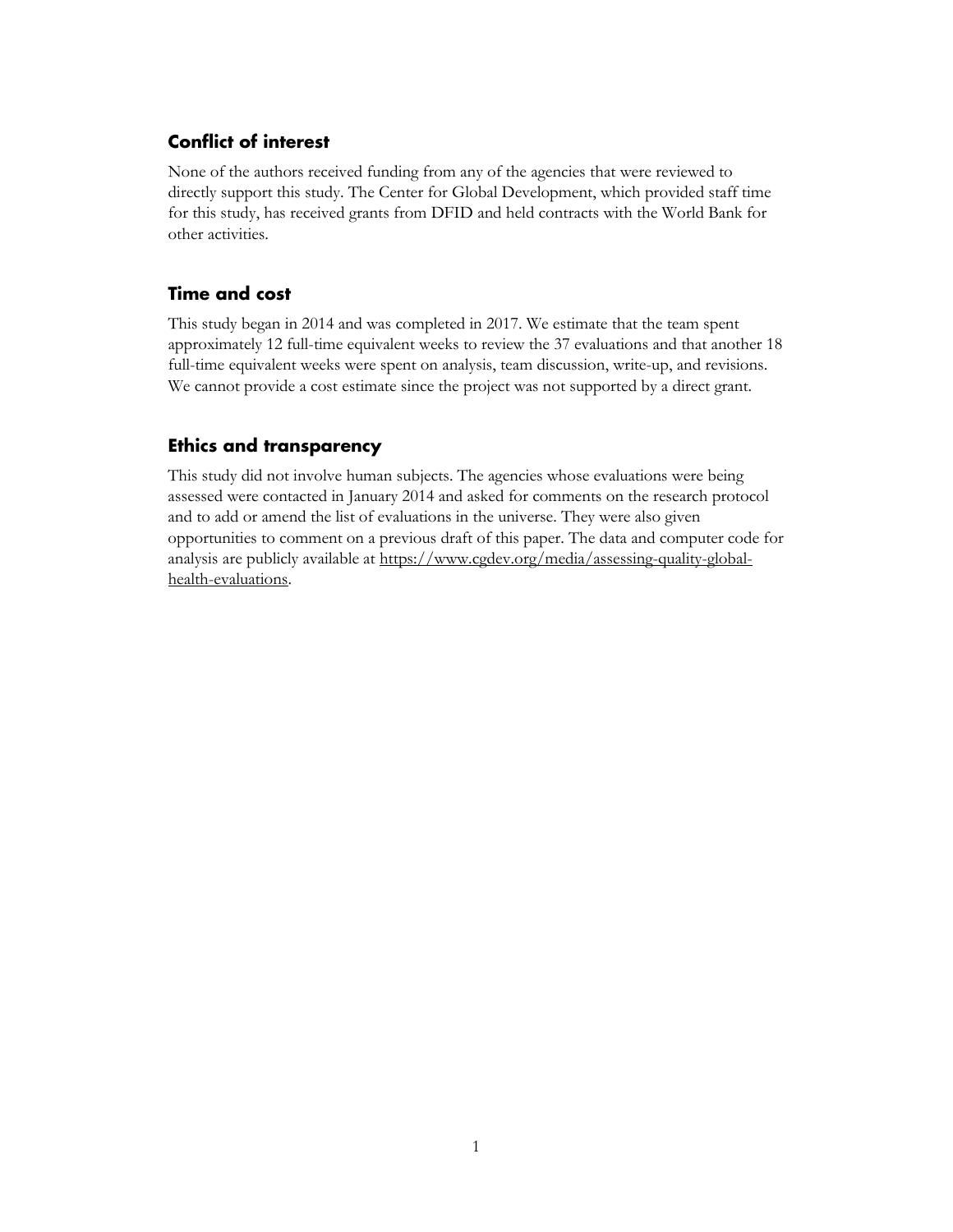## **Acronyms**

| 3ie          | International Initiative for Impact Evaluations          |
|--------------|----------------------------------------------------------|
| <b>BMGF</b>  | Bill and Melinda Gates Foundation                        |
| DAC.         | Development Assistance Committee                         |
| DAH          | Development assistance for health                        |
| <b>DFID</b>  | Department for International Development                 |
| EGWG         | CGD's Evaluation Gap Working Group                       |
| GAO          | Government Accountability Office                         |
| Global Fund  | The Global Fund to Fight AIDS, Tuberculosis, and Malaria |
| ICAI         | Independent Commission for Aid Impact                    |
| IEG          | World Bank's Independent Evaluation Group                |
| <b>ODA</b>   | Oversees Development Assistance                          |
| <b>OECD</b>  | Organization for Economic Cooperation and Development    |
| PEPFAR       | President's Emergency Fund for AIDS Relief               |
| <b>RCT</b>   | Randomized Controlled Trial                              |
| <b>USAID</b> | United States Agency for International Development       |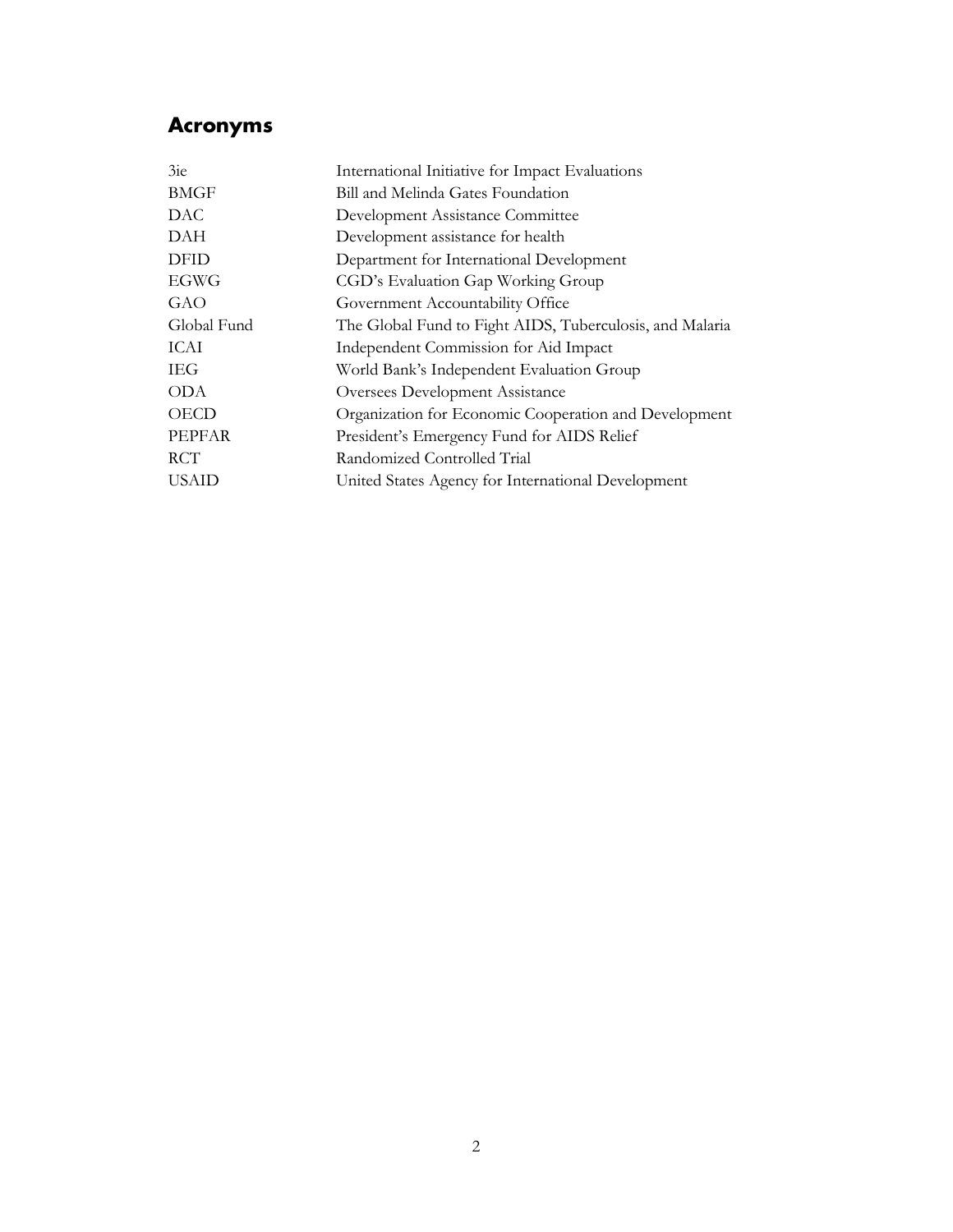## <span id="page-5-0"></span>**Introduction**

In 2015, Official Development Assistance (ODA) amounted to US\$191 billion (OECD DAC 2017). While ODA is associated with significant improvements in social sector outcomes in low- and middle-income countries, it is also under scrutiny for its effectiveness (Burnside and Dollar 2000; Easterly et al. 2004; Glassman and Temin 2016). Evaluations play a critical role in ODA programs by providing accountability for the use of funds and by informing how to design and implement more effective programs.

ODA has always been subject to some evaluation, but more recently, a strong international consensus has emerged over the need for more and better evaluation. In 2005, 91 countries endorsed the Paris Declaration on Aid Effectiveness (OECD DAC 2005), which aimed to improve the impact of ODA through, among other things, better measurement of program results and improved accountability for achieving goals. The following year, the Center for Global Development's Evaluation Gap Working Group (EGWG) released a report highlighting a lack of knowledge regarding aid programs and calling on governments and funders to increase funding for impact evaluations, to strengthen monitoring and evaluation systems, to improve standards for evidence, and to facilitate access to knowledge (EGWG 2006).

Since the Paris Declaration and the EGWG report, the evaluation landscape has evolved. The International Initiative for Impact Evaluations (3ie) was created in 2008, exclusively to fund evaluations of development policies and programs in low- and middle-income countries (3ie 2015). Furthermore, the largest ODA funders have developed new evaluation policies—the United Kingdom Department for International Development (DFID) published its evaluation policy in 2013; the United States Agency for International Development (USAID) in 2011 and updated in 2016; and the Bill and Melinda Gates Foundation (BMGF) in 2017—and are conducting and commissioning more program evaluations (IEG 2012; Kennedy-Chouane and Lundgren 2013; ICAI 2014; USAID 2016).

While the number of evaluations has increased, we know less about their quality and use. An independent meta-analysis of USAID's evaluations published in 2012 showed substantial room for improvement. It found that the methods used in evaluations were based on specific evaluation questions in just 22 percent of the cases; and only 34 percent of evaluations contained descriptions of analytical methods (Hageboeck et al. 2013). These findings are mirrored in a recent Government Accountability Office (GAO) study of foreign aid evaluations completed in fiscal year 2015 by six US government agencies—USAID, the Millennium Challenge Cooperation, Department of Agriculture, Department of Defense, Department of State, and Department of Health and Human Services. The GAO study assessed evaluations against three broad quality criteria including design, implementation, and analysis. The review found that only about a quarter of evaluations met all quality criteria and an additional 50 percent partially met these criteria. The study underscored the need to improve evaluation quality, especially in the areas of sampling, data collection, and analysis (GAO 2017).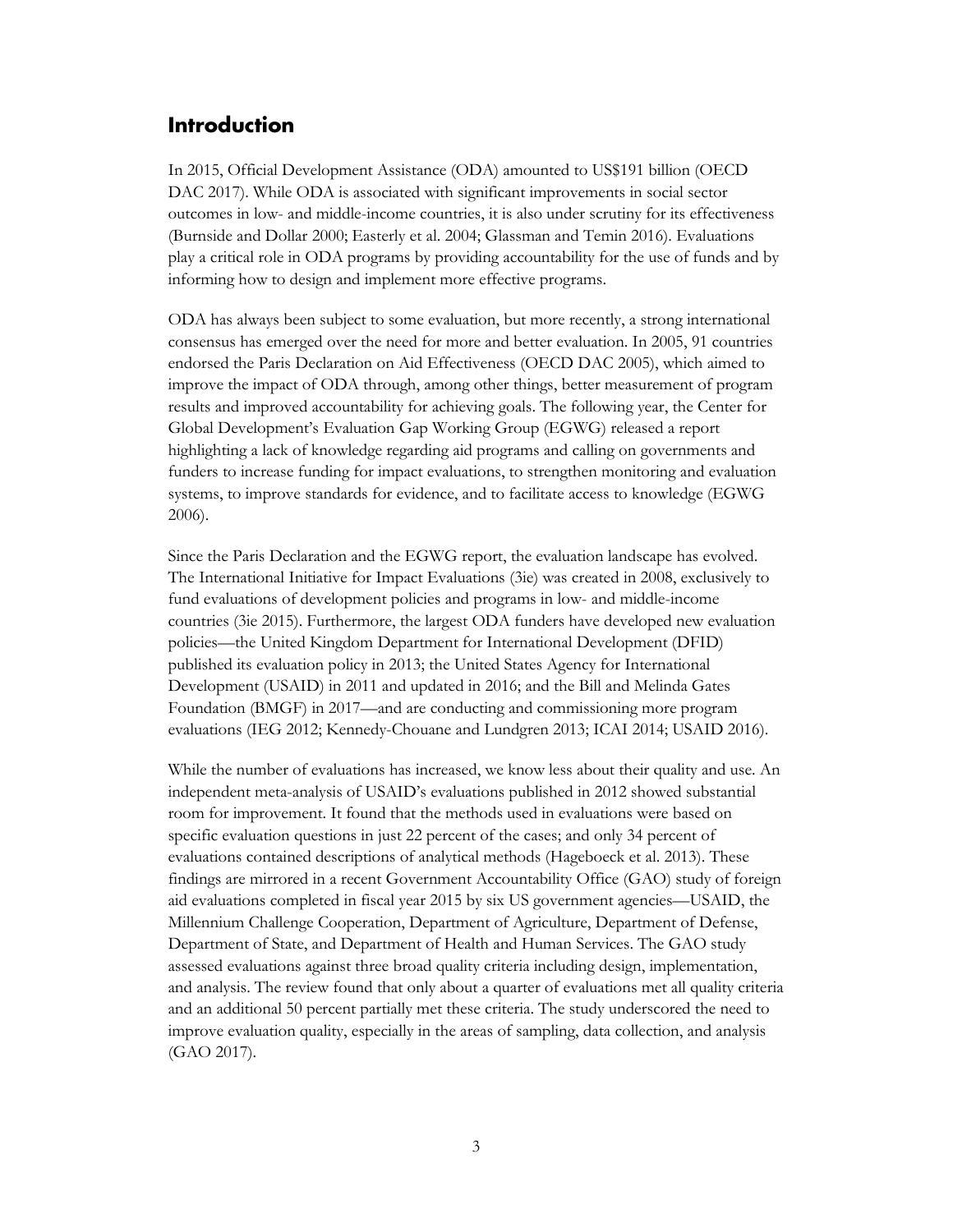Furthermore, evaluations are not widely used, and management and planning can be weak. Within the World Bank for example, 31 percent of policy reports, which include evaluations, had never been downloaded (Doemeland and Trevino 2014). In addition, the 2016 OECD Development Assistance Committee (DAC) Peer Review of the United States commends USAID for building a culture of evaluation, but argues that better planning and management would make evaluations more effective in promoting learning across the agency (OECD DAC 2016, chapter 6).

This study aimed to assess the quality of ODA evaluations commissioned or conducted by major health funders—USAID, the Global Fund to Fight AIDS, Tuberculosis, and Malaria (the Global Fund), the President's Emergency Fund for AIDS Relief (PEPFAR), DFID, and the International Development Association (IDA) at the World Bank. We specifically investigated the quality of development assistance for health (DAH) program evaluations published between 2009 and 2014 for their *relevance*, *validity*, and *reliability*. We intentionally chose these three criteria for assessing evaluation quality because they readily encompass the range of purposes and characteristics sought by different evaluators even when they disagree over relative importance (Rossi et al. 1999; Campbell 1969; Cronbach 1982; Patton 1997).

We defined evaluations as *relevant* if the authors addressed questions related to the means or ends of a program or intervention, and used appropriate data to answer those questions. We defined evaluations as *valid* if analyses were methodologically sound and conclusions were derived logically and consistently from the findings. We defined evaluations as *reliable* if the method and analysis would be likely to yield similar conclusions if the evaluation were repeated in the same or similar context.

Unlike systematic reviews that pre-specify an acceptable set of methodologies, we assessed whether an evaluation produced relevant, valid, and reliable findings considering whether its approach met accepted social science methodological standards. For example, evaluations may do a better or worse job of addressing bias in the way they collect information regardless of whether they are qualitative or quantitative and whether they focus on impact or other performance criteria.

This approach is different than if we had assessed each evaluation based on the standards applied by each agency. For example, DFID applies a set of standards to the evaluations produced by its Evaluation Unit that differs from the standards the Independent Commission for Aid Impact (ICAI) applies to its reviews. Similarly, many of the World Bank's Independent Evaluation Group (IEG) evaluations aim to assess the accuracy of project completion reports and do not apply the same standards that are used for other kinds of evaluations.

Instead, we sought to apply standards that are general enough and important enough to reflect the quality of the information and logic by which the evaluation reached its conclusions. After assessing the quality of a sample of evaluations on this basis, we looked for characteristics that might be associated with better quality. In the final section of the paper, we then offer 10 recommendations for improving the quality of evaluations (which are also summarized in Box 1).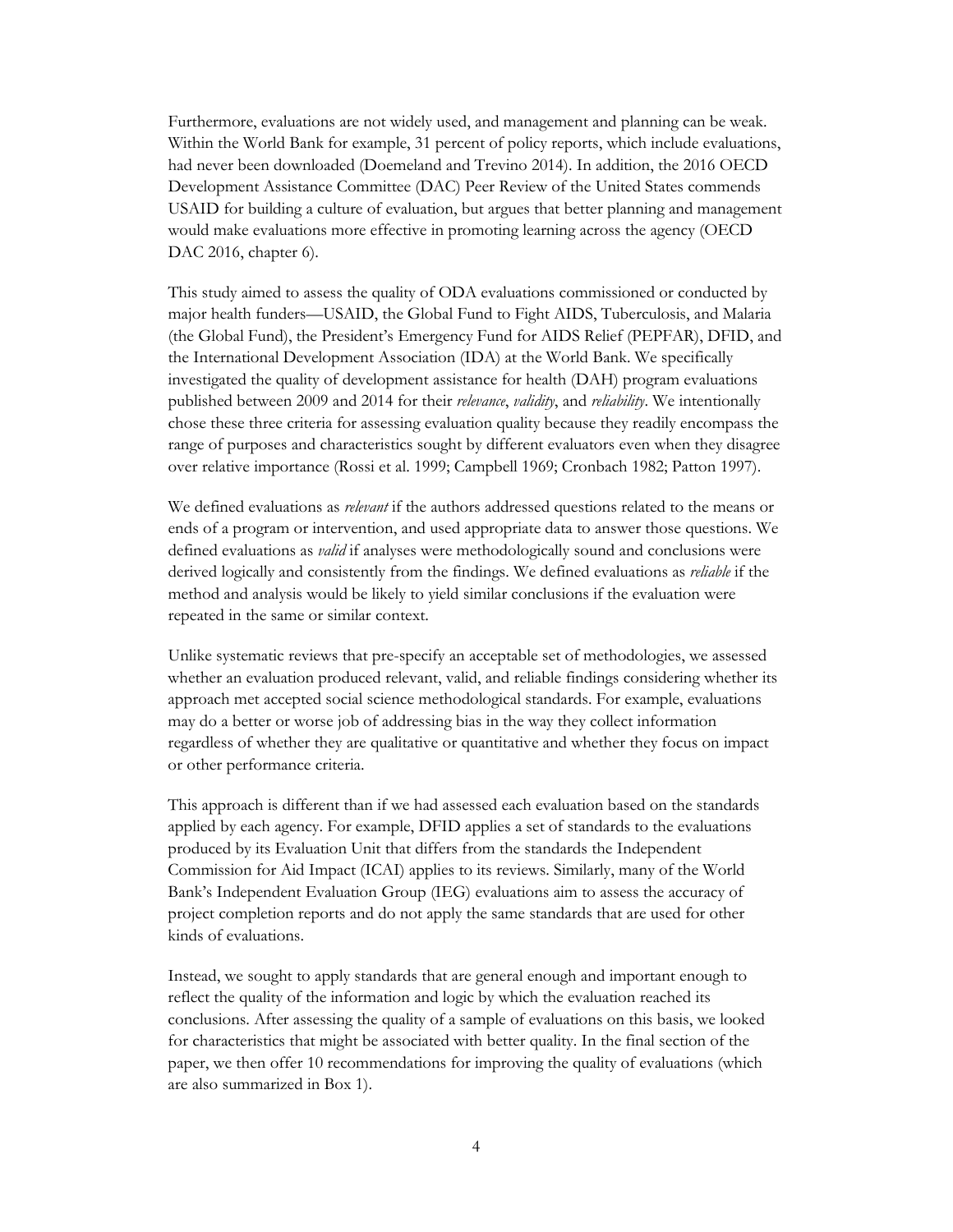#### **Box 1: Summary of 10 recommendations for improving evaluation quality**

**Classify the evaluation purpose:** Be clear at meta-level data (e.g. title, abstract, coding/tagging categories on the agency website) regarding whether an evaluation really is (1) measuring the impact of a particular intervention and seeking to attribute causality or (2) asking other questions about a program's performance, such as effective implementation or management.

**Discuss evaluator independence:** Explicitly acknowledge the evaluators' institutional affiliation and any financial conflicts of interest, along with the roles of implementers in sampling, data collection or writing reports, so that readers can assess the report in terms of potential bias.

**Disclose costs and duration of programs and evaluations:** Provide information on cost and duration for both the evaluated program and the evaluation.

**Plan and design the evaluation before program implementation begins:** Early planning has a robust association with higher evaluation quality.

**State the evaluation question(s) clearly:** A clear and well-defined question helps researchers identify the right kinds of data and select an appropriate methodology; it also helps readers understand the evaluation and assess the quality of the findings.

**Explain the theoretical framework:** Evaluations are easier to assess if evaluators are explicit about the theoretical framework that underlies their analysis.

**Explain sampling and data collection methods:** Evaluations should be clear enough about sampling and data collection methods that subsequent researchers could apply them in another context, and that readers can judge the likelihood of bias.

**Improve data collection methods:** Interviews with key informants, focus groups, and beneficiaries are rich sources of information for evaluators but many evaluations, particularly those using qualitative methods, rely on convenience samples rather than the kinds of purposeful or random sampling that provide more robust confidence in findings.

**Triangulate findings:** Development programs are by nature complex, making it unlikely that an evaluation using a single method or source of data can be complete. Quantitative evaluations make little sense without information about context, implementation and the meaning people ascribe to programs. On the other hand, qualitative evaluations lack credibility without information (often quantitative) that corroborates or qualifies the information from interviews and focus group discussions.

**Be transparent on data and ethics:** Publishing data in useable formats is helpful to the evaluators conducting an evaluation, to peer reviewers judging the robustness of findings, and to readers trying to assess an evaluation's credibility. Appropriate measures should be taken to protect privacy and assure confidentiality.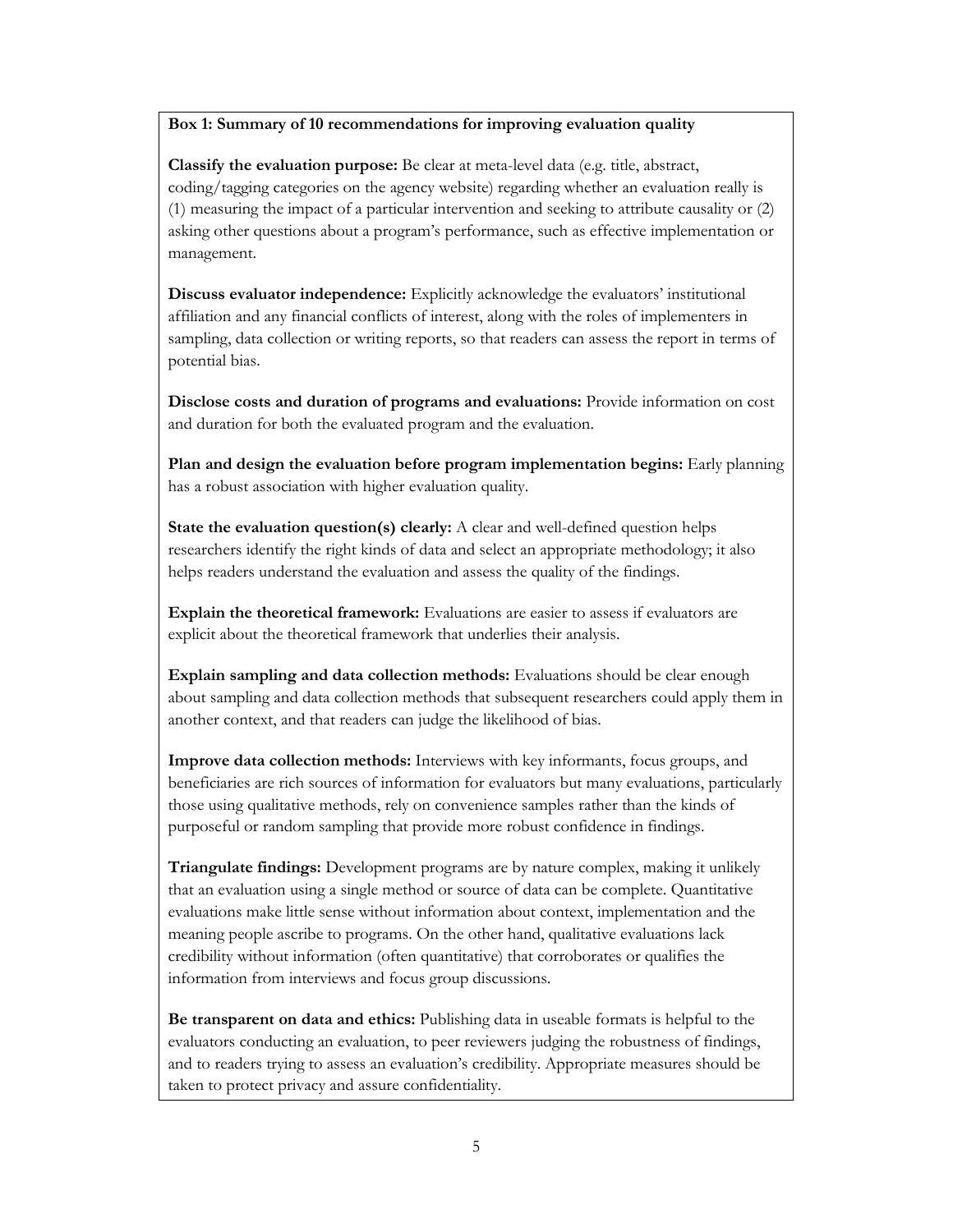## <span id="page-8-0"></span>**Methodology**

#### <span id="page-8-1"></span>**Sample**

To assess the quality of evaluations, we selected a sample of global health program evaluations from those commissioned or conducted by major DAH funders, including both impact and performance evaluations. We chose to focus on evaluations of global health programs because health comprises one of the largest components of ODA (about 14 percent in 2015)[1](#page-8-2) and because the global health field is widely perceived as a pioneer in conducting evaluations (Cameron et al. 2016). We also chose to focus on evaluations of large-scale program implementation and to exclude evaluations testing smaller-scale novel interventions. While this subset is not representative of all funders or interventions, it represents the largest health-focused development assistance programs.

We further refined the universe of evaluations by focusing on evaluations published between 2009 and 2014 and that (1) were publicly available, (2) assessed some feature of impact or performance, and (3) whose subject was a large-scale health program implemented by a major funding agency, rather than a program implemented to conduct a study. To identify evaluations, we began by conducting a search of organization websites, Google, Google Scholar, and the 3ie Impact Evaluation Database. We also contacted the heads of evaluation departments at each organization to confirm that our list captured all relevant evaluations. Our search yielded evaluations of a broad variety of programs that funded direct services, inkind medications, budget support, medical training, logistics support, infrastructure, and policy reforms. The universe of evaluations was finalized on September 1, 2015. Any evaluations published subsequently or which were otherwise brought to our attention after that time were not included.

A final aspect of delimiting the universe was to focus on five large funders of DAH: USAID, the Global Fund, PEPFAR, DFID, and IDA at the World Bank. In 2015, these funders committed US\$18.2 billion out of the US\$25.8 billion committed for all health aid to lowand middle-income countries (OECD DAC 2017). We initially sought to include the Bill and Melinda Gates Foundation (BMGF) in the study, but we excluded them when conversations with BMGF evaluations staff indicated that most BMGF funding went toward smaller-scale studies to test novel approaches, rather than to large-scale program implementation.

To generate a representative sample of evaluations, we classified them as either impact or performance evaluations. We defined "impact evaluations" as evaluations whose primary purpose is to measure the impact that can be attributed to a particular intervention. We used the term "performance evaluations" to refer to evaluations that focused on other aspects of performance such as managerial efficiency, outputs, or beneficiary satisfaction. From the list of 299 evaluations, we randomly chose five impact evaluations and five performance evaluations from each funder. We found that some funders (e.g., the Global Fund and

<span id="page-8-2"></span> <sup>1</sup> Data accessed on June 7, 2017 from stats.oecd.org; figures represent commitments in current US\$ and represent the following two categories: Health (1.2) and Population Policies/Programmes and Reproductive Health (1.3).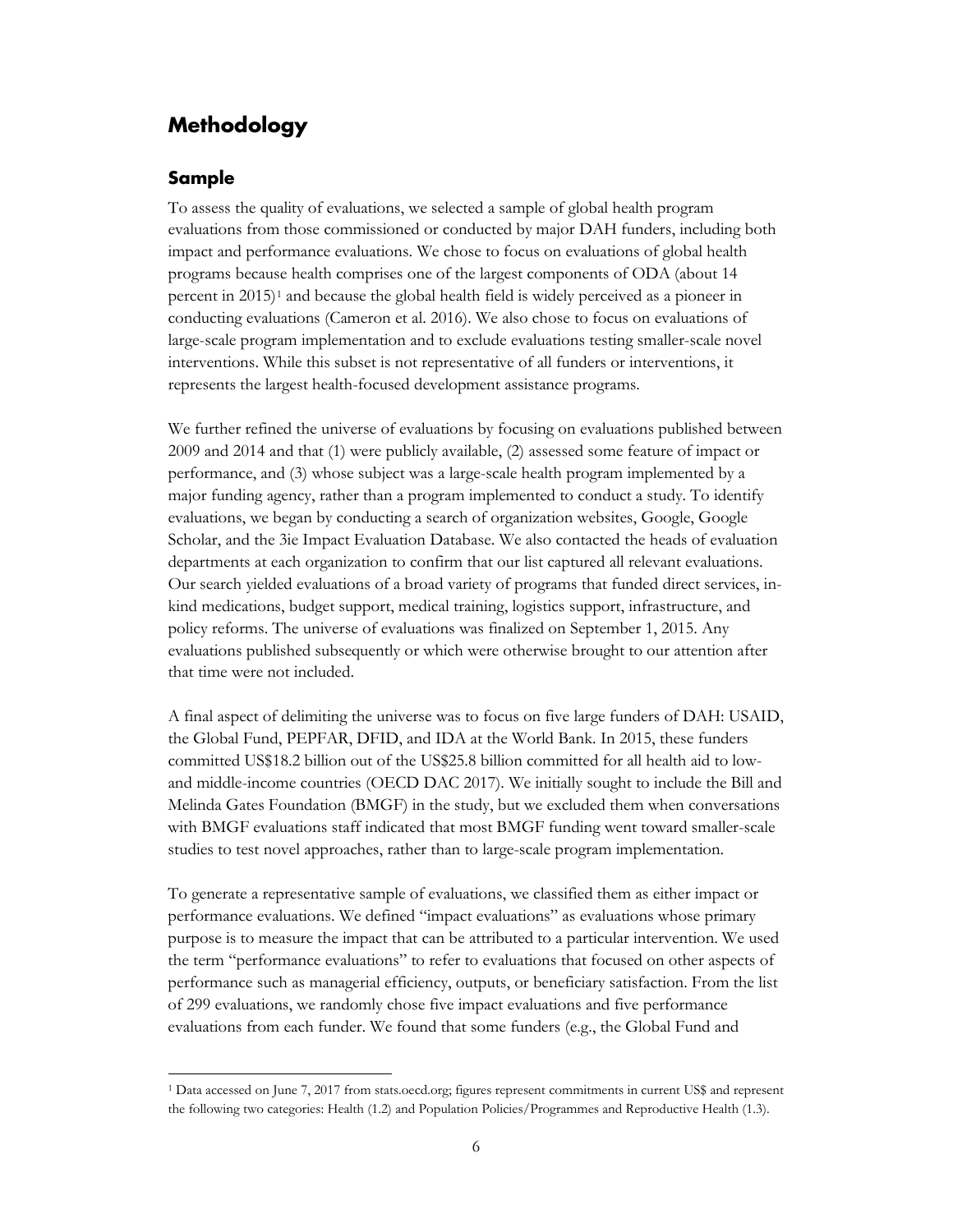PEPFAR)<sup>[2](#page-9-1)</sup> had fewer than five evaluations, and in these cases, we assessed all available evaluations in each category.

Our final sample comprised 37 evaluations from five funders. This sample can be considered representative of evaluations of large-scale health programs implemented by funders who account for a substantial share of DAH. Nevertheless, variations across and within agencies in terms of the scope and methods applied in each evaluation may limit the extent to which findings can be generalized from the sample. Appendix 4 lists all the evaluations in the sample.

#### <span id="page-9-0"></span>**Assessment instrument**

Seven evaluators trained in evaluative methods reviewed the sample of evaluations. We developed the assessment instrument based on social science standards for research (Maxwell 2004; King et al. 1994) and on the Cochrane rubric for assessing risk of bias (Higgins and Green 2011). Like the Cochrane rubric, questions about whether each methodological area was described in enough detail to assess quality were followed by questions about methodological quality. We tested the assessment instrument by having reviewers assess a subset of 11 evaluations and by revising the instrument based on our review to ensure that the questions and concepts were clear.

Once we finalized the instrument, two reviewers independently completed the assessment form included in Appendix 1 for each evaluation in the sample. Then, the reviewer pair met to discuss and resolve any discrepancies in their assessments. During this meeting, reviewers filled out the assessment form again to indicate their final answers on measures on which they initially had discordant answers.

The main outcomes of interest were: (1) the proportion of all evaluations that were impact evaluations relative to performance evaluations; and (2) the relevance, validity, and reliability of evaluations. We defined evaluations as *relevant* if the authors addressed questions related to the means or ends of a program or intervention, and used appropriate data to answer those questions. We defined evaluations as *valid* if analyses were methodologically sound and conclusions derived logically and consistently from the findings. We defined evaluations as *reliable* to the extent that the conclusions would likely be confirmed if the evaluation was repeated in a similar context. We calculated four aggregate scores corresponding to these features: relevance of objectives, relevance of data, sampling validity and reliability, and analytical validity and reliability. Other outcomes of interest included ethics and potential conflicts of interest. For each outcome, we ranked evaluations as having a low, medium, or high score by aggregating the reviewer pair's responses to multiple questions from the assessment form, as indicated in Appendix 2. The reviewer scores database and computer code used to analyze data are available at [https://www.cgdev.org/media/assessing-quality](https://www.cgdev.org/media/assessing-quality-global-health-evaluations)[global-health-evaluations.](https://www.cgdev.org/media/assessing-quality-global-health-evaluations)

<span id="page-9-1"></span><sup>&</sup>lt;sup>2</sup> Note that most agencies have more evaluations that do not meet all of our criteria for inclusion, such as internal evaluations which are not published or which were published after our universe was identified. In addition, the included PEPFAR evaluations were contracted under the auspices of USAID.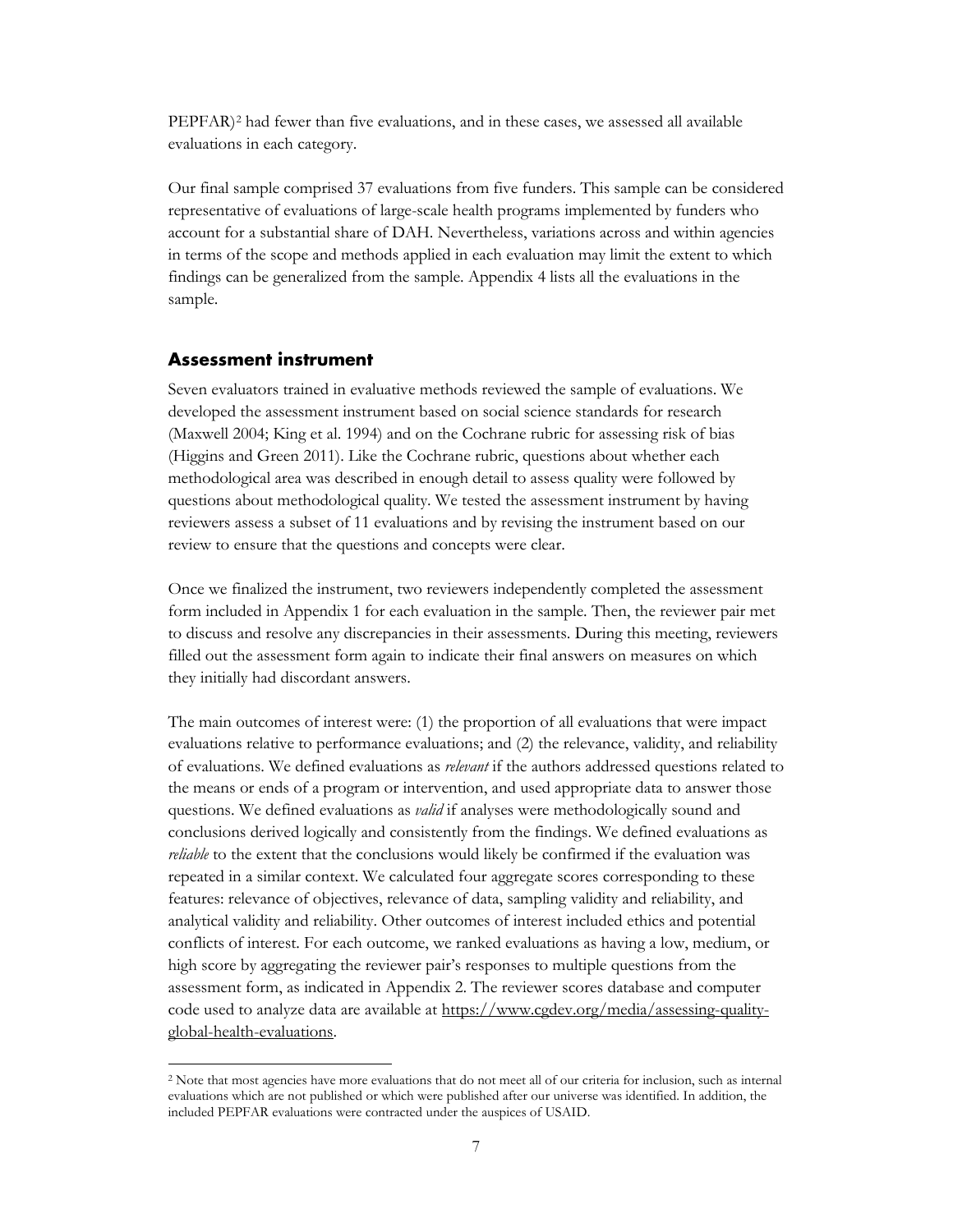#### <span id="page-10-0"></span>**Analysis**

We first analyzed descriptive statistics, focusing on the number of publicly available evaluations from each organization relative to their commitments to DAH. We then analyzed the four aggregate scores: relevance of data, relevance of objectives, sampling validity and reliability, and analytical validity and reliability. The sample was disaggregated between impact and performance evaluations. As detailed in Appendix 2, we developed the main outcome measures based on a three-point scale, with three being the highest score. An evaluation received a three if all component criteria received scores of three; a two if one of the criteria scored a two; and a one if one or more components scored a one or multiple components scored two. The rationale for this approach was that a low or medium score on one component could undermine that entire aspect of the analysis.

To assess the reliability of our own assessments, we calculated the percent agreement for each outcome and its components (Di Eugenio and Glass 2004; Viera et al. 2005). We then used linear regression analyses to assess whether prior planning of evaluations was associated with two outcomes—sampling validity and reliability and analytical validity and reliability controlling for evaluation type and using robust standard errors. We initially planned to assess the relationship between evaluation and program costs and quality but were unable to obtain precise data on the costs of the evaluations or the programs they evaluated. We present our pre-analysis plan in Appendix 3.

## <span id="page-10-1"></span>**Findings**

Table 1 compares evaluations in our universe and sample, disaggregated by funder and evaluation type. The US Government provides more DAH through USAID and PEPFAR than any other funder, averaging US\$7.4 billion per year between 2010 and 2012.[3](#page-10-2) USAID also published the most evaluations within the 2009 to 2014 period, with 254 evaluations, while PEPFAR had 16 evaluations. The Global Fund provided US\$2.7 billion in DAH on average and published 4 evaluations. DFID provided US\$1.5 billion and published 14 evaluations. The World Bank provided US\$1.1 billion and published 24 evaluations. The scope and nature of these evaluations differed widely across and even within agencies. For example, one Global Fund report evaluated all interventions used to address AIDS, tuberculosis, and malaria in 18 countries over five years, while one USAID report evaluated a pilot intervention using community-based distribution of Misoprostol to prevent postpartum hemorrhage (see Appendix 4).

<span id="page-10-2"></span> <sup>3</sup> We looked at average commitments between 2010 and 2012 because it corresponds to the mid-point of the publication period of the evaluations included in our universe.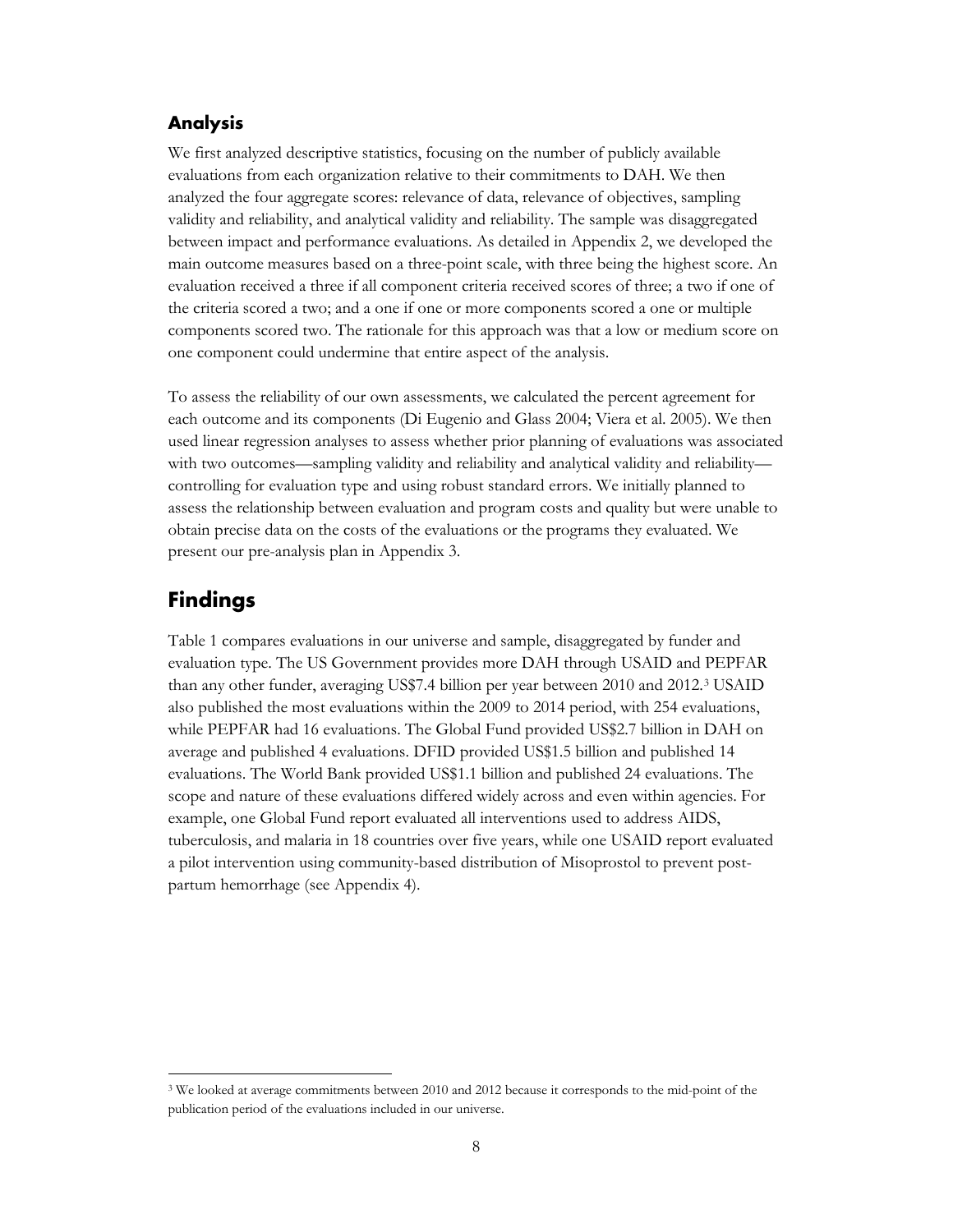|                | Average                                       |            |                   | <b>Universe</b>             |                          | Sample     |                   |                                      |                        |
|----------------|-----------------------------------------------|------------|-------------------|-----------------------------|--------------------------|------------|-------------------|--------------------------------------|------------------------|
| Funder         | annual<br><b>DAH</b><br>2010-12<br>(billions) | Total<br>N | Impact<br>$N$ (%) | Perfor-<br>mance<br>$N($ %) | <b>Both</b><br>$N($ %)   | Total<br>N | Impact<br>$N($ %) | Perfor-<br>mance<br>$N(\sqrt[6]{6})$ | <b>Both</b><br>$N($ %) |
| <b>USAID</b>   | 7.4                                           | 239        | 10(4)             | 226 (95)                    | 3(1)                     | 10         | 3(30)             | 6(60)                                | 1(10)                  |
| <b>PEPFAR</b>  |                                               | 19         | 2(11)             | 16 (84)                     | 1(5)                     | 5          | 1(20)             | 4(80)                                |                        |
| Global<br>Fund | 2.7                                           | 4          | 1(25)             | 3(75)                       | $\qquad \qquad -$        | 3          | 2(67)             | 1(33)                                | $\qquad \qquad -$      |
| <b>DFID</b>    | 1.5                                           | 19         | 2(14)             | 11(79)                      | 1(7)                     | 10         | 3(30)             | 5(50)                                | 2(20)                  |
| World<br>Bank  | 1.1                                           | 23         | 7(30)             | 16(70)                      | $\overline{\phantom{m}}$ | 9          | 4(44)             | 5(56)                                |                        |
| <b>TOTAL</b>   | 12.7                                          | 299        | 22(7)             | 272 (91)                    | 5(2)                     | 37         | 13(35)            | 21(57)                               | 3(8)                   |

#### **Table 1: Universe and sample of evaluations: 2009-2014**

*Source*: OECD[. Creditor Reporting System.](https://stats.oecd.org/Index.aspx?DataSetCode=CRS1) Accessed Jan. 30, 2017.

*Note*: In subsequent analyses, we treated the three evaluations in our sample labelled "both" as "impact" evaluations; reviewers were asked to focus on the "impact" evaluation sections of those studies.

Figure 1 below provides a breakdown of the evaluations in our universe by type and methodology. Most evaluations (92 percent) in our universe were performance evaluations, reflecting the weight of USAID studies in our universe and comparable to the share found in all USAID evaluations in an earlier study (Hageboeck et al. 2013). Out of 299 evaluations, 275 were performance evaluations, 19 were impact evaluations, and 5 were a combination. See the note below Figure 1, which explains why the breakdown in Figure 1 differs slightly from that in Table 1. Among the 19 impact evaluations in our universe, 5 used experimental methods and 14 used quasi-experimental approaches. Most quasi-experimental evaluations (8 out of 14) used a difference-in-differences approach. USAID had the smallest share of impact evaluations (4 percent), while the World Bank had the largest share (30 percent).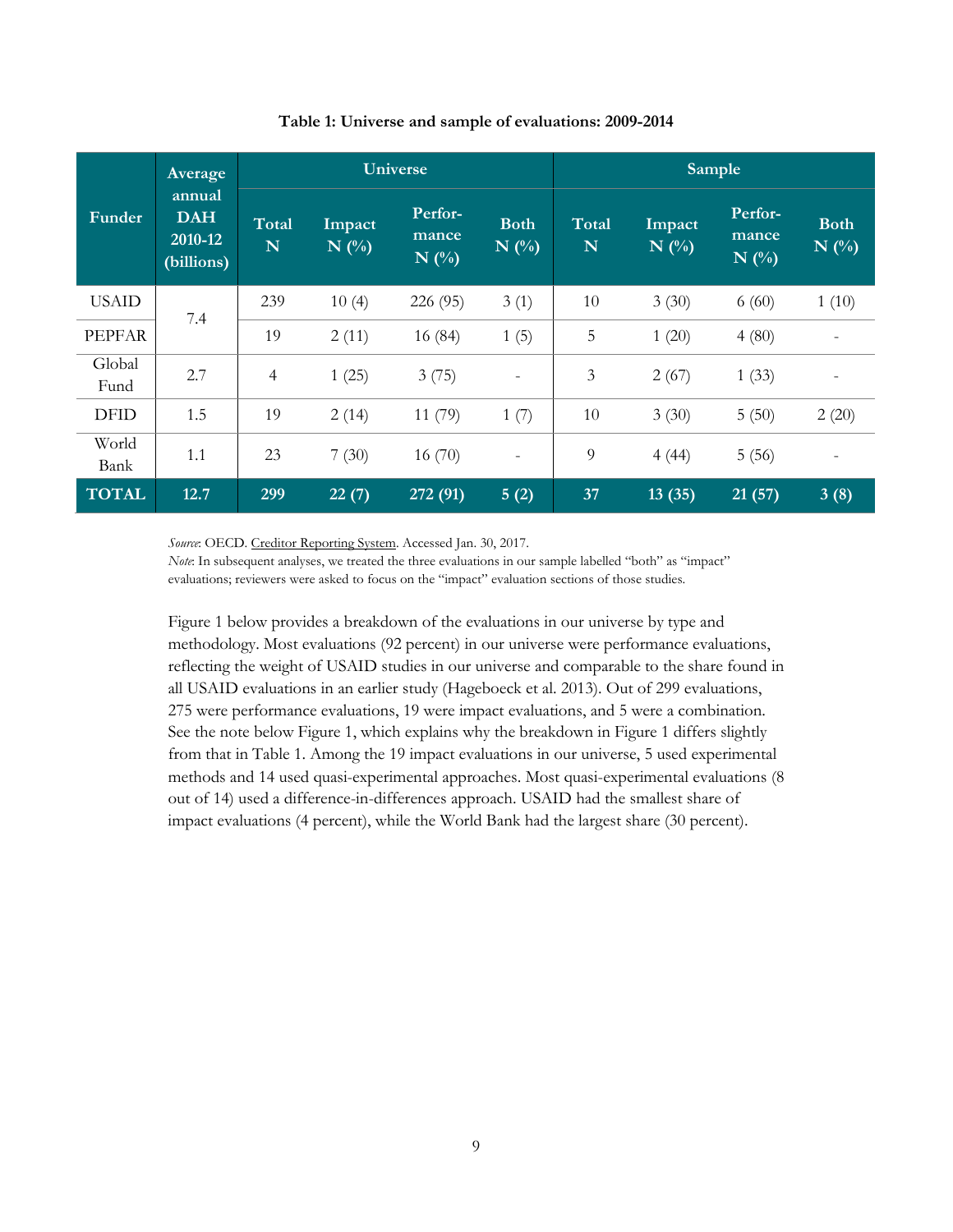#### **Figure 1: All evaluations in universe by type and methodology**



#### *Source*: Authors' tabulations.

*Notes*: RCT = randomized controlled trial. The categorization presented in this figure differs slightly from the breakdown in Table 1. The total number of performance evaluations is 275, this includes three evaluations which were initially coded as "impact" in our universe and turned out to be "performance." Note also that three evaluations that were categorized as "performance & impact" were included in our sample and treated as "impact" evaluations for the analysis.

The second panel of Table 1 presents the 37 evaluations in our sample by funder and type. Our sample included a total of 21 performance evaluations, 13 impact evaluations, and three that were a combination of both. Our final sample differed slightly from our initial sampling strategy because, during analysis, we found that a handful of evaluations were initially misclassified. Furthermore, for the three evaluations in our sample which were a combination of impact and performance evaluations, we based our analysis on the "impact" sections and subsequently treated these as impact evaluations for the purposes of this study.

Table 2 presents the aggregate scores for relevance, reliability, and validity of the 37 evaluations in our sample. Most evaluations had *relevant objectives*. Three-quarters of the evaluations (28) addressed questions that reflected the main objectives of the program being evaluated. Only one evaluation was scored as addressing questions unrelated to the program objectives. Second, we assessed the *relevance of data* by considering whether the information that was collected and used reflected the population being served or services being provided. We found that 43 percent of the evaluations (16) failed to use any data on program recipients, goods and services, or health outcomes. Furthermore, more than 40 percent (15) used some data in these categories and were judged to at least "partially" use the data analytically to address the main research questions. Of the six evaluations (16 percent) which met the highest level of data relevance, all were impact evaluations.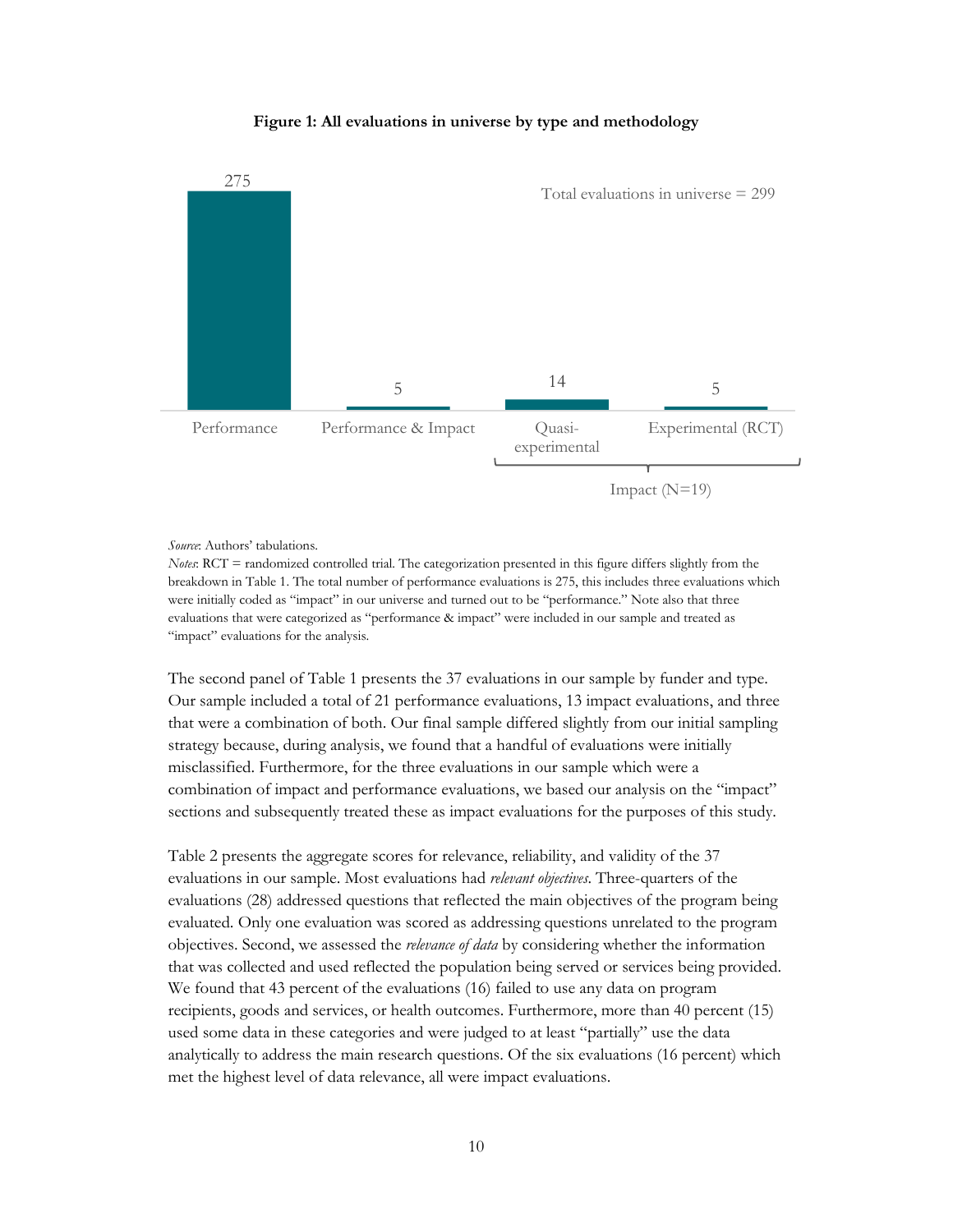In terms of the collection and use of information, 22 percent of the evaluations (8) met the highest standard for *sampling validity and reliability*, 11 percent (4) had a score in the middle range, and 68 percent (25) had the lowest score. To reach the highest score, evaluations had to meet several criteria including: use purposeful sampling, provide adequate methodological justification, and seek data from a sufficiently heterogeneous set of sources. Evaluations with the lowest score used convenience sampling without justification or lacked information on the data collection methods. About one-fifth of the evaluations (8) scored high on *sampling validity and reliability*—38 percent of the impact evaluations and 10 percent of the performance evaluations.

Finally, we assessed *analytical validity and reliability* primarily in terms of whether evaluations addressed potential confounding factors and adequately explained their methods of analysis. 16 percent of the evaluations (6) had high analytical validity and reliability. Another 35 percent (13) scored in the middle range and 49 percent (18) received a low score. We found that about a third (31 percent) of impact evaluations and 5 percent of performance evaluations had high analytical validity. Most performance evaluations (71 percent) had low analytical validity, while half of impact evaluations had medium validity (50 percent).

| <b>Scores</b>            | <b>Evaluation</b><br>type |                | Low<br><b>Medium</b><br>$N$ (%)<br>$N(\%)$ |   |     | High<br>$N$ (%) |        |
|--------------------------|---------------------------|----------------|--------------------------------------------|---|-----|-----------------|--------|
| Relevance of             | Impact<br>$(n=16)$        | $\overline{0}$ | $0\%$                                      | 2 | 13% | 14              | $88\%$ |
| objectives               | Performance<br>$(n=21)$   | 1              | $5\%$                                      | 6 | 29% | 14              | 67%    |
| Relevance of             | Impact<br>$(n=16)$        | $\overline{2}$ | 13%                                        | 8 | 50% | 6               | 38%    |
| Data                     | Performance<br>$(n=21)$   | 14             | 67%                                        | 7 | 33% | $\theta$        | $0\%$  |
| Sampling<br>Validity &   | Impact<br>$(n=16)$        | 8              | 50%                                        | 2 | 13% | 6               | 38%    |
| Reliability              | Performance<br>$(n=21)$   | 17             | 81%                                        | 2 | 10% | $\overline{2}$  | 10%    |
| Analytical<br>Validity & | Impact<br>$(n=16)$        | 3              | 19%                                        | 8 | 50% | 5               | 31%    |
| Reliability              | Performance<br>$(n=21)$   | 15             | 71%                                        | 5 | 24% | 1               | $5\%$  |

#### **Table 2: Summary scores for evaluations in sample (N= 37)**

*Notes*: Percentages may add to more than 100 percent due to rounding

We present the percent agreement for each measure in Table 3. Agreement between reviewers exceeded 80 percent for each outcome, ranging from 83.1 percent for the relevance of data to 94.3 percent on the relevance of objectives.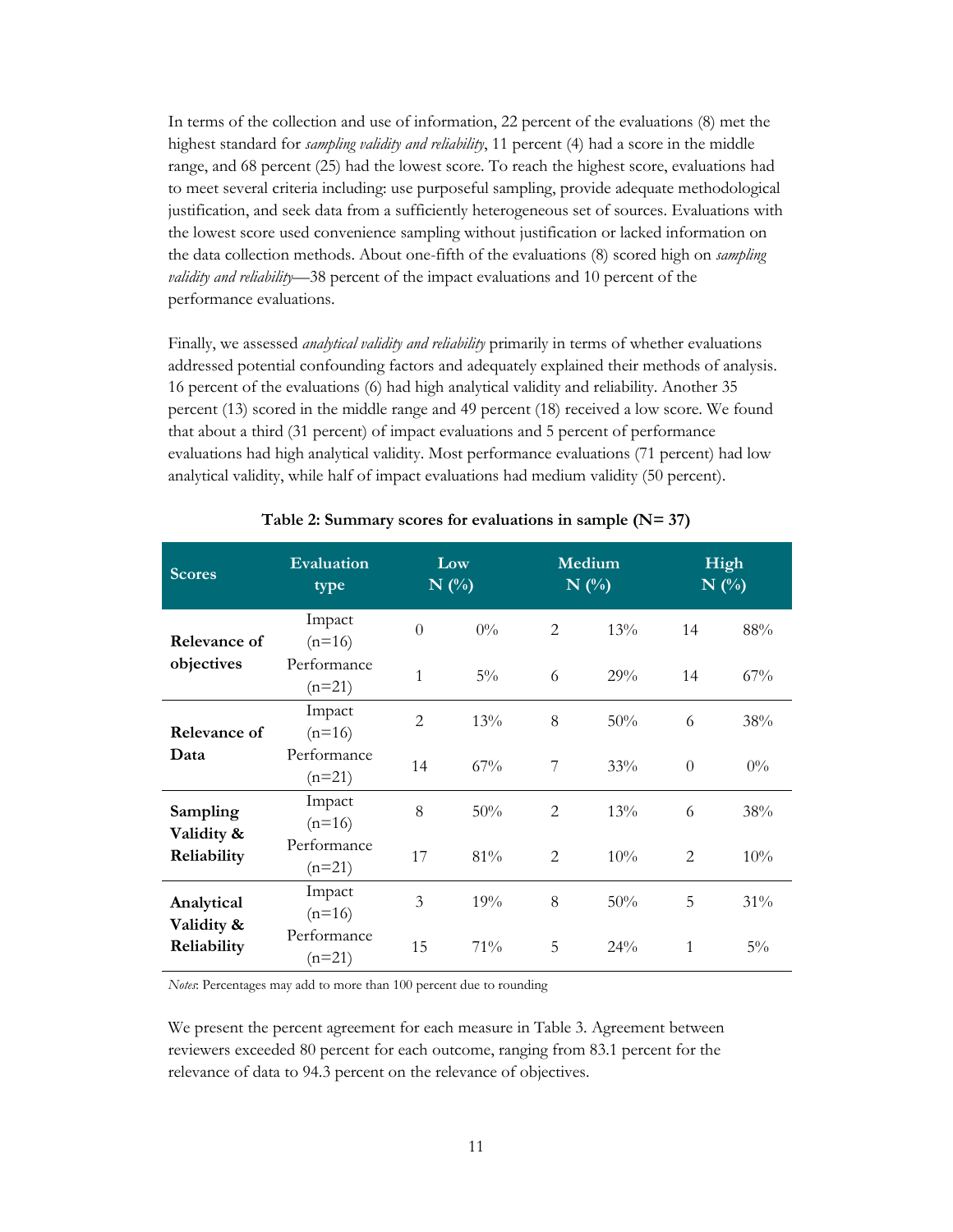| Score                               | Percent agreement |
|-------------------------------------|-------------------|
| Relevance of Objectives             | 94.3              |
| Relevance of data                   | 83.1              |
| Sampling validity and reliability   | 85.3              |
| Analytical validity and reliability | 88.9              |

**Table 3: Inter-rater reliability on the relevance, validity, and reliability scores (N=37)**

We also investigated the association between prior planning of evaluations, the use of baseline data, and the use of monitoring data with each of the four aggregate scores using linear regression analysis (see Table 4). Evaluations indicated they were planned prior to program implementation in 24 percent of the cases (9 evaluations); only one of these was a performance evaluation. Prior planning of evaluations was positively associated with increased use of relevant data  $(2.23, 95)$  percent CI:  $1.30 - 3.82$ ) and better analytical validity and reliability (2.67, 95 percent CI: 1.57-4.53), relative to evaluations that were not planned prior to program implementation. Use of baseline data was mentioned in 30 percent of the cases (1 performance evaluation and 10 impact evaluations). Sixty-five percent of the evaluations—16 performance evaluations and 8 impact evaluations—mentioned use of monitoring data. The use of baseline or monitoring data was not statistically associated with better evaluation quality.

| <b>Characteristic</b>  | Relevance of<br>objectives | Relevance<br>of data | Sampling<br>validity and<br>reliability | Analytical<br>validity and<br>reliability |
|------------------------|----------------------------|----------------------|-----------------------------------------|-------------------------------------------|
| Prior planning         | 0.67                       | $2.23***$            | 1.60                                    | $2.67***$                                 |
|                        | $(0.42 - 1.07)$            | $(1.30 - 3.82)$      | $(0.54 - 4.73)$                         | $(1.57 - 4.53)$                           |
| Use of baseline data   | 0.60                       | 1.03                 | 1.23                                    | 1.09                                      |
|                        | $(0.35 - 1.05)$            | $(0.57 - 1.84)$      | $(0.57 - 2.66)$                         | $(0.60 - 1.99)$                           |
| Use of monitoring data | 0.89                       | 1.12                 | 0.63                                    | 0.74                                      |
|                        | $(0.66 - 1.21)$            | $(0.73 - 1.72)$      | $(0.32 - 1.26)$                         | $(0.43 - 1.27)$                           |

#### **Table 4: Associations between evaluation characteristics and quality measures**

*Note*: We conducted linear regression analyses controlling for evaluation type; results use robust standard errors.  $*** = < 0.01$ 

Secondary outcomes of interest included consideration of ethics and data transparency. In 88 percent of evaluations, we could not identify any clear conflicts of interest for the evaluators, though no evaluations included statements that explicitly indicated there were no conflicts of interest. We found that 46 percent (17) of the evaluations mentioned ethics considerations in data collection and that only 22 percent (8) received institutional review board approval.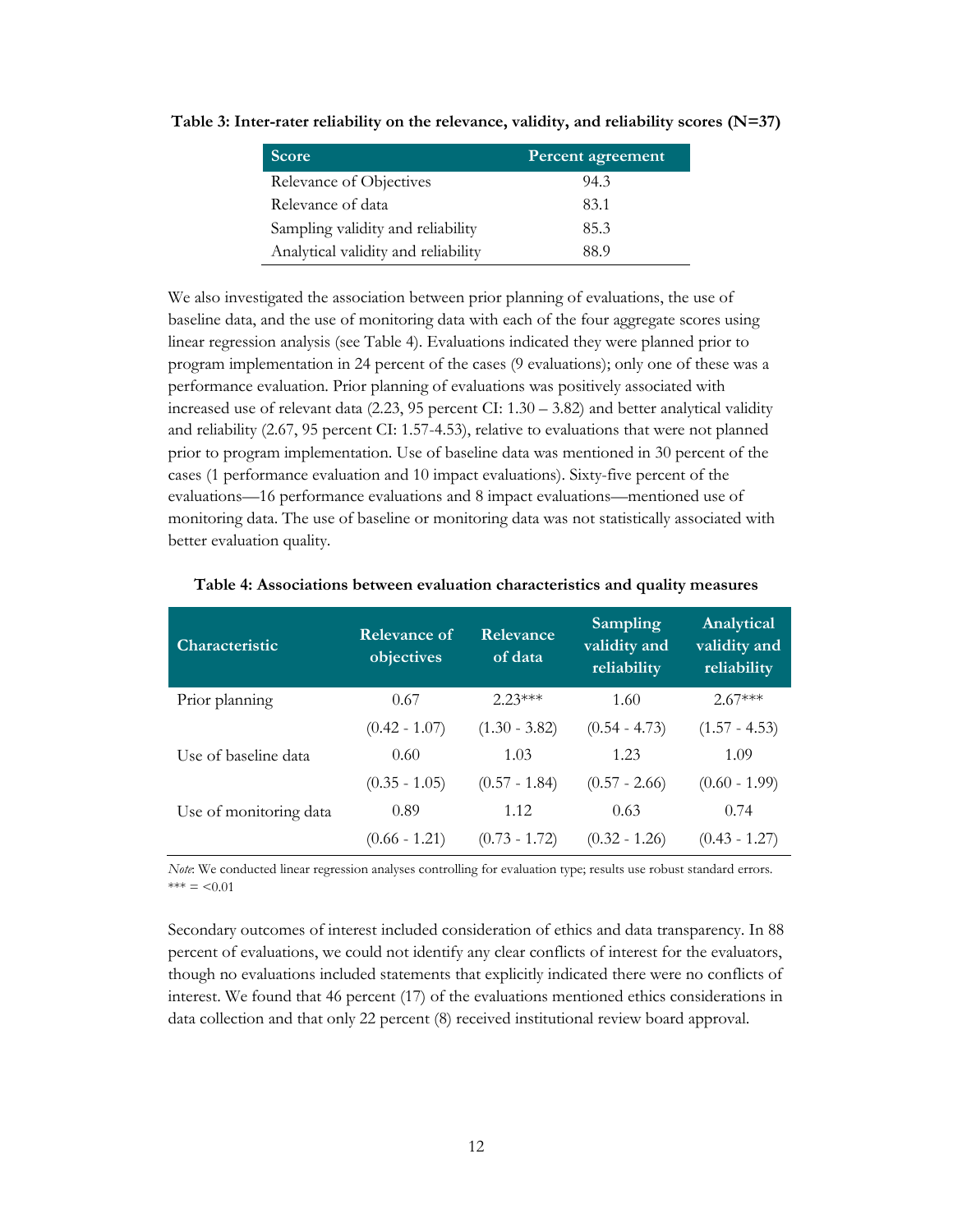## <span id="page-15-0"></span>**Discussion**

Global health program evaluations are key to learning about the best approaches for scaling up and delivering health programs. Evaluations are also critical for accountability to the taxpayers who provide billions of dollars in development funding and to the citizens who should be served by global health programs. We found that most evaluations were performance evaluations rather than impact evaluations; among impact evaluations, experimental evaluations (randomized controlled trials or RCTs) constitute a minority. In addition, fewer than half of impact evaluations and fewer than 10 percent of performance evaluations met social science standards for relevance, validity, or reliability. Despite concerns that impact evaluations are less relevant than other kinds of evaluation (Cronbach 1982), we found that the relevance of objectives and data were greater for impact evaluations than performance evaluations. Overall, our findings suggest the need to improve the relevance, validity, and reliability of global health program evaluations to better promote learning and accountability.

#### **Prior planning**

One of the most basic ways to improve evaluation quality involves better and early planning. Nine evaluations (of which only one was a performance evaluation) referenced evaluation planning prior to program implementation. The remaining evaluations lacked references to pre-program planning. Nevertheless, prior planning was associated with the use of more relevant data and better analytical validity. Performance evaluations often included interviews with project implementers, but only 62 percent (13) of them interviewed program beneficiaries. Of those that interviewed beneficiaries, 40 percent used convenience sampling, which can easily lead to biased findings. For 18 performance evaluations in our sample, reviewers judged that interviewing program non-recipients would have enhanced the validity of the findings, but only four of them did so. Performance evaluations could be improved through more deliberate and preferably representative sampling of both program recipients and non-recipients.

#### **Moving away from an evaluation dichotomy**

Recent debates on methodological approaches to evaluating development economics questions have focused on the merits and drawbacks of RCTs (Cohen and Easterly 2010), a debate that has carried over to the program evaluation community (Brass et al. 2008). In our review of program evaluations by five large funders of DAH, we found that the spectrum of evaluation types is heavily weighted toward performance evaluations. In our universe of 299 health program evaluations, less than 2 percent (5) were RCTs, while almost 5 percent (14) used quasi-experimental methods. In contrast, 92 percent were performance evaluations, most of which used qualitative methods. These performance evaluations often had lower scores on relevance of data, sampling validity and reliability, and analytical validity and reliability.

Impact evaluations are achieving better methodological rigor even though deficiencies persist. By contrast, methodological rigor in performance evaluations is lacking. Given that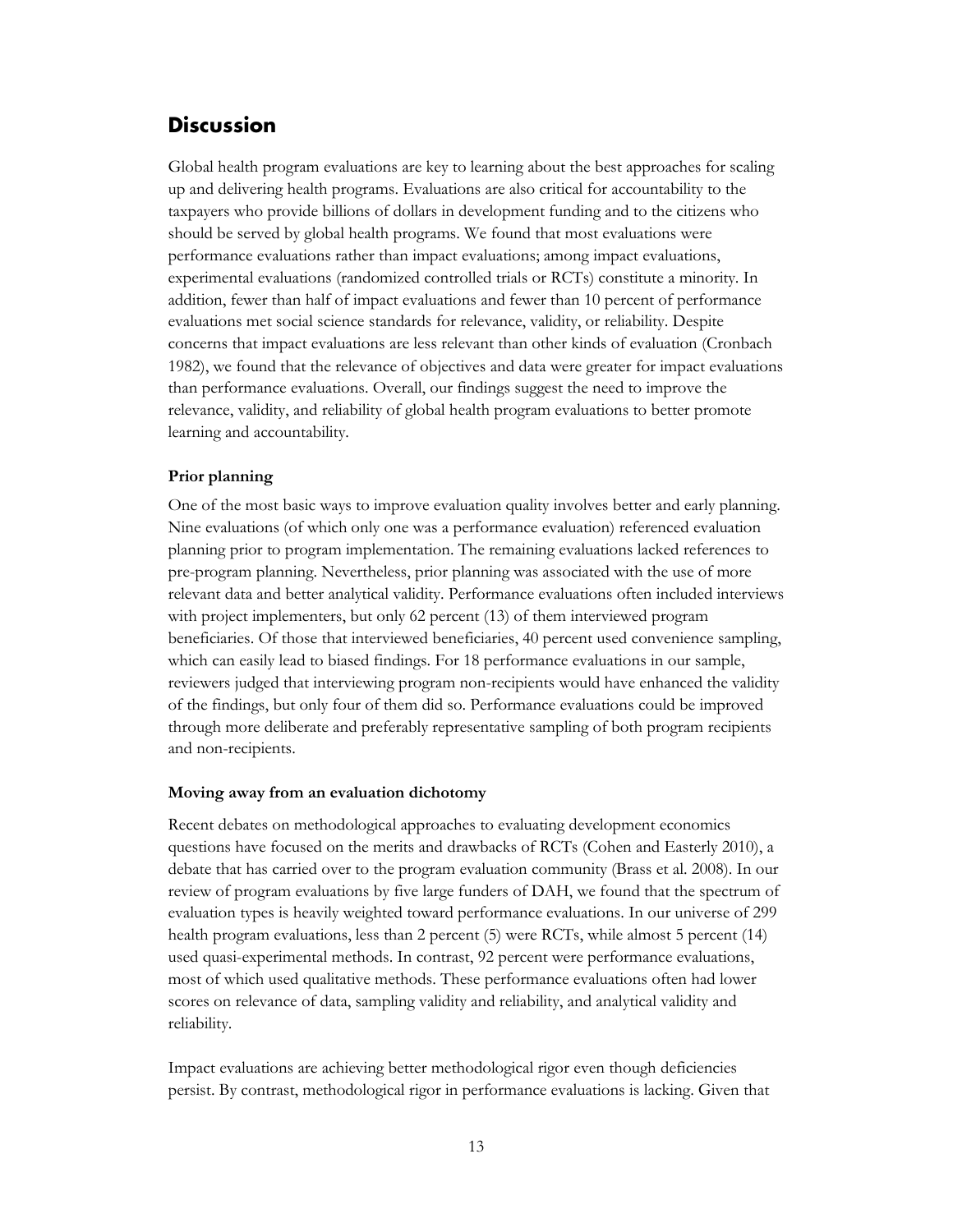there are so many performance evaluations conducted, it is essential to improve the quality of these evaluations by encouraging less biased approaches to collecting information, and greater rigor and replicability in the methods used to derive conclusions. Funders should also carefully consider which methods best answer evaluation questions of interest.

#### **Evaluator independence and ethics**

Our sample is made up of evaluations conducted or commissioned by funders to assess their own projects, which can encourage positive bias (White and Bamberger 2008). Operational staff conducted some of these evaluations, but most came from offices that are formally separated from operational departments to mitigate this problem. For example, the World Bank's IEG reports directly to the institution's Board of Directors, not the President; Britain created ICAI, which reports directly to Parliament and not to DFID. In many cases, external evaluators were contracted from research institutions or consulting firms.

As White and Bamberger (2008) note, we have no evidence that particular arrangements are more or less subject to positive bias, and it is encouraging that reviewers judged evaluators to lack independence in only 16 percent of the cases (6 of the 37 evaluations). However, credibility of evaluations would be enhanced with greater attention to positive bias, particularly by disclosing institutional affiliations, referring to applicable professional standards, statements on conflicts of interest, and identifying contributions by implementers in sampling, data collection, or writing.

All the evaluations gathered information from people, which raises potential ethical issues. For example, interviews with individuals who have socially stigmatized illnesses must be conducted appropriately to protect their rights. Nevertheless, less than half of the evaluations mentioned ethics considerations in data collection, and less than one quarter mentioned institutional review board approval. Ensuring confidentiality and preventing undue harm to evaluation participants has not become a standard practice among DAH evaluations.

#### **Strengths and limitations**

This study has several strengths and limitations. Our approach to assessing evaluation quality appears robust to inter-rater differences. The process of jointly developing the protocol and testing led to clearer definitions and ultimately to substantial agreement between reviewers even though scores were assigned independently. Our findings are more generalizable than other assessments of evaluation because we selected a representative sample from a welldefined universe of evaluations. To our knowledge, it is also the first assessment of the quality of program evaluations to encompass different funders. Our method of assigning multiple reviewers and testing instruments generated consistent findings, which increases the credibility of the results.

Despite our efforts to generate a representative sample of evaluations, the inherent diversity of aims, methods, and institutional standards limits the extent to which the findings can be generalized. Furthermore, the large amount of time it took to assess evaluations (about 12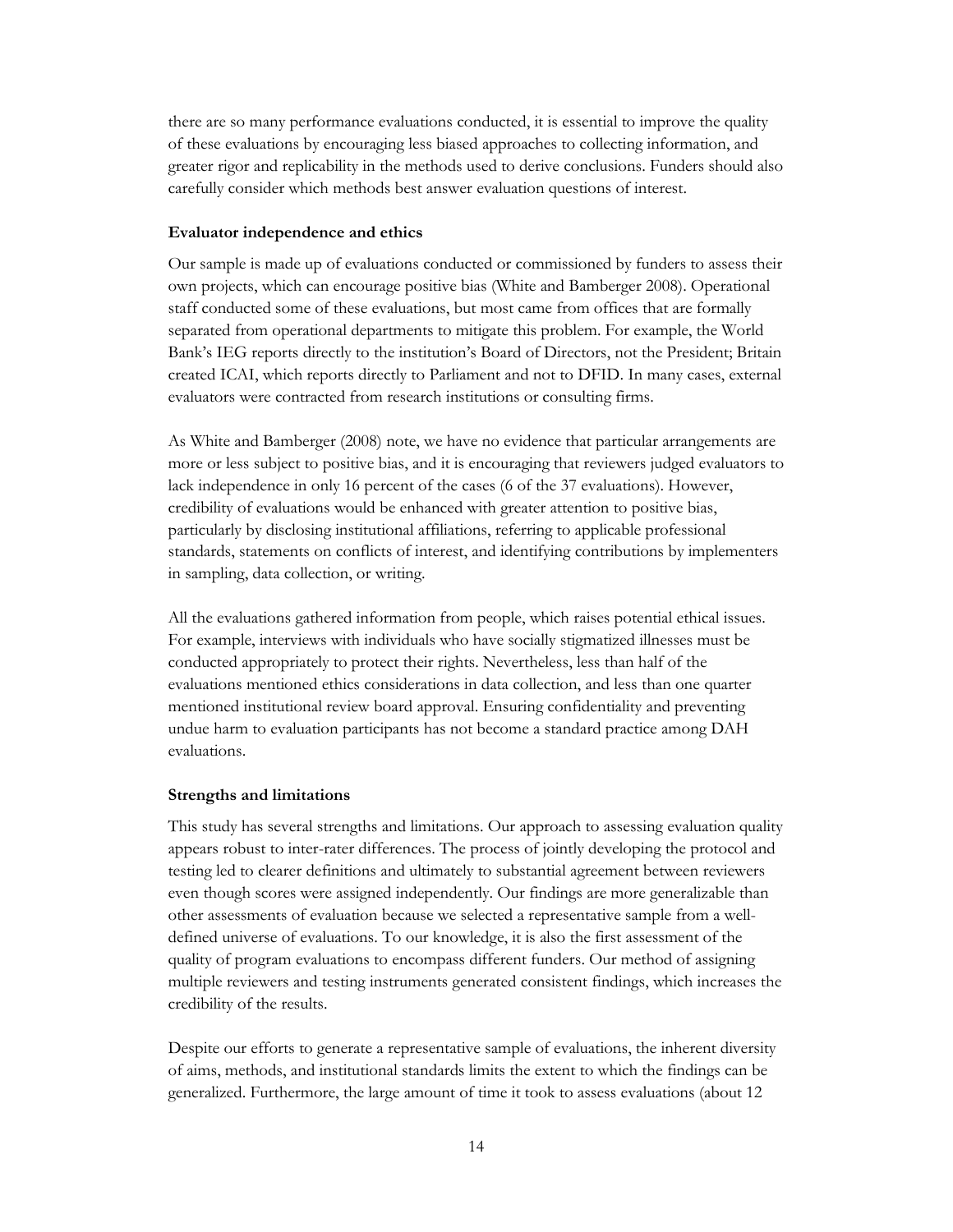full-time equivalent weeks of preparation, reading, and discussion) led to a relatively small sample, only 37 evaluations. This limited our ability to identify consistent patterns, compare funders, and differentiate among different evaluation methods. The small sample size also made it impossible to test for trends in evaluation quality. Finally, the sample was based on published evaluations from 2009 to 2014, and therefore does not reflect changes which may have occurred since then due to new evaluation policies, institutions, or leadership at the different agencies.

## <span id="page-17-0"></span>**Ten recommendations for agencies to improve evaluations of development programs**

Drawing on our findings and analysis, we have developed a set of practical recommendations, which may serve as a checklist for agency staff overseeing and managing evaluations.

**Classify the evaluation purpose:** Be clear at meta-level data (e.g., title, abstract, coding/tagging categories on the agency website) regarding whether an evaluation is (1) measuring the impact of a particular intervention and seeking to attribute causality or (2) asking other questions about a program's performance, such as effective implementation, management, or satisfaction.

In our assessment, we differentiated between "impact evaluations" and "performance evaluations"; in practice however, other terms are also used. We found that three of the evaluations in our universe we initially classified as impact evaluations were actually performance evaluations; another three evaluations were described as performance evaluations but contained data and analysis that qualified them as impact evaluations.

In addition to including information in the title and abstract, a tagging system that distinguishes these types of evaluations could be used in online evaluation databases (e.g., USAID's Development Experience Clearinghouse). In this way, people searching for evidence of impact (a more general audience) can easily identify the evaluations they are looking for. By contrast, performance evaluations tend to be of greater interest to specific audiences within agencies or governments. Distinctions between types of evaluations should follow the definitions laid out in each agencies' evaluation policy (e.g., USAID, DFID, etc.).

**Discuss evaluator independence:** Evaluations should provide clear information about the evaluators' institutional affiliation and financial conflicts of interest so that readers can assess the report in terms of potential bias. Furthermore, the involvement, if any, of implementers in sampling, data collection, or report write-up should be explicitly acknowledged if it occurs. We judged that evaluators had significant independence in 22 of the 37 evaluations (60 percent) in our sample, while evaluators in six of the evaluations (16 percent) did not. Nevertheless, we were unable to make a judgment about the degree of independence in nine of the evaluations (24 percent) due to incomplete information.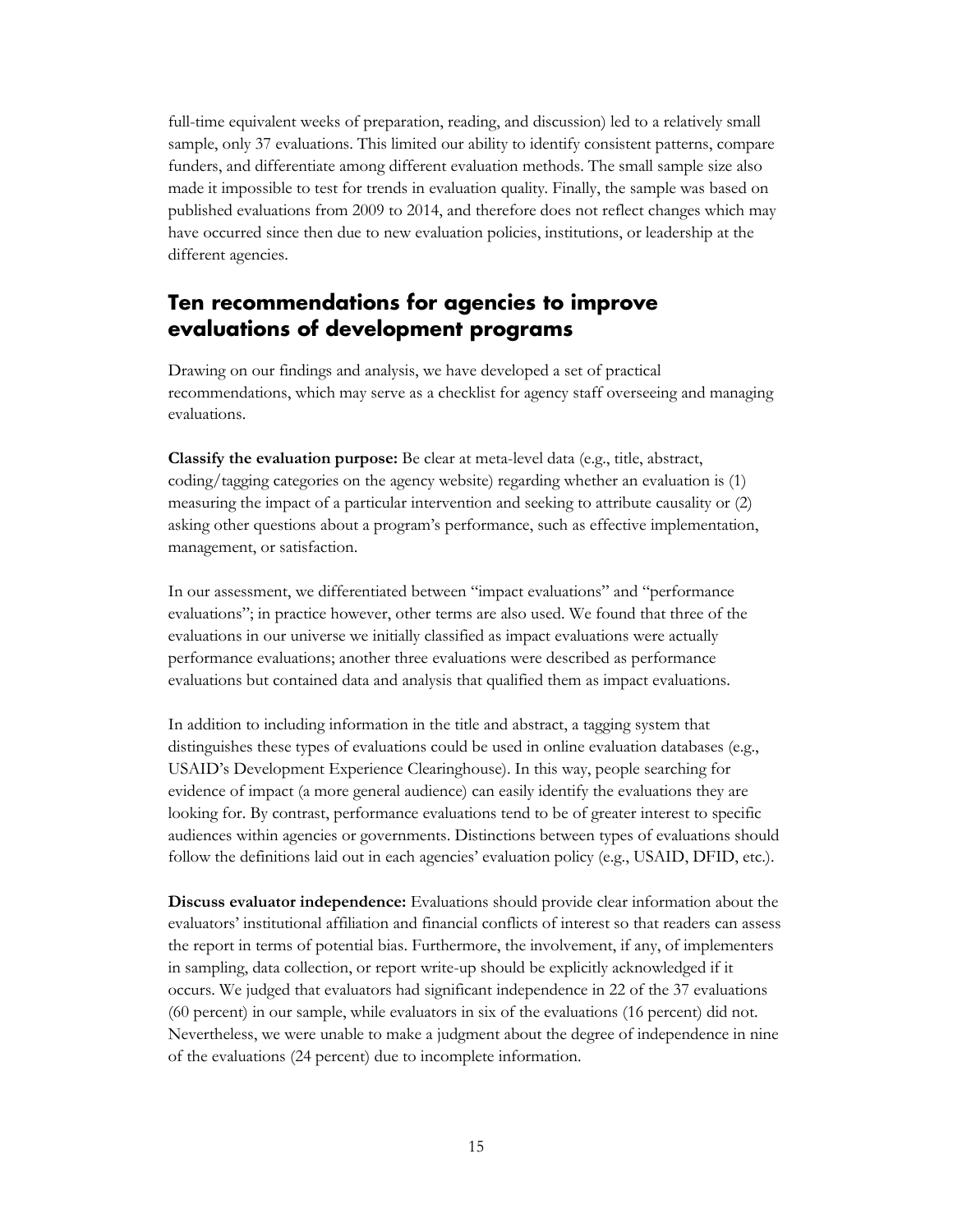**Disclose costs and duration of programs and evaluations:** Two of the most basic pieces of information about a development program are its cost and duration. The evaluations that we reviewed frequently lacked this information (Table 5). Program cost information was only available for 20 evaluations in our sample (54 percent). Details about program duration were available for 23 of the evaluations (62 percent). Furthermore, managing the evaluation process should be guided by some sense of the benefits (the value of the information) relative to the costs of obtaining it. Only one evaluation included information about the financial resources required to conduct the evaluation. Even the duration of the evaluation itself was missing or unclear in 25 of the 37 evaluations (67 percent).

| Question                                                                   | N <sub>o</sub> |    | <b>Partially</b> |     | Yes    |    |  |
|----------------------------------------------------------------------------|----------------|----|------------------|-----|--------|----|--|
| Is there information on the cost of<br>the program that was evaluated?     | 30%            | 11 | $16\%$           | 6   | $54\%$ | 20 |  |
| Is there information on the duration<br>of the program that was evaluated? | $8\%$          | 3  | $30\%$           | -11 | $62\%$ | 23 |  |
| Is there information on the cost of<br>the evaluation?                     | $92\%$         | 34 | $5\%$ 2          |     | $3\%$  | 1  |  |
| Is there information on the duration<br>of the evaluation?                 | 19%            | 7  | 49%              | 18  | $32\%$ | 12 |  |

#### **Table 5: Information on cost and duration of programs and evaluations**

*Note*: The total number of evaluations in the sample was 37.

*Source*: Tabulation by authors.

**Plan and design the evaluation before program implementation begins:** The relationship between the quality of evaluations and planning the evaluation prior to the start of the project is both plausible and confirmed statistically by our review. Evaluators themselves mentioned the lack of baseline data (27 percent), lack of monitoring data (14 percent), insufficient time (30 percent), and insufficient budget (11 percent) as evaluation limitations. Baseline data is particularly important. Only 11 evaluations (of which one was a performance evaluation) mentioned use of baseline data. Yet performance evaluations also benefit when, for example, practices of managers or staff at the end of a project can be compared to practices at the beginning. Taking the time at the beginning of a project to establish initial questions, lay out an evaluation timeline including plans for data collection, and budget funds for a proper evaluation is likely to lead to more useful findings without necessarily increasing costs.

**State the evaluation question(s) clearly:** Perhaps the most important starting point for any evaluation is the question(s) being asked. A clear and well-defined question does more than help researchers identify the right kinds of data and select an appropriate methodology.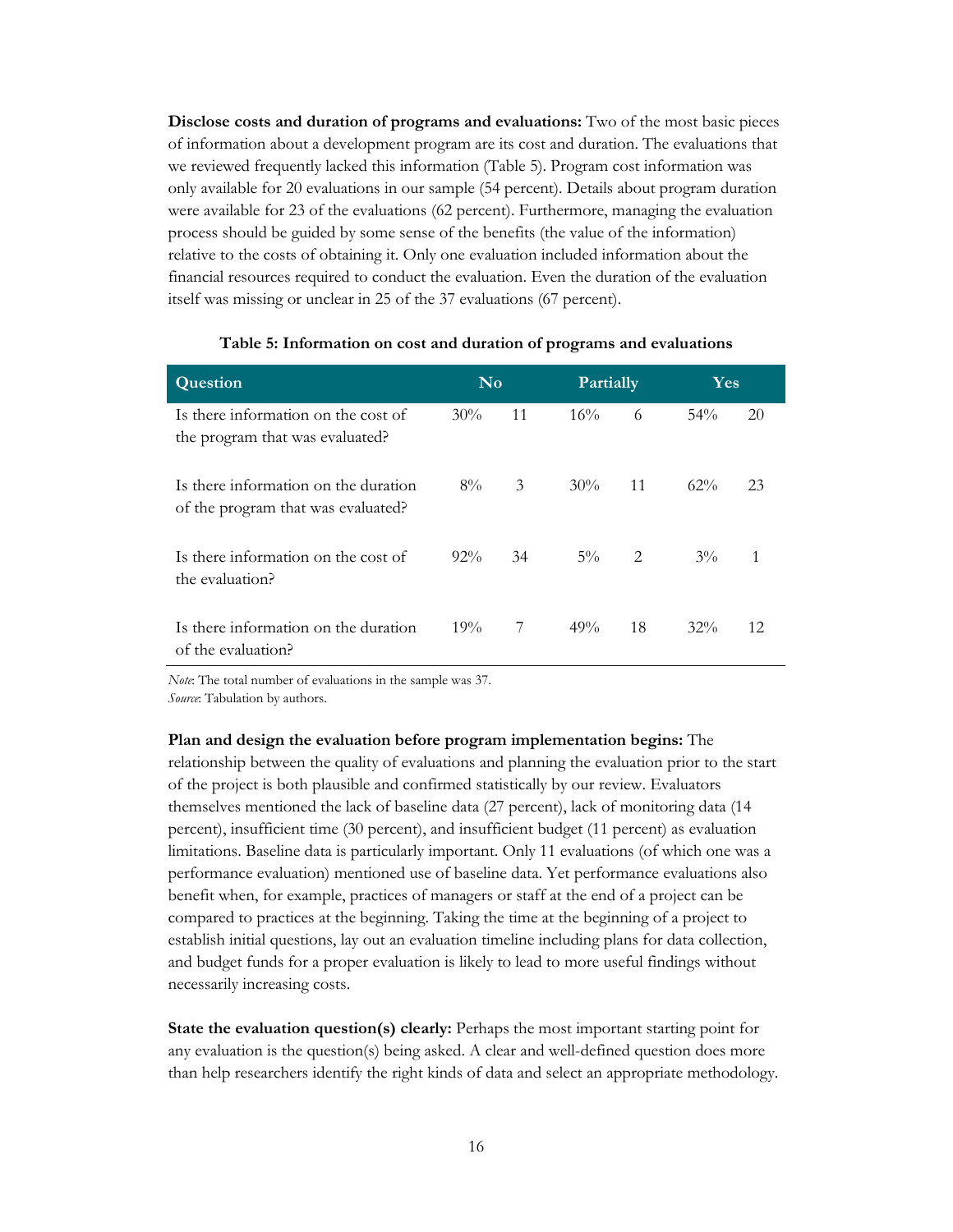It also helps readers understand the evaluation and assess the quality of the findings. We found that only 18 evaluations (49 percent) clearly listed evaluation questions.

**Explain the theoretical framework underpinning the evaluation:** Evaluations are easier to assess if evaluators are explicit about the theoretical framework that underlies their analysis. In many cases, this simply requires reference to an existing literature. In other cases, evaluators have substantially adapted or proposed new theories. We found that that 24 evaluations (65 percent) did not apply a theoretical framework; 5 evaluations (13 percent) applied a framework based on existing literature and the remaining 8 evaluations (22 percent) applied a framework developed specifically for that evaluation.

**Explain sampling and data collection methods:** Evaluations should be clear enough about sampling and data collection so that subsequent researchers could replicate them if desired. We found that only 7 of the 37 evaluations (19 percent) adequately explained the data collection process. The remaining did not include any such details (15 evaluations) or only provided a partial explanation (15 evaluations). The purpose of documenting sampling procedures in social science research is rarely intended to actually replicate the same evaluation. Rather, the process of documentation allows readers to assess the quality of the information collected; provides guidance and ideas to future evaluators; and, in some instances, makes it possible to conduct follow-up evaluations.[4](#page-19-0)

**Improve data collection:** Interviews with key informants, focus groups, and beneficiaries are rich sources of information for evaluators but many evaluations, particularly those using qualitative methods, rely on convenience samples rather than the kinds of purposeful or random sampling that provide more robust confidence in findings. Overall, we found that 11 evaluations used convenience sampling, 16 of them used purposeful sampling, 13 used random sampling, and we were unable to determine the sampling methodology for 9 evaluations (8 performance and 1 impact).

**Triangulate findings:** Development programs are by nature complex, making it unlikely that an evaluation using a single method or source of data can be complete. Quantitative evaluations make little sense without information about context, implementation and the meaning people ascribe to programs. On the other hand, qualitative evaluations lack credibility without information (often quantitative) that corroborates or qualifies the information from interviews and focus group discussions. Of the 37 evaluations we reviewed, only 12 (32 percent) used a combination of interviews, focus groups, and surveys. Two evaluations (5 percent) reported that they only used interviews or focus groups and five (14 percent) reported only using surveys.

**Be transparent on data and ethics:** Publishing data in useable formats is helpful to the evaluators conducting an evaluation, to peer reviewers judging the robustness of findings, and to readers trying to assess an evaluation's credibility. Data certainly needs to be

<span id="page-19-0"></span> <sup>4</sup> An interesting example in which evaluators actually replicated an earlier impact evaluation is referenced in Independent Commission for Aid Impact (ICAI) 2013, ["DFID's Livelihoods Work in Western Odisha."](https://icai.independent.gov.uk/wp-content/uploads/ICAI-Report-DFIDs-Livelihoods-Work-in-Western-Odisha.pdf)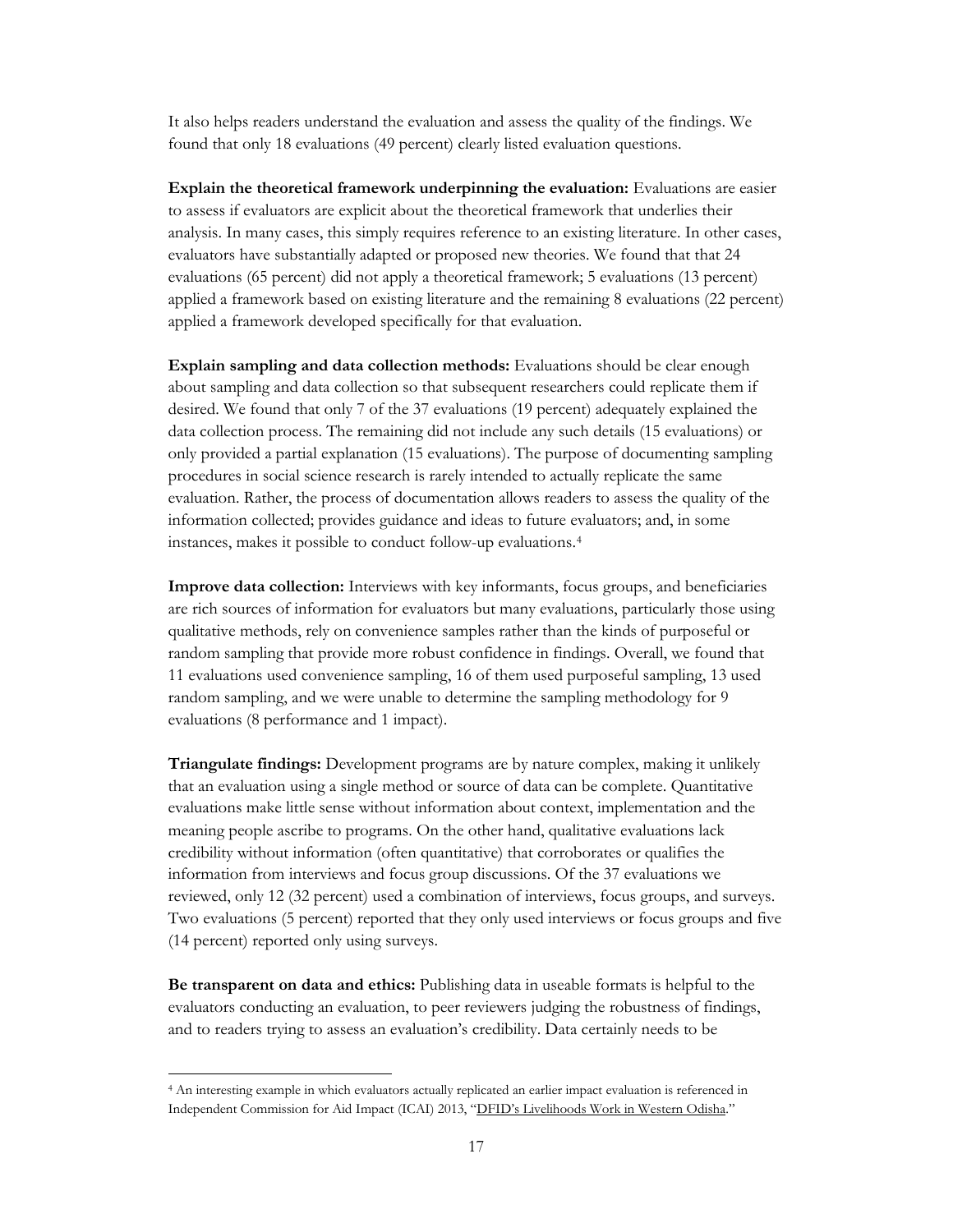published with care to address legitimate concerns regarding confidentiality and privacy.[5](#page-20-1) Only two of the 37 evaluations in our sample indicated that data was publicly available, although some data may have been published subsequently.

The possibility that evaluations might harm human subjects is also a legitimate concern for which certain procedures and guidelines have been developed. Nevertheless, only 8 of the 37 evaluations (22 percent) in our sample mentioned they were reviewed independently for ethical concerns, while 17 of them (46 percent) mentioned that they had considered and addressed ethical concerns in data collection.

## <span id="page-20-0"></span>**Conclusion: Achieving learning and accountability with global health program evaluations**

Evaluations are critical to learning about what works in global development and for holding funders and implementers accountable. We reviewed evaluations from five large DAH funders, which together commit about US\$12-18 billion to health programs annually. A small share of these evaluations met social science standards, demonstrating that good quality evaluations can be conducted and contribute to learning and accountability. However, agencies must increase the share of evaluations that meet social science standards to assure the relevance, validity, and reliability of findings. A key recommendation from our analysis is to plan more evaluations before program implementation begins. We also encourage the global development community to have an intensive discussion about the methodological quality of performance evaluations, which make up 92 percent of publicly available evaluations from five large DAH funders. We also encourage them to focus on the need to better invest in collecting and using robust and varied types of data. It is possible that better planning while using the same amount of evaluation funds could yield more relevant, valid, and reliable information to guide future programs. Finally, funders and program evaluators should more explicitly address conflicts of interest and follow appropriate standards for protecting human subjects. Taking these steps to improve evaluations is critical to ensuring that global health interventions, and development programs more generally, effectively and efficiently contribute to improved lives and increased wellbeing around the world.

<span id="page-20-1"></span> <sup>5</sup> See, for example, Sturdy, Jennifer, Stephanie Burch, Heather Hanson, and Jack Molyneaux. 2017. "Opening up Evaluation Microdata: Balancing Risks and Benefits of Research Transparency." BITSS. March 3. [https://osf.io/preprints/bitss/s67my.](https://osf.io/preprints/bitss/s67my)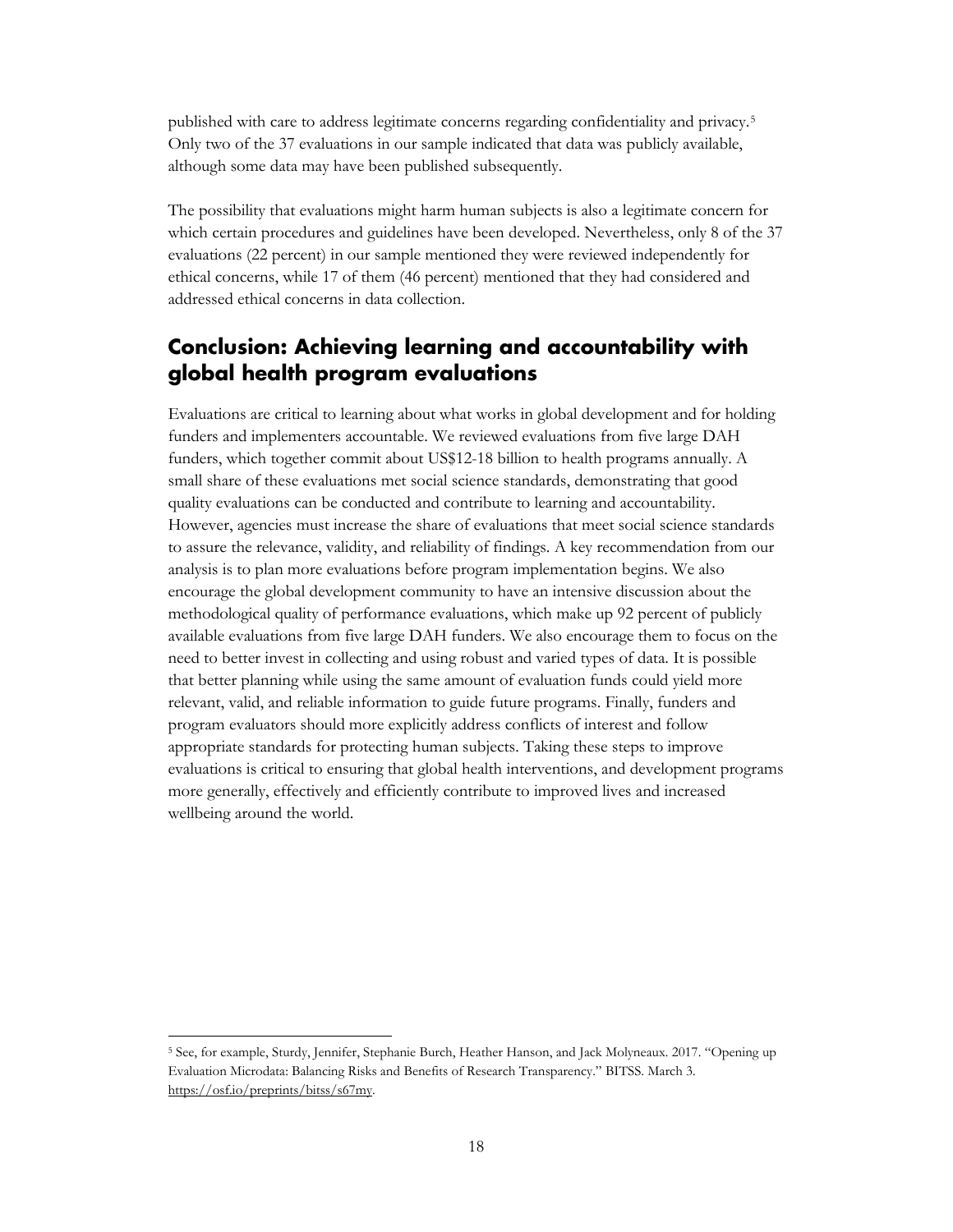## <span id="page-21-0"></span>**References**

- 3ie (International Initiative for Impact Evaluation). 2015. *3ie Annual Report 2015: Evidence, Influence, Impact*. New Delhi: 3ie.
- Andrews, Matt, Lant Pritchett, and Michael Woolcock. 2012. ["Escaping Capability Traps](http://www.cgdev.org/publication/escaping-capability-traps-through-problem-driven-iterative-adaptation-pdia-working-paper)  [through Problem-Driven Iterative Adaptation."](http://www.cgdev.org/publication/escaping-capability-traps-through-problem-driven-iterative-adaptation-pdia-working-paper) Working Paper 299. Washington, DC: Center for Global Development.
- BMGF (Bill and Melinda Gates Foundation). 2017. [Evaluation Policy.](http://www.gatesfoundation.org/How-We-Work/General-Information/Evaluation-Policy) Seattle, WA: Bill and Melinda Gates Foundation.
- Burnside, Craig and David Dollar. 2000. "Aid, Policies, and Growth." *American Economic Review*, September, 90(4):847– 68.
- Cameron, Drew B., Anjini Mishra, and Annette N. Brown. 2016. "The Growth of Impact Evaluation for International Development: How Much Have We Learned?" *Journal of Development Effectiveness* pp. 1-21.
- Campbell, Donald. 1969. "Reforms as Experiments." *American Psychologist* vol. 24: 409–429.
- Cohen, J. and W Easterly. 2010. *What Works in Development? Thinking Big and Thinking Small*. Brookings Institution Press.
- Cronbach, Lee J., and Karen Shapiro. 1982. *Designing evaluations of educational and social programs*. Jossey-Bass.
- DFID (UK Department for International Development). 2013. [DFID Evaluation Policy](https://www.gov.uk/government/publications/dfid-evaluation-policy-2013)  [2013](https://www.gov.uk/government/publications/dfid-evaluation-policy-2013)*.* London: DFID.
- Di Eugenio, Barbara and Michael Glass. 2004. "The kappa statistic: A second look." *Computational Linguistics* 30.1: 95-101.
- Doemeland, Doerte and James Trevino. 2014. ["Which World Bank Reports Are Widely](https://openknowledge.worldbank.org/bitstream/handle/10986/18346/WPS6851.pdf)  [Read?"](https://openknowledge.worldbank.org/bitstream/handle/10986/18346/WPS6851.pdf) Policy Research Working Paper 6851. Washington, DC: World Bank.
- Dollar, David, and Aart Kraay. 2003. "Institutions, trade, and growth." *Journal of Monetary Economics,* 50.1: 133-162.
- Easterly, William, Ross Levine, and David Roodman. 2004. "Aid, Policies, and Growth: Comment." *American Economic Review*, June, 94(3):774–80.
- Easterly, William. 2001. *The Elusive Quest for Growth: Economists' Adventures and Misadventures in the Tropics*. Boston, MA: MIT Press.
- EGWG (Evaluation Gap Working Group). 2006. *When Will We Ever Learn? Improving Lives through Impact Evaluation.* Co-chaired by William Savedoff, Ruth Levine, and Nancy Birdsall. Washington, DC: Center for Global Development.
- GAO (Government Accountability Office). 2017. ["Foreign Assistance: Agencies Can](http://www.gao.gov/assets/690/683157.pdf)  [Improve the Quality and Dissemination of Program Evaluations."](http://www.gao.gov/assets/690/683157.pdf) Report to Congressional Requesters, GAO-17-316, Washington, DC: GAO. March.
- Gertler PJ, S. Martinez, P. Premand, L. B. Rawlings, and C. M. Vermeersch. 2016. *Impact Evaluation in Practice*. Washington, DC: World Bank Publications.
- Glassman, Amanda, and Miriam Temin. 2016. *Millions Saved: New cases of Proven Success in Global Health*. Washington, DC: Brookings Institution Press.
- Hageboeck, M., M. Frumkin, and S. Monschein. 2013. "Meta-evaluation of quality and coverage of USAID evaluations 2009-2012." Arlington, VA: Management Systems International.
- Higgins, J.P., and S. Green. 2011. *Cochrane Handbook for Systematic Reviews of Interventions*. Vol 4. John Wiley & Sons.
- ICAI (Independent Commission for Aid Impact). 2014. ["How DFID Learns."](http://icai.independent.gov.uk/wp-content/uploads/How-DFID-Learns-FINAL.pdf) Report 34. London, UK: DFID.
- IEG (Independent Evaluation Group). 2012. ["World Bank Group Impact Evaluations:](http://ieg.worldbank.org/Data/reports/impact_eval_report.pdf)  [Relevance and Effectiveness.](http://ieg.worldbank.org/Data/reports/impact_eval_report.pdf)" Washington DC: World Bank.
- Kennedy-Chouane, Megan and Hans Lundgren. 2013. [Evaluating Development Activities](http://www.oecd.org/dac/peer-reviews/12%20Less%20eval%20web%20pdf.pdf) 12 Lessons from the OECD DAC. Paris, France: OECD.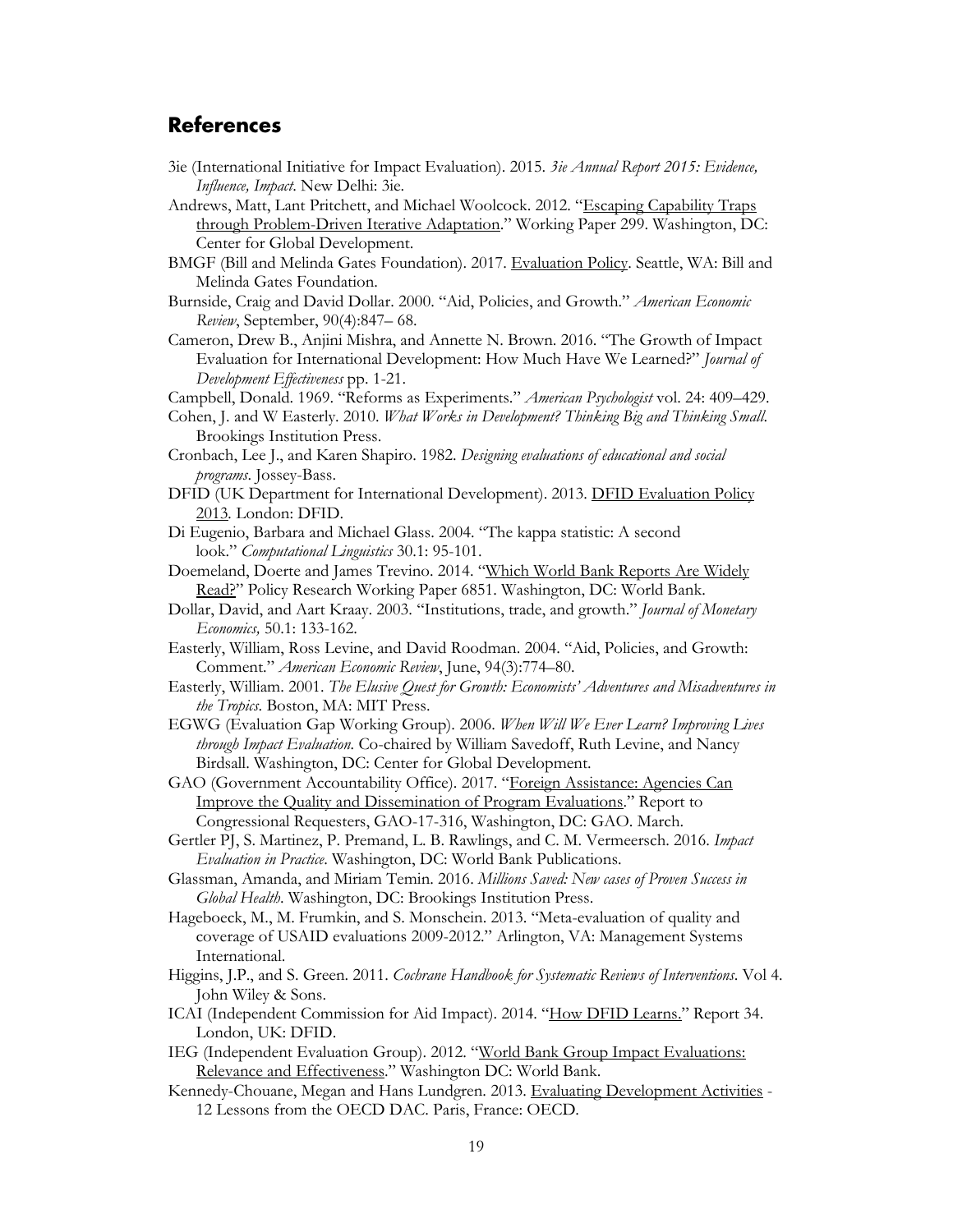- King, G., R. O. Keohane, S. Verba. 1994. *Designing Social Inquiry: Scientific Inference in Qualitative Research*. Princeton, NJ: Princeton University ress.
- Levine, Ruth and William Savedoff. 2015. "Aid at the Frontier: Building Knowledge Collectively." *Journal of Development Effectiveness*, 7:3, pp. 275-289.
- Maxwell JA. 2004. "Using qualitative methods for causal explanation." *Field Methods*, 16(3):243-264.
- OECD DAC (OECD Development Assistance Committee). 2005. *The Paris Declaration on Aid Effectiveness.* Paris.
- OECD DAC. 2010. "Quality Standards for Development Evaluation." DAC Guidelines and Reference Series. Paris, France: OECD.
- OECD DAC. 2016. *[OECD Development Co-operation Peer Reviews: United States 2016](http://www.oecd-ilibrary.org/development/oecd-development-co-operation-peer-reviews-united-states-2016_9789264266971-en)*. Paris, France: OECD.
- OECD DAC. 2017. [Creditor Reporting System.](https://stats.oecd.org/Index.aspx?DataSetCode=CRS1) Accessed June 7, 2017.
- Patton, Michael Quinn. 1997. *Utilization-Focused Evaluations: The New Century Text.* Thousand Oaks, CA: Sage Publications.
- Rossi, Peter Henry, Mark W. Lipsey, and Howard E. Freeman. 1999. *Evaluation: A Systematic Approach*. Sage publications.

Scriven, Michael. 1991. *Evaluation Thesaurus* 4th ed. Newbury Park, CA: Sage Publications.

- USAID (United States Agency for International Development). 2016[. USAID Evaluation](https://www.usaid.gov/sites/default/files/documents/1870/USAIDEvaluationPolicy.pdf) [Policy.](https://www.usaid.gov/sites/default/files/documents/1870/USAIDEvaluationPolicy.pdf) Washington, DC: USAID.
- USAID. 2016. ["Five Years of Evaluation Practice."](https://www.usaid.gov/sites/default/files/documents/1870/Strengthening%20Evidence-Based%20Development%20-%20Five%20Years%20of%20Better%20Evaluation%20Practice%20at%20USAID.pdf) Washington DC: USAID.
- Viera, Anthony J., and Joanne M. Garrett. 2005. "Understanding interobserver agreement: the kappa statistic." *Fam Med* 37.5: 360-363.
- White, H. and M. Bamberger, 2008. "Introduction: impact evaluation in official development agencies." *IDS Bulletin*, 39(1), p.1.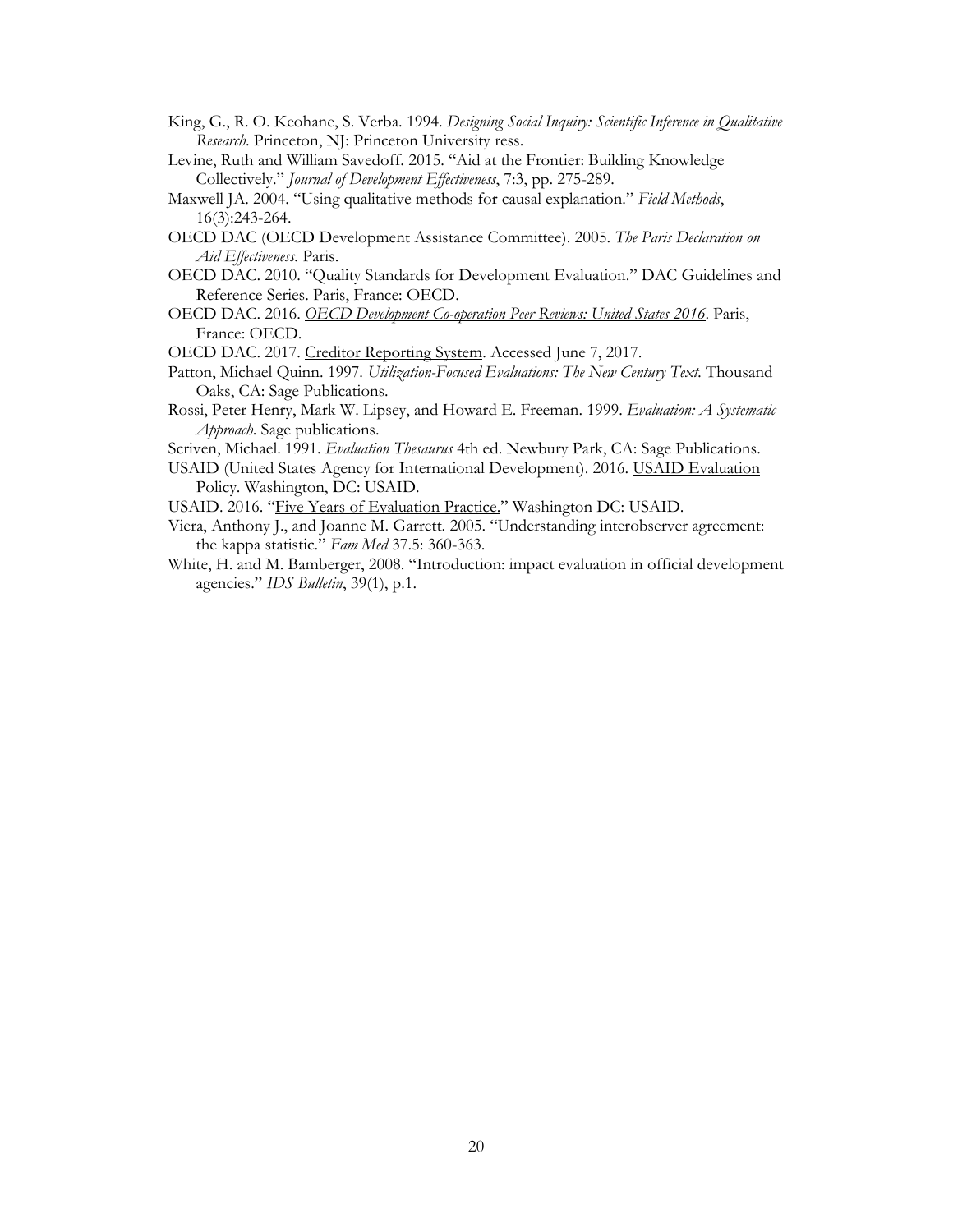## <span id="page-23-0"></span>**Appendix 1: Evaluation assessment form**

Available here: [https://docs.google.com/forms/d/e/1FAIpQLSf2zddmQ5ToJD2v7sWqq5H\\_iUU8sU](https://docs.google.com/forms/d/e/1FAIpQLSf2zddmQ5ToJD2v7sWqq5H_iUU8sU-lR4NcVb6Vl9S_ALXhzg/viewform)[lR4NcVb6Vl9S\\_ALXhzg/viewform](https://docs.google.com/forms/d/e/1FAIpQLSf2zddmQ5ToJD2v7sWqq5H_iUU8sU-lR4NcVb6Vl9S_ALXhzg/viewform)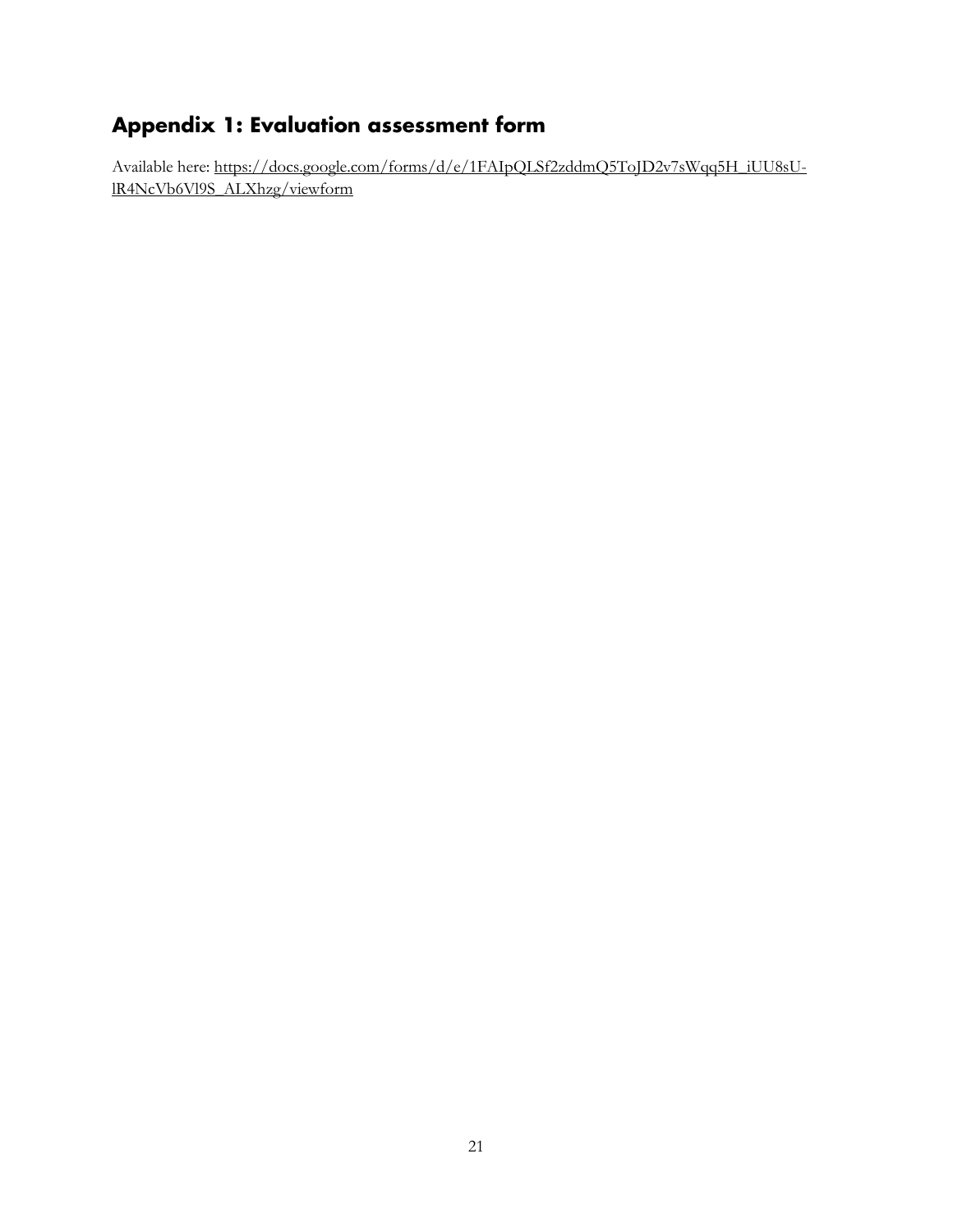# <span id="page-24-0"></span>**Appendix 2: Methodology for constructing scores**

**3** = all 3s; **2** = one 2 **1 =** two or more scores of 2 or less, one or more scores of 1 *Note:* The rationale for the scoring is that low/medium scores in any category may bias the entire analysis

#### Relevance of objectives score

| Do the evaluation questions and objectives/ purpose reflect<br>the main objectives of the program being evaluated? | γ         |
|--------------------------------------------------------------------------------------------------------------------|-----------|
|                                                                                                                    |           |
| Do the evaluation questions and objectives/ purpose reflect<br>the main objectives of the program being evaluated? | Partially |
|                                                                                                                    |           |
| Do the evaluation questions and objectives/ purpose reflect<br>the main objectives of the program being evaluated? | N         |

Relevance of data score

|                | Was data collected on the following subjects if relevant?<br>Program recipients<br>Program non-recipients<br>Goods and services | More than $1 = Y$ |  |
|----------------|---------------------------------------------------------------------------------------------------------------------------------|-------------------|--|
|                | Does the evaluation use secondary data? &                                                                                       | If Y              |  |
|                | Is the data relevant to the program being evaluated?                                                                            | Then Y            |  |
| 3              | Is the analytical approach appropriate for answering the<br>research question/objective?                                        | Υ                 |  |
|                | Were any of the following types of data used in the analysis?                                                                   |                   |  |
|                | Data on whether people used goods and services                                                                                  |                   |  |
|                | provided/ on training outcomes                                                                                                  | More than $1 = Y$ |  |
|                | Data on knowledge or behavior change                                                                                            |                   |  |
|                | Data on health outcomes                                                                                                         |                   |  |
|                |                                                                                                                                 |                   |  |
|                | Was data collected on the following subjects if relevant?                                                                       |                   |  |
|                | Program recipients                                                                                                              | At least $1 = Y$  |  |
|                | Program non-recipients                                                                                                          |                   |  |
|                | Goods and services                                                                                                              |                   |  |
|                | Is the analytical approach appropriate for answering the                                                                        | Partially         |  |
| $\overline{2}$ | research question/objective?                                                                                                    |                   |  |
|                | Were any of the following types of data used in the analysis?                                                                   |                   |  |
|                | Data on whether people used goods and services                                                                                  |                   |  |
|                | provided/ on training outcomes                                                                                                  | At least $1 = Y$  |  |
|                | Data on knowledge or behavior change                                                                                            |                   |  |
|                | Data on health outcomes                                                                                                         |                   |  |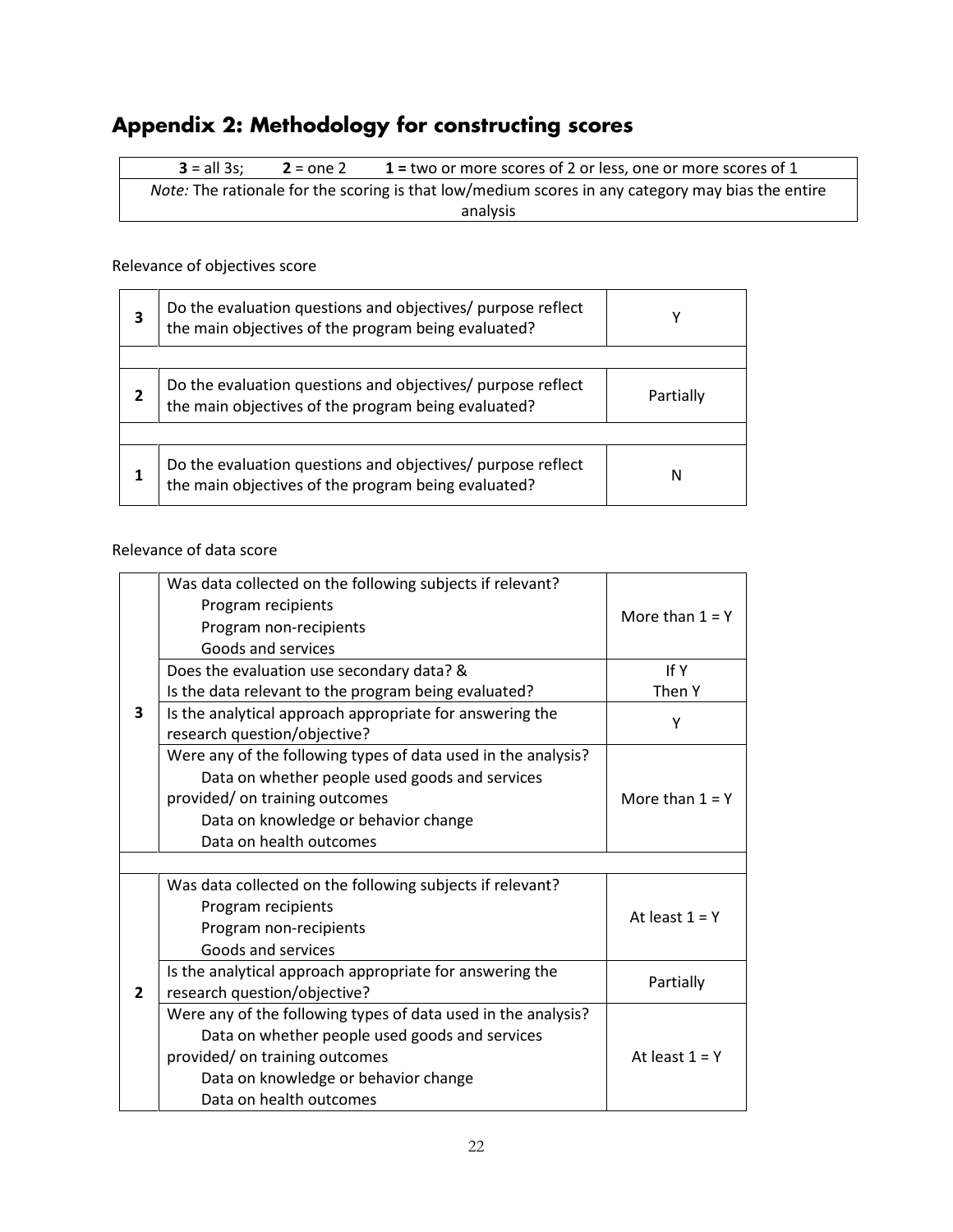| Was data collected on the following subjects if relevant?     |             |
|---------------------------------------------------------------|-------------|
| Program recipients                                            | <b>None</b> |
| Program non-recipients                                        |             |
| Goods and services                                            |             |
| Does the evaluation use secondary data?                       | v           |
| & Is the data relevant to the program being evaluated?        | N           |
| Is the analytical approach appropriate for answering the      | N           |
| research question/objective?                                  |             |
| Were any of the following types of data used in the analysis? |             |
| Data on whether people used goods and services                | None        |
| provided/ on training outcomes                                |             |
| Data on knowledge or behavior change                          |             |
| Data on health outcomes                                       |             |

Sampling validity and reliability score

|                | Random sampling                                                                                                                                                                        | Υ                                 |
|----------------|----------------------------------------------------------------------------------------------------------------------------------------------------------------------------------------|-----------------------------------|
|                | Purposeful sampling &                                                                                                                                                                  | Υ                                 |
| 3              | Do the authors provide adequate methodological justification<br>for their sampling approach? &<br>If the authors used purposeful sampling, did they seek<br>heterogeneous populations? | Υ<br>Y                            |
|                |                                                                                                                                                                                        |                                   |
|                | Convenience sampling &                                                                                                                                                                 | Υ                                 |
|                | Do the authors provide adequate methodological justification<br>for their sampling approach?                                                                                           | Y                                 |
| $\overline{2}$ | Purposeful sampling &<br>Do the authors provide adequate methodological justification                                                                                                  | Υ                                 |
|                | for their sampling approach?<br>If the authors used purposeful sampling, did they seek<br>heterogeneous populations?                                                                   | If either or both $=$<br>somewhat |
|                |                                                                                                                                                                                        |                                   |
|                | Convenience sampling &                                                                                                                                                                 | Υ                                 |
|                | Do the authors provide adequate methodological justification                                                                                                                           | N/                                |
|                | for their sampling approach?                                                                                                                                                           | somewhat                          |
| $\mathbf{1}$   | Purposeful sampling &                                                                                                                                                                  |                                   |
|                | Do the authors provide adequate methodological justification                                                                                                                           | Υ                                 |
|                | for their sampling approach?                                                                                                                                                           | If either or both $=$             |
|                | If the authors used purposeful sampling, did they seek                                                                                                                                 | N                                 |
|                | heterogeneous populations?                                                                                                                                                             |                                   |
|                | Which sampling methods were used?                                                                                                                                                      | Don't know                        |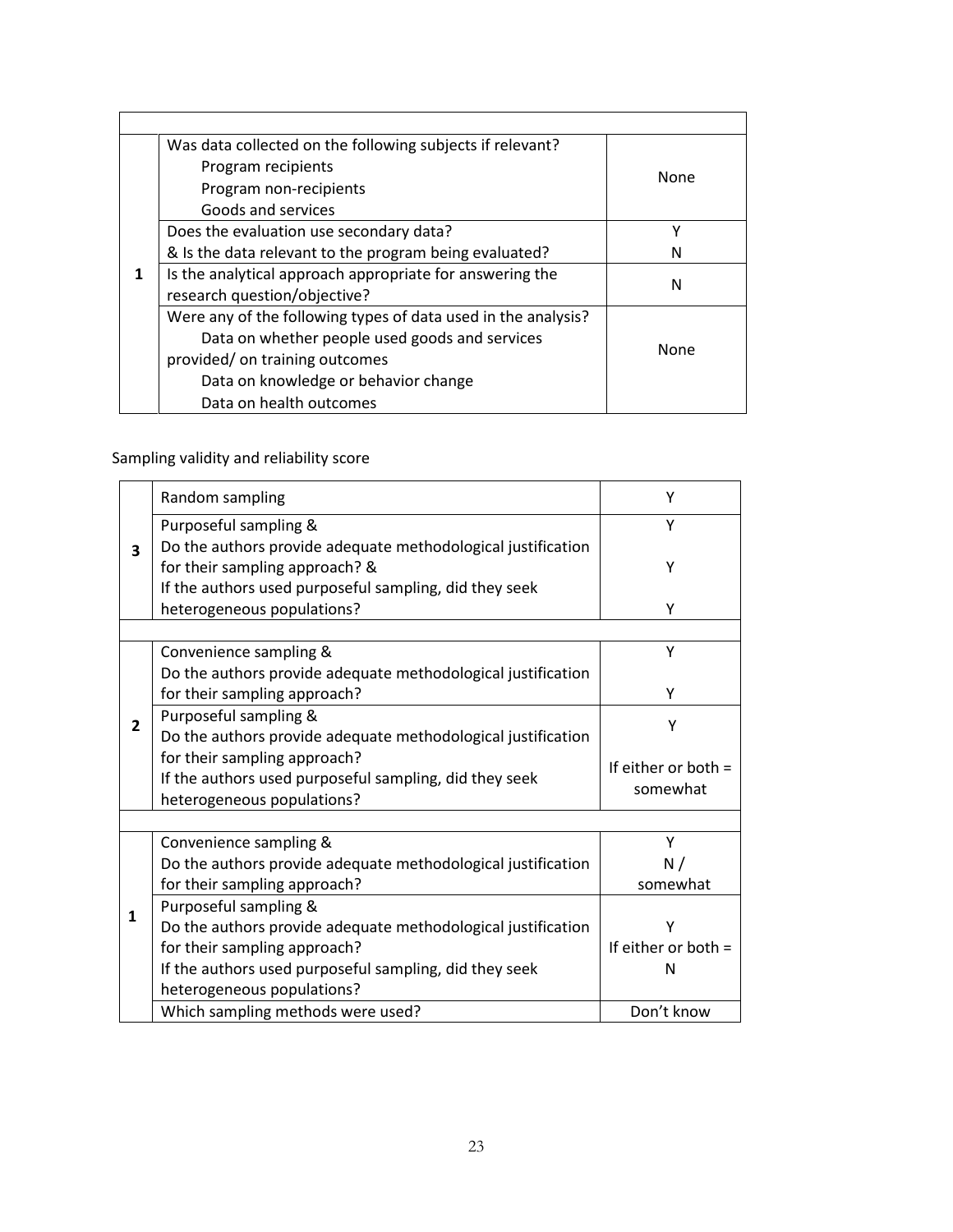Analytical validity and reliability score

|                | If randomized, is the randomization method fully described?                                                  | Υ         |
|----------------|--------------------------------------------------------------------------------------------------------------|-----------|
|                | If randomized, is the randomization method fully described?                                                  | N         |
|                | &                                                                                                            |           |
| 3              | Are all appropriate covariates that may influence findings                                                   | Υ         |
|                | considered in the analysis?                                                                                  |           |
|                | If not randomized, are all appropriate covariates that may                                                   | Υ         |
|                | influence findings considered in the analysis?                                                               |           |
|                |                                                                                                              |           |
|                | If randomized, is the randomization method fully described?                                                  | N         |
|                | &                                                                                                            |           |
| $\overline{2}$ | Are all appropriate covariates that may influence findings<br>considered in the analysis?                    | Partially |
|                | If not randomized, are all appropriate covariates that may<br>influence findings considered in the analysis? | Partially |
|                |                                                                                                              |           |
|                | If randomized, is the randomization method fully described?                                                  | N         |
|                | &                                                                                                            |           |
| 1              | Are all appropriate covariates that may influence findings                                                   | N         |
|                | considered in the analysis?                                                                                  |           |
|                | If not randomized, are all appropriate covariates that may                                                   | N         |
|                | influence findings considered in the analysis?                                                               |           |

#### Ethics score

| First determine if it is human subjects research |                                                                           |   |  |  |
|--------------------------------------------------|---------------------------------------------------------------------------|---|--|--|
| v                                                | Did the evaluation use data on human subjects?                            | v |  |  |
|                                                  | Then determine score                                                      |   |  |  |
|                                                  | If monitoring data was used, was it de-identified?                        | v |  |  |
|                                                  | If the secondary data was used, was it de-identified?                     | v |  |  |
| 3                                                | Was primary data collected specifically for the evaluation? &             | γ |  |  |
|                                                  | Do the authors indicate whether they got ethics approval or<br>exemption? | Υ |  |  |
|                                                  |                                                                           |   |  |  |
|                                                  | If monitoring data was used, was it de-identified?                        | N |  |  |
|                                                  | If the secondary data was used, was it de-identified?                     | N |  |  |

Reporting score

| Score is the average of the following answers               |         |  |  |
|-------------------------------------------------------------|---------|--|--|
| Are evaluation questions listed?                            | (1/2/3) |  |  |
| Are evaluation objectives listed?                           | (1/2/3) |  |  |
| Are terms in evaluation questions operationally<br>defined? | (1/2/3) |  |  |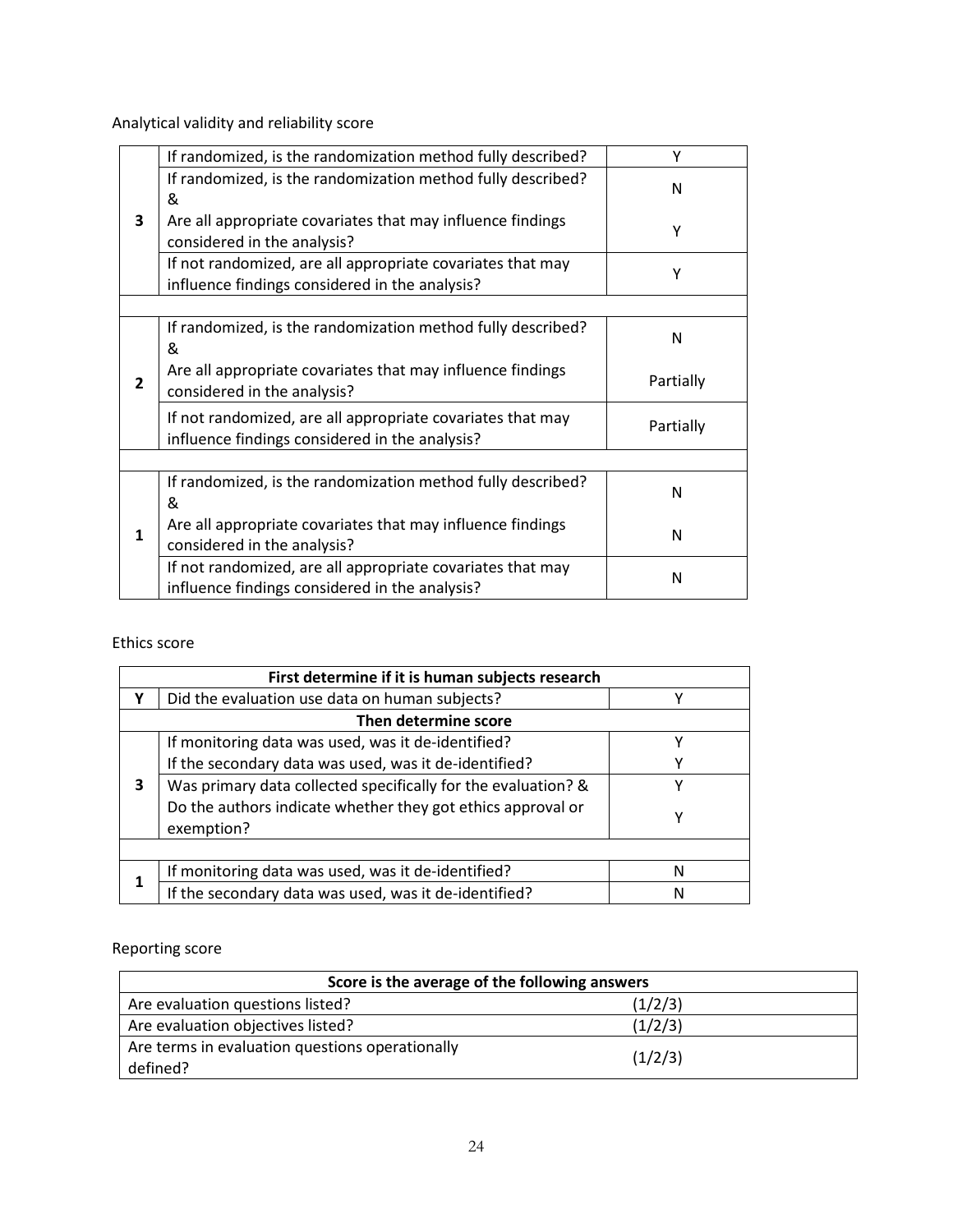| Are sampling methods described in enough detail  | (1/2/3)     |  |
|--------------------------------------------------|-------------|--|
| to replicate?                                    |             |  |
| Does the evaluation involve random assignment to |             |  |
| treatment? &                                     | (Y/N)       |  |
| Is the randomization method described?           | (1/2/3)     |  |
| Was primary data collected specifically for the  |             |  |
| evaluation? &                                    | (Y)         |  |
| Data collection instruments are identified &     |             |  |
|                                                  | $(1/2/3)^*$ |  |
| Data collection instruments are available?       |             |  |
| Does the evaluation use monitoring data from     | (Y/N)       |  |
| within the program? And                          |             |  |
| Data collection instruments are identified &     | (1/2/3)     |  |
| Data collection instruments are available?       |             |  |
| Does the evaluation use secondary data from      |             |  |
| sources external to the health program? And      | (Y/N)       |  |
| The population of participants is fully          |             |  |
| described                                        | (1/2/3)     |  |
| The data source is publicly available            |             |  |
| Are the analytical methods described?            | (1/2/3)     |  |
| Are evaluation results presented for all         |             |  |
| questions?                                       | (1/2/3)     |  |
| Are estimates of error reported?                 | (1/2/3)     |  |
| Are evaluation limitations discussed?            | (1/2/3)     |  |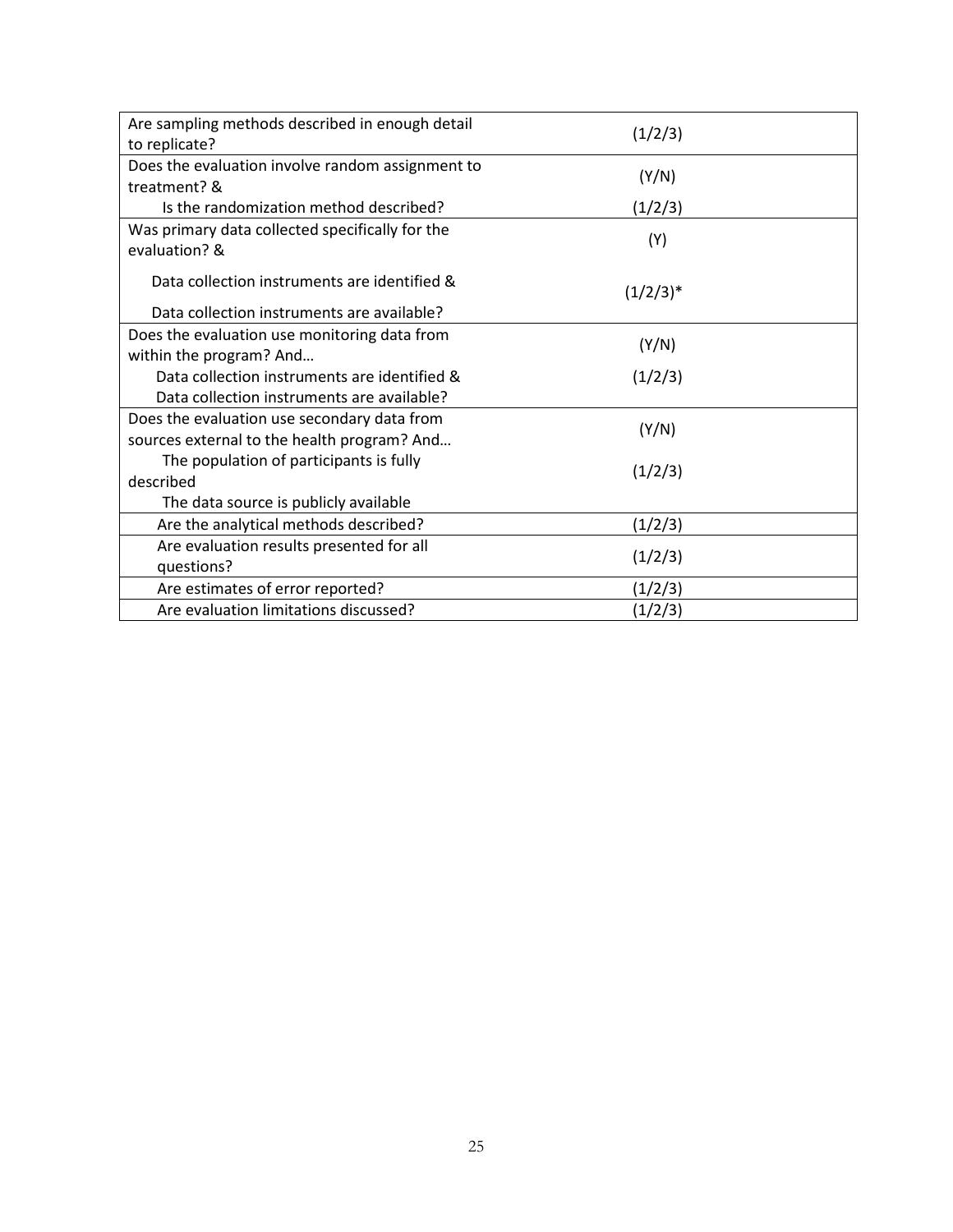# <span id="page-28-0"></span>**Appendix 3: Pre-analysis plan**

| <b>Analysis Plan</b> |                                                                                                            |                                                              |  |  |
|----------------------|------------------------------------------------------------------------------------------------------------|--------------------------------------------------------------|--|--|
|                      |                                                                                                            |                                                              |  |  |
|                      | <b>Number of publicly available evaluations</b>                                                            |                                                              |  |  |
|                      | Amount of development assistance for health in each year                                                   |                                                              |  |  |
|                      | Relative to number of publicly available evaluations in each year                                          |                                                              |  |  |
|                      |                                                                                                            |                                                              |  |  |
|                      | <b>Internal Validity</b>                                                                                   |                                                              |  |  |
|                      | $3 = all 3s;$<br>$2 = one 2$                                                                               | 1 = two or more scores of 2 or less, one or more scores of 1 |  |  |
|                      | Note: The rationale for the scoring is that low/medium scores in any category may bias the entire analysis |                                                              |  |  |
|                      |                                                                                                            |                                                              |  |  |
|                      | <b>Internal validity: Sampling</b>                                                                         |                                                              |  |  |
|                      | Representative sampling                                                                                    | 3                                                            |  |  |
|                      | Purposeful sampling &                                                                                      |                                                              |  |  |
|                      | Do the authors provide adequate methodological                                                             | 3                                                            |  |  |
| 3                    | justification for their sampling approach?                                                                 |                                                              |  |  |
|                      | If the authors used purposeful sampling, did they                                                          | 3                                                            |  |  |
|                      | seek heterogeneous populations?                                                                            |                                                              |  |  |
|                      | Is there potential bias introduced by the                                                                  | Unlikely                                                     |  |  |
|                      | funder/implementer role in sampling?                                                                       |                                                              |  |  |
|                      |                                                                                                            |                                                              |  |  |
|                      | Convenience sampling &                                                                                     |                                                              |  |  |
|                      | Do the authors provide adequate methodological                                                             | 3                                                            |  |  |
|                      | justification for their sampling approach?                                                                 |                                                              |  |  |
|                      | Purposeful sampling &                                                                                      |                                                              |  |  |
| 2                    | Do the authors provide adequate methodological<br>justification for their sampling approach?               | If either or both                                            |  |  |
|                      | If the authors used purposeful sampling, did they                                                          | $= 2$                                                        |  |  |
|                      | seek heterogeneous populations?                                                                            |                                                              |  |  |
|                      | Is there potential bias introduced by the                                                                  |                                                              |  |  |
|                      | funder/implementer role in sampling?                                                                       | Unlikely                                                     |  |  |
|                      |                                                                                                            |                                                              |  |  |
|                      | Is there potential bias introduced by the                                                                  |                                                              |  |  |
|                      | funder/implementer role in sampling?                                                                       | Likely                                                       |  |  |
|                      |                                                                                                            | <b>OR</b>                                                    |  |  |
|                      | Convenience sampling &                                                                                     |                                                              |  |  |
|                      | Do the authors provide adequate methodological                                                             | (1/2)                                                        |  |  |
| 1                    | justification for their sampling approach?                                                                 |                                                              |  |  |
|                      | Purposeful sampling &                                                                                      |                                                              |  |  |
|                      | Do the authors provide adequate methodological                                                             |                                                              |  |  |
|                      | justification for their sampling approach?                                                                 | If either or both                                            |  |  |
|                      | If the authors used purposeful sampling, did they                                                          | $= 1$                                                        |  |  |
|                      | seek heterogeneous populations?                                                                            |                                                              |  |  |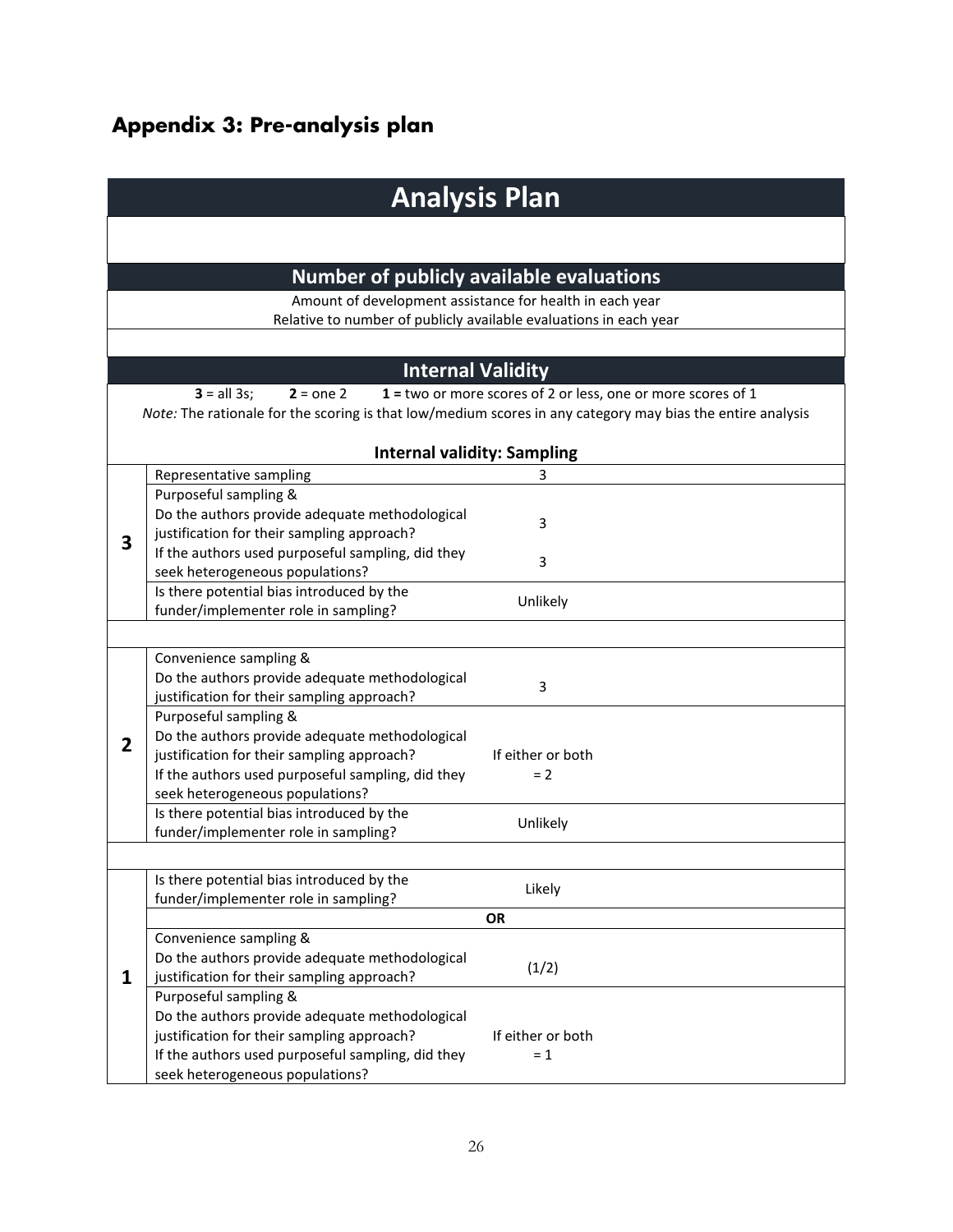|                | <b>Internal validity: Data</b>                                                            |                |  |  |
|----------------|-------------------------------------------------------------------------------------------|----------------|--|--|
|                | Are the questions on the data collection                                                  |                |  |  |
| 3              | instruments written in a manner that could                                                | 3              |  |  |
|                | capture heterogenous responses?                                                           |                |  |  |
|                | Are the questions on the data collection                                                  |                |  |  |
| 2              | instruments written in a manner that could                                                | $\overline{2}$ |  |  |
|                | capture heterogenous responses?                                                           |                |  |  |
|                | Are the questions on the data collection                                                  |                |  |  |
| 1              | instruments written in a manner that could                                                | 1              |  |  |
|                | capture heterogenous responses?                                                           |                |  |  |
|                |                                                                                           |                |  |  |
|                | <b>Internal validity: Analysis</b>                                                        |                |  |  |
|                | If randomized, was treatment assignment fully                                             | Υ              |  |  |
|                | random?                                                                                   |                |  |  |
|                | If randomized, was treatment assignment fully                                             | N              |  |  |
| 3              | random? &                                                                                 |                |  |  |
|                | Are all appropriate covariates that may influence                                         | 3              |  |  |
|                | findings considered in the analysis?                                                      |                |  |  |
|                | Are all appropriate covariates that may influence                                         | 3              |  |  |
|                | findings considered in the analysis?                                                      |                |  |  |
|                |                                                                                           |                |  |  |
|                | If randomized, was treatment assignment fully                                             | N              |  |  |
|                | random? &                                                                                 |                |  |  |
| $\overline{2}$ | Are all appropriate covariates that may influence                                         | $\overline{2}$ |  |  |
|                | findings considered in the analysis?<br>Are all appropriate covariates that may influence |                |  |  |
|                | findings considered in the analysis?                                                      | $\overline{2}$ |  |  |
|                |                                                                                           |                |  |  |
|                |                                                                                           |                |  |  |
|                | If randomized, was treatment assignment fully<br>random? &                                | N              |  |  |
|                | Are all appropriate covariates that may influence                                         |                |  |  |
| 1              | findings considered in the analysis?                                                      | 1              |  |  |
|                | Are all appropriate covariates that may influence                                         |                |  |  |
|                | findings considered in the analysis?                                                      | 1              |  |  |
|                |                                                                                           |                |  |  |
|                | <b>Internal validity: Reporting</b>                                                       |                |  |  |
|                | Are the results presented in an objective manner?                                         | 3              |  |  |
|                | Are the conclusions presented in an objective                                             |                |  |  |
| 3              | manner?                                                                                   | 3              |  |  |
|                | Is the conclusion consistent with the findings?                                           | 3              |  |  |
|                |                                                                                           |                |  |  |
|                | Are the results presented in an objective manner?                                         | $\overline{2}$ |  |  |
|                | Are the conclusions presented in an objective                                             |                |  |  |
| 2              | manner?                                                                                   | $\overline{2}$ |  |  |
|                | Is the conclusion consistent with the findings?                                           | $\overline{2}$ |  |  |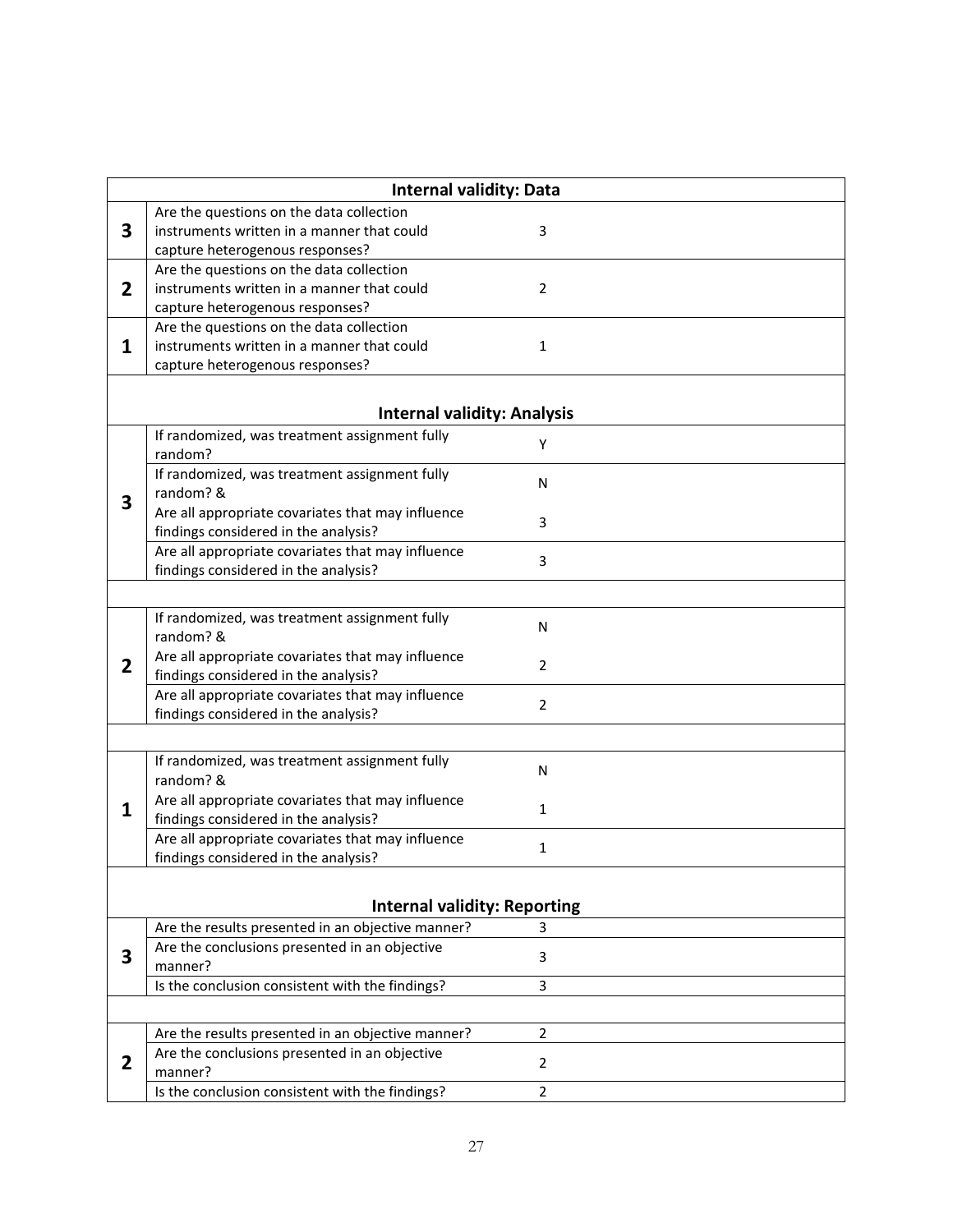|  | Are the results presented in an objective manner?                                                      | 1            |                                                                                 |
|--|--------------------------------------------------------------------------------------------------------|--------------|---------------------------------------------------------------------------------|
|  | Are the conclusions presented in an objective                                                          | $\mathbf{1}$ |                                                                                 |
|  | manner?                                                                                                |              |                                                                                 |
|  | Is the conclusion consistent with the findings?                                                        | 1            |                                                                                 |
|  |                                                                                                        |              |                                                                                 |
|  | Internal validity consistency check                                                                    |              |                                                                                 |
|  | These scores will be used to cross-check Internal Validity scores but will not be part of the analysis |              |                                                                                 |
|  | What is the risk of bias in this report? Explain                                                       | (1/2/3)      | Including sampling bias, selection                                              |
|  |                                                                                                        |              | bias, and reporting bias                                                        |
|  |                                                                                                        |              | 1) No systematic analytical approach                                            |
|  |                                                                                                        |              | (2) Some effort at systematic analysis<br>(3) Weak systematic analysis (applied |
|  |                                                                                                        |              | but resulting in weak interpretation)                                           |
|  |                                                                                                        |              | (4) Good systematic analysis applied                                            |
|  | Overall quality of analytical approach                                                                 | $(1-5)$      | (with convincing interpretation) (5)                                            |
|  |                                                                                                        |              | Excellent systematic analysis (applied                                          |
|  |                                                                                                        |              | with convincing interpretation that                                             |
|  |                                                                                                        |              | also considers context and potential                                            |
|  |                                                                                                        |              | sources of error).                                                              |
|  | What is your assessment of data quality, if you feel you                                               | (1/2/3/DK)   |                                                                                 |
|  | can assess it?                                                                                         |              |                                                                                 |

|   | <b>Relevance</b>                                   |                |  |
|---|----------------------------------------------------|----------------|--|
|   | Are the evaluation questions/objectives            | 3              |  |
|   | consistent with the main program objectives?       |                |  |
|   | Was data collected on at least one of the          | Υ              |  |
|   | following subjects if relevant?                    |                |  |
|   | Program recipients                                 |                |  |
|   | Program non-recipients                             |                |  |
|   | Goods and services                                 |                |  |
|   | If the evaluation uses secondary data, is the data | 3              |  |
| 3 | relevant to the program being evaluated?           |                |  |
|   | Is the analytical approach appropriate for         | 3              |  |
|   | answering the research question/objective?         |                |  |
|   | Were any of the following types of data used in    | Υ              |  |
|   | the analysis?                                      |                |  |
|   | Data on whether people used goods and              |                |  |
|   | services provided/ on training outcomes            |                |  |
|   | Data on knowledge or behavior change               |                |  |
|   | Data on health outcomes                            |                |  |
|   |                                                    |                |  |
|   | Are the evaluation questions/objectives            | $\overline{2}$ |  |
|   | consistent with the main program objectives?       |                |  |
|   | Was data collected on at least one of the          | Υ              |  |
|   | following if relevant?                             |                |  |
| 2 | Program recipients                                 |                |  |
|   | Program non-recipients                             |                |  |
|   | Goods and services                                 |                |  |
|   | If the evaluation uses secondary data, is the data | 2              |  |
|   | relevant to the program being evaluated?           |                |  |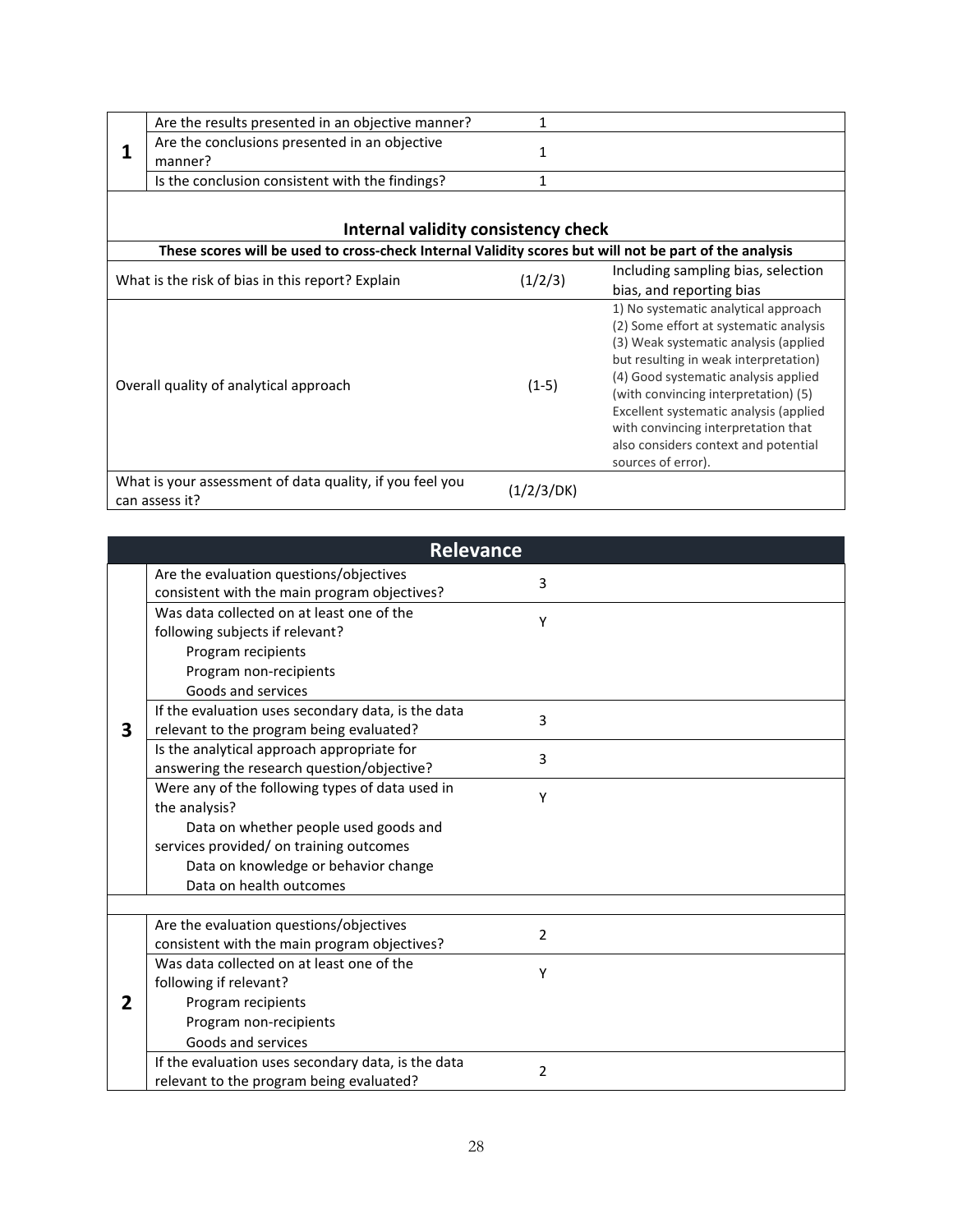|   | Is the analytical approach appropriate for         | $\overline{2}$ |  |
|---|----------------------------------------------------|----------------|--|
|   | answering the research question/objective?         |                |  |
|   | Were any of the following types of data used in    | Υ              |  |
|   | the analysis?                                      |                |  |
|   | Data on whether people used goods and              |                |  |
|   | services provided/ on training outcomes            |                |  |
|   | Data on knowledge or behavior change               |                |  |
|   | Data on health outcomes                            |                |  |
|   |                                                    |                |  |
|   | Are the evaluation questions/objectives            | 1              |  |
|   | consistent with the main program objectives?       |                |  |
|   | Was data collected on at least one of the          | N              |  |
|   | following if relevant?                             |                |  |
|   | Program recipients                                 |                |  |
|   | Program non-recipients                             |                |  |
|   | Goods and services                                 |                |  |
|   | If the evaluation uses secondary data, is the data | $\mathbf{1}$   |  |
| 1 | relevant to the program being evaluated?           |                |  |
|   | Is the analytical approach appropriate for         | 1              |  |
|   | answering the research question/objective?         |                |  |
|   | Were any of the following types of data used in    | N              |  |
|   | the analysis?                                      |                |  |
|   | Data on whether people used goods and              |                |  |
|   | services provided/ on training outcomes            |                |  |
|   | Data on knowledge or behavior change               |                |  |
|   | Data on health outcomes                            |                |  |

|   | <b>External Validity</b>                                                                                    |       |  |
|---|-------------------------------------------------------------------------------------------------------------|-------|--|
|   | Representative sampling                                                                                     | 3     |  |
|   | Purposeful sampling and                                                                                     |       |  |
|   | Do the authors provide adequate                                                                             |       |  |
|   | methodological justification for their sampling                                                             | 3     |  |
|   | approach?                                                                                                   |       |  |
| 3 | If the authors used purposeful sampling, did<br>they seek heterogeneous populations?                        | 3     |  |
|   | Is the external validity of the evaluation<br>discussed?                                                    | (3/2) |  |
|   | Does the report include conclusions/<br>recommendations beyond the scope of the<br>project being evaluated? | Υ     |  |
|   | Convenience sampling and                                                                                    |       |  |
|   | Do the authors provide adequate<br>methodological justification for their sampling<br>approach?             | 3     |  |
|   | Purposeful sampling and                                                                                     |       |  |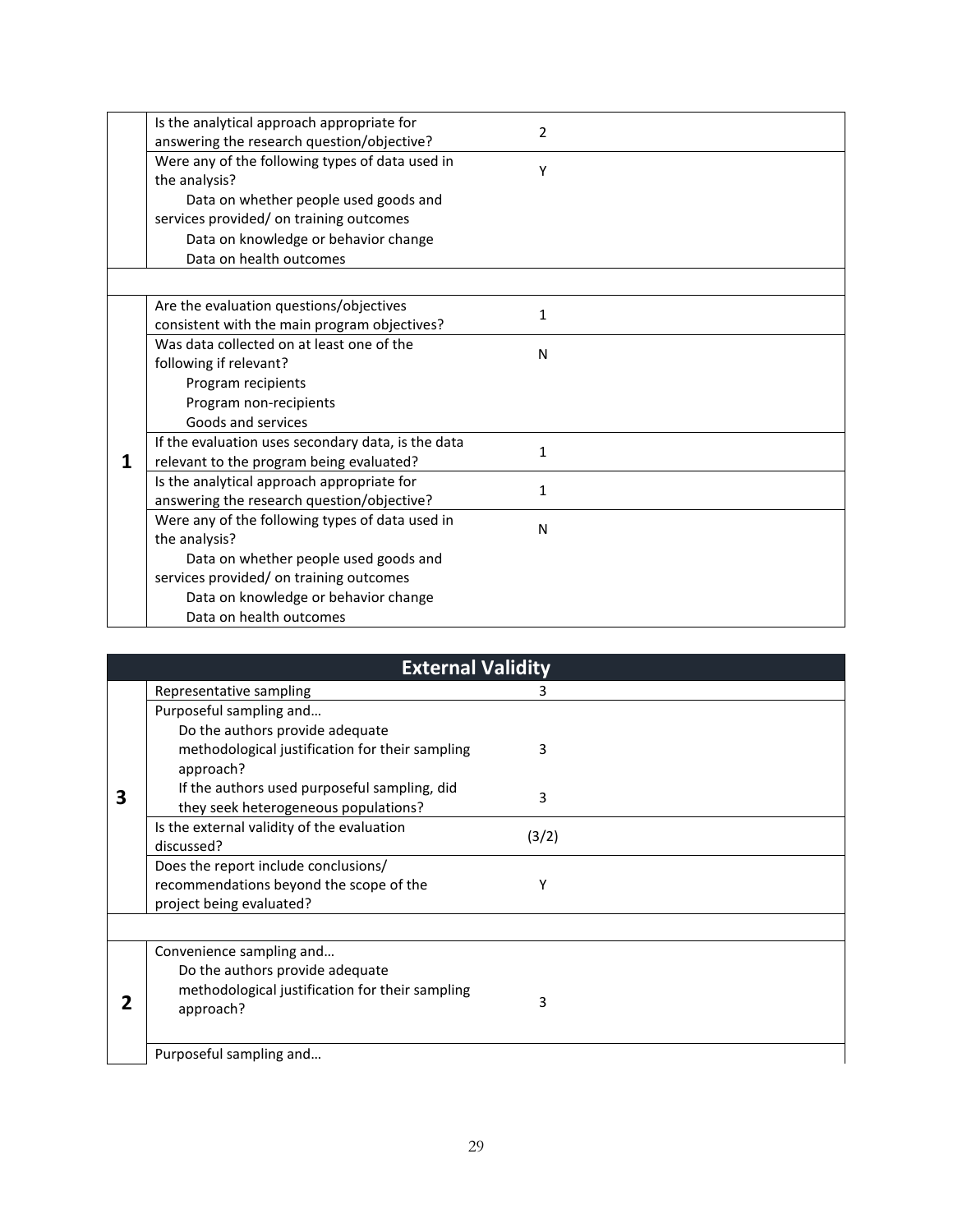| Do the authors provide adequate<br>methodological justification for their sampling<br>approach?<br>If the authors used purposeful sampling, did<br>they seek heterogeneous populations?                            | If either or both<br>$= 2$ |  |
|--------------------------------------------------------------------------------------------------------------------------------------------------------------------------------------------------------------------|----------------------------|--|
| Is the external validity of the evaluation<br>discussed?                                                                                                                                                           | $\overline{2}$             |  |
| Does the report include conclusions/<br>recommendations beyond the scope of the<br>project being evaluated?                                                                                                        | Υ                          |  |
| Convenience sampling and<br>Do the authors provide adequate<br>methodological justification for their sampling<br>approach?                                                                                        | (1/2)                      |  |
| Purposeful sampling and<br>Do the authors provide adequate<br>methodological justification for their sampling<br>approach?<br>If the authors used purposeful sampling, did<br>they seek heterogeneous populations? | If either or both<br>$= 1$ |  |
| Is the external validity of the evaluation<br>discussed?                                                                                                                                                           | 1                          |  |
| Does the report include conclusions/<br>recommendations beyond the scope of the<br>project being evaluated?                                                                                                        | N                          |  |

|                                 | <b>Open Data</b> |  |
|---------------------------------|------------------|--|
| Is the data publicly available? | $^{\prime}/N$    |  |

|   | <b>Ethics</b>                                                             |   |  |  |
|---|---------------------------------------------------------------------------|---|--|--|
|   | First determine if it is human subjects research                          |   |  |  |
| v | Did the evaluation use data on human subjects?                            |   |  |  |
|   | Then determine score                                                      |   |  |  |
|   | If monitoring data was used, was it de-identified?                        |   |  |  |
|   | If the secondary data was used, was it de-<br>identified?                 | Υ |  |  |
| 3 | Was primary data collected specifically for the<br>evaluation? &          | γ |  |  |
|   | Do the authors indicate whether they got ethics<br>approval or exemption? | Υ |  |  |
|   |                                                                           |   |  |  |
|   | If monitoring data was used, was it de-identified?                        | N |  |  |
|   | If the secondary data was used, was it de-<br>identified?                 | N |  |  |
|   | Was primary data collected specifically for the<br>evaluation? And        | γ |  |  |
|   | Do the authors indicate whether they got<br>ethics approval or exemption? | N |  |  |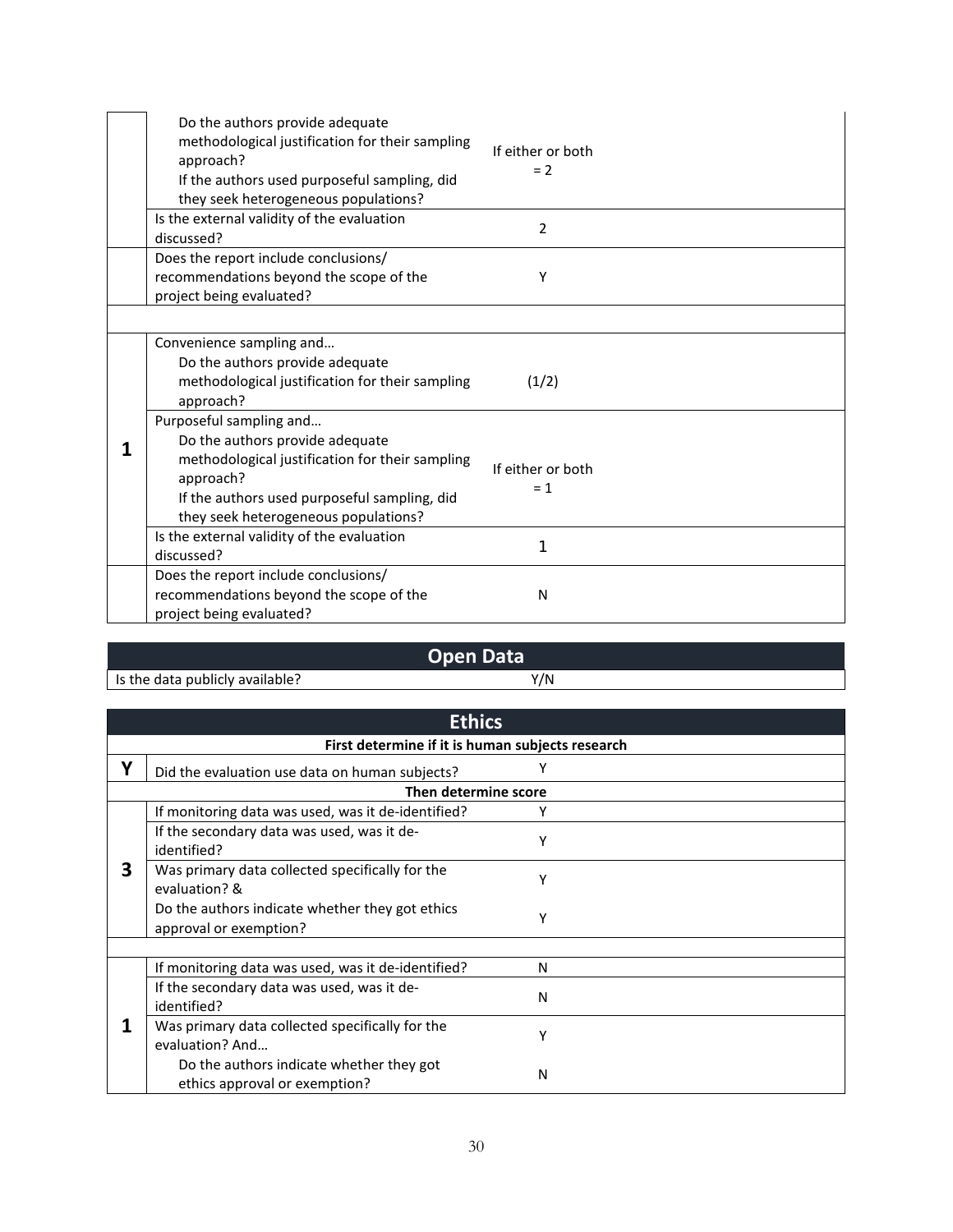| <b>Reporting Score</b>                                                                     |         |  |  |  |
|--------------------------------------------------------------------------------------------|---------|--|--|--|
| Score is the average of the following answers                                              |         |  |  |  |
| Are evaluation questions listed?                                                           | (1/2/3) |  |  |  |
| Are evaluation objectives listed?                                                          | (1/2/3) |  |  |  |
| Are terms in evaluation questions operationally<br>defined?                                | (1/2/3) |  |  |  |
| Are sampling methods described in enough detail to<br>replicate?                           | (1/2/3) |  |  |  |
| Does the evaluation involve random assignment to<br>treatment? And                         | (Y/N)   |  |  |  |
| Is the randomization method described?                                                     | (1/2/3) |  |  |  |
| Was primary data collected specifically for the<br>evaluation? And                         | (Y/N)   |  |  |  |
| Are the data collection instruments identified and<br>available?                           | (1/2/3) |  |  |  |
| Are the data collections instruments provided?                                             | (1/2/3) |  |  |  |
| Does the evaluation use monitoring data from within<br>the program? And                    | (Y/N)   |  |  |  |
| Are the data collection instruments identified and<br>available?                           | (1/2/3) |  |  |  |
| Are the data collections instruments provided?                                             | (1/2/3) |  |  |  |
| Does the evaluation use secondary data from sources<br>external to the health program? And | (Y/N)   |  |  |  |
| Is the secondary data population fully described?                                          | (1/2/3) |  |  |  |
| Is the secondary data source available?                                                    | (1/2/3) |  |  |  |
| Are the analytical methods described?                                                      | (1/2/3) |  |  |  |
| Are evaluation results presented?                                                          | (1/2/3) |  |  |  |
| Are estimates of error reported?                                                           | (Y/N)   |  |  |  |
| Are evaluation limitations discussed?                                                      | (1/2/3) |  |  |  |

## **Predictor Variables**

| Would you categorize the evaluators as academics,     |  |
|-------------------------------------------------------|--|
| contractors, internal employees, or other?            |  |
| <b>Year of evaluation</b>                             |  |
| Ratio of evaluation/program cost                      |  |
| What is the program cost?                             |  |
| What is the evaluation cost?                          |  |
| If there is not information on evaluation cost, write |  |
| in any other information that might inform            |  |
| evaluation cost, such as person hours and team        |  |
| members.                                              |  |
| Ratio of evaluation/program duration                  |  |
| What is the evaluation duration?                      |  |
|                                                       |  |
| What is the program duration?                         |  |
| Do the evaluators mention any of the following as     |  |
| constraints on evaluation methodology?                |  |
| Time constraints                                      |  |
|                                                       |  |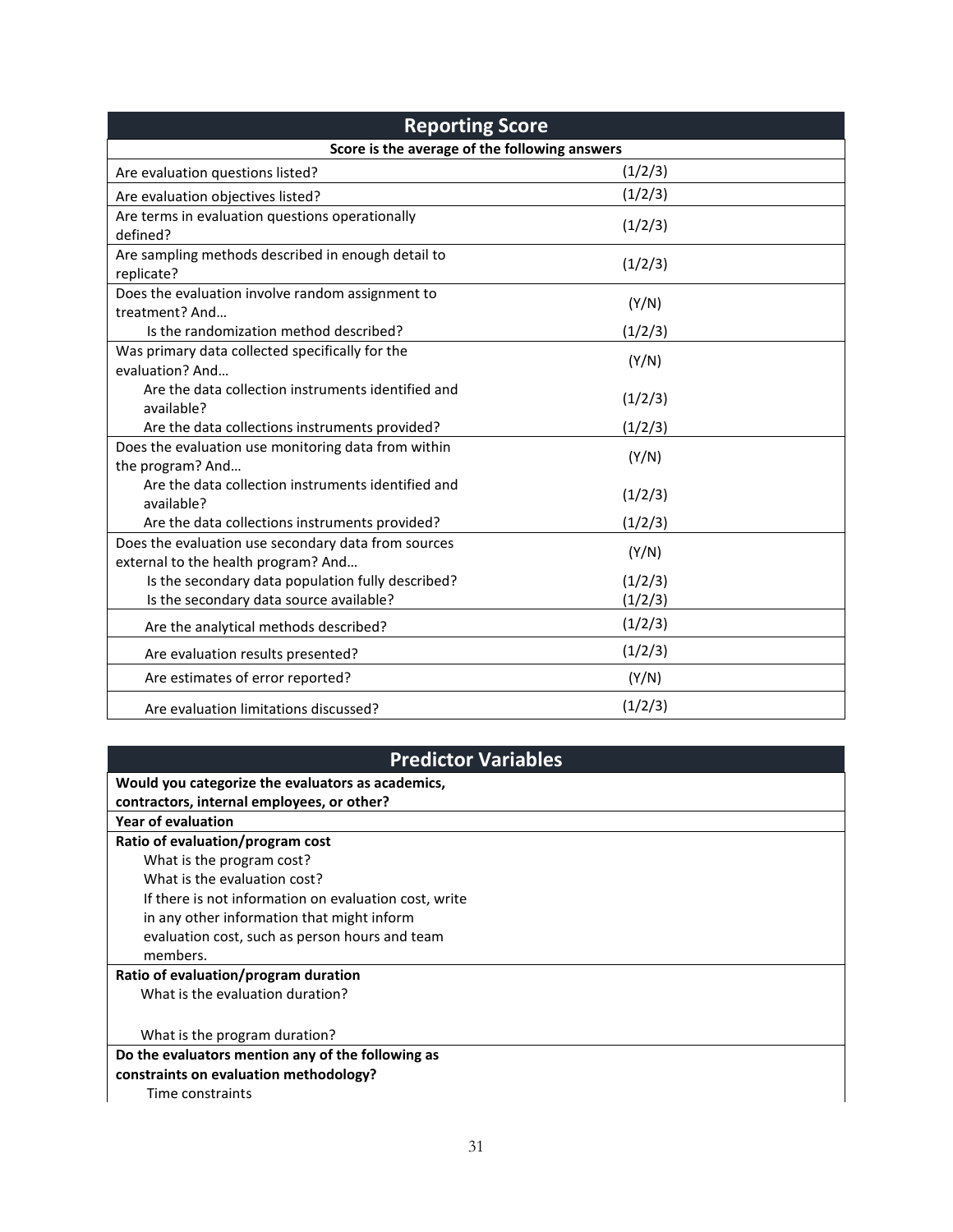| Presence of monitoring and evaluation data             |
|--------------------------------------------------------|
| Access to monitoring and evaluation data               |
| Quality of monitoring and evaluation data              |
| <b>Budget constraints</b>                              |
| Lack of access to project information                  |
| Other (specify)                                        |
| Do the evaluators indicate that they started planning  |
| the evaluation prior to or at the beginning of the     |
| health program?                                        |
| Was baseline data collected as part of the evaluation? |
| Which of the following data collection methods were    |
| used, regardless of whether data is primary or         |
| secondary?                                             |
| <b>Interviews</b>                                      |
| Focus groups                                           |
| Surveys                                                |
| Routine monitoring data                                |
| Facility records                                       |
| Observation                                            |
| Other (clarify)                                        |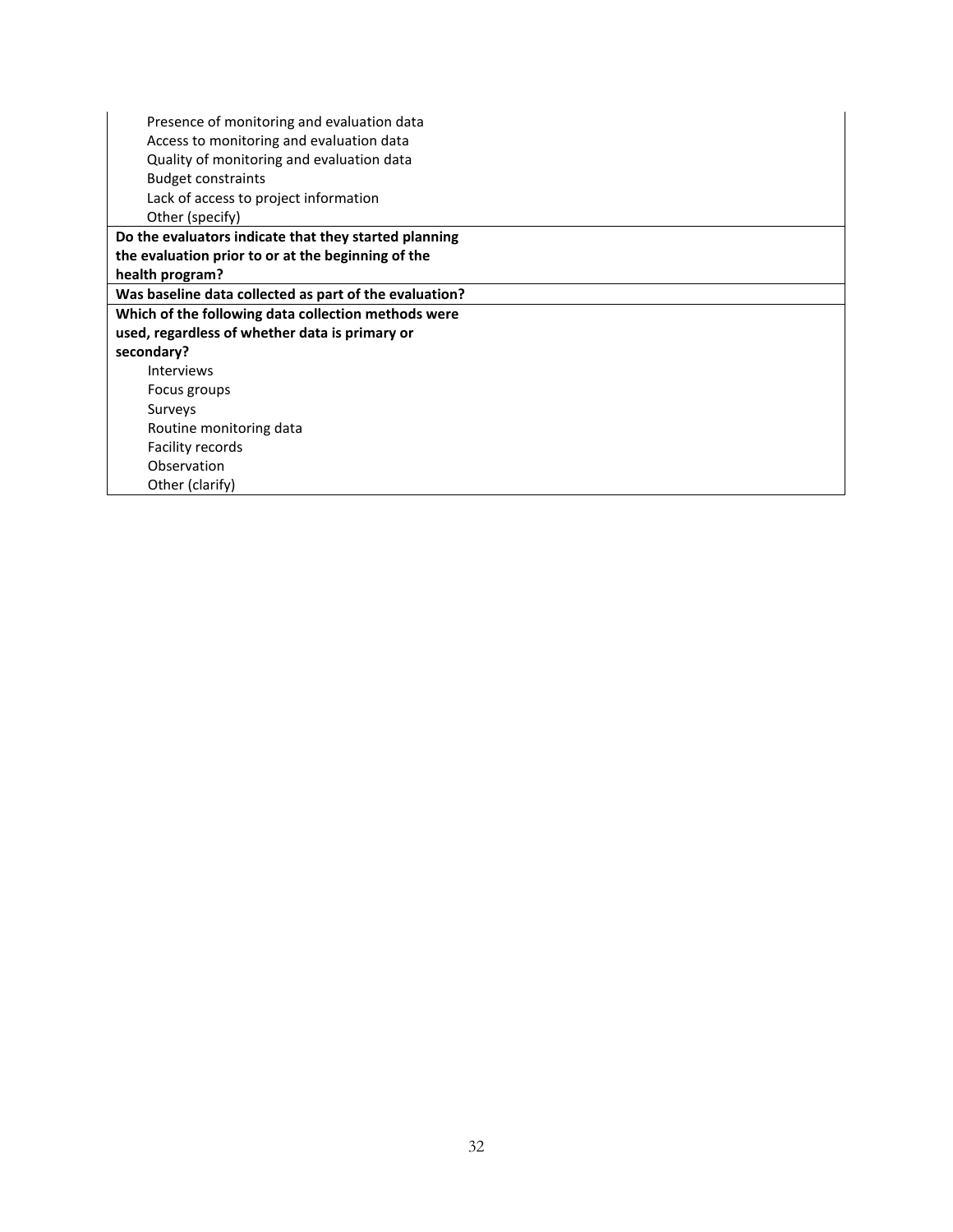# **Appendix 4: List of 37 evaluations included in our sample**

<span id="page-35-0"></span>

| <b>Evaluation title</b>                                | Year | Funder      | Type        | <b>URL</b>                                               |
|--------------------------------------------------------|------|-------------|-------------|----------------------------------------------------------|
| DFID's Work through the United Nations Children's      | 2013 | <b>DFID</b> | performance | http://icai.independent.gov.uk/wp-content/uploads/ICAI-  |
| Fund (UNICEF)                                          |      |             |             | report-DFIDs-work-with-UNICEF.pdf                        |
| Final Evaluation of the Three Diseases Fund            | 2012 | <b>DFID</b> | performance | https://www.gov.uk/government/uploads/system/uploads     |
|                                                        |      |             |             | /attachment_data/file/204884/Evaluation-three-diseases-  |
|                                                        |      |             |             | fund-and-management-response.pdf                         |
| Evaluation of a Decade of DFID and World Bank          | 2013 | <b>DFID</b> | impact      | https://www.gov.uk/government/uploads/system/uploads     |
| Supported HIV and AIDS Programmes in Vietnam from      |      |             |             | /attachment_data/file/303560/Decade-DFID-World-Bank-     |
| 2003 to 2012                                           |      |             |             | Support-HIV-Aids-Prog-Vietnam-2003-2012.pdf              |
| DFID's Water, Sanitation, and Hygiene Programming in   | 2013 | <b>DFID</b> | performance | http://icai.independent.gov.uk/wp-content/uploads/ICAI-  |
| Sudan                                                  |      |             |             | Report-DFIDs-Water-Sanitation-and-Hygiene-               |
|                                                        |      |             |             | Programming-in-Sudan.pdf                                 |
| COLALIFE Operational Trial Zambia: Endline Survey      | 2014 | <b>DFID</b> | both        | https://www.gov.uk/government/uploads/system/uploads     |
| Report                                                 |      |             |             | /attachment_data/file/347891/Evaluation-Cola-Life-Trial- |
|                                                        |      |             |             | Zambia.pdf                                               |
| External Evaluation Report of Sierra Leone's Youth     | 2013 | <b>DFID</b> | impact      | https://www.gov.uk/government/uploads/system/uploads     |
| Reproductive Health Programme (2007 - 2012)            |      |             |             | /attachment_data/file/206755/eval-resteless-dev-Sierra-  |
|                                                        |      |             |             | Leone-youth-rep-health-prog-2007-2012.pdf                |
| Southern African Regional Social and Behavior Change   | 2013 | <b>DFID</b> | impact      | http://r4d.dfid.gov.uk/pdf/outputs/SAR Evaluation/Moz    |
| Communication Program                                  |      |             |             | ambique SBCC 2013 FV.pdf                                 |
| The Department for International Development's Support | 2011 | <b>DFID</b> | both        | http://icai.independent.gov.uk/wp-                       |
| to the Health Sector in Zimbabwe                       |      |             |             | content/uploads/DFIDs-Support-to-the-Health-Sector-in-   |
|                                                        |      |             |             | Zimbabwe3.pdf                                            |
| Evaluation of DFID's Support for Health and Education  | 2012 | <b>DFID</b> | performance | http://icai.independent.gov.uk/wp-content/uploads/ICAI-  |
| in India                                               |      |             |             | Evaluation-of-DFIDs-Support-for-Health-and-Education-    |
|                                                        |      |             |             | in-India-Final-Report.pdf                                |
| Impact Assessment of the Expanded Support Programme,   | 2011 | <b>DFID</b> | performance | https://www.gov.uk/government/uploads/system/uploads     |
| Zimbabwe                                               |      |             |             | /attachment_data/file/197475/ESP-Impact-Assessment-      |
|                                                        |      |             |             | zimb-11.pdf                                              |
| Five-Year Evaluation Study Area 3 Results: Scaling Up  | 2009 | Global      | impact      | https://www.theglobalfund.org/media/2978/terg_sa3_repo   |
| Against HIV, TB, and Malaria                           |      | Fund        |             | rt en.pdf                                                |
| Independent Evaluation of the Affordable Medicines     | 2012 | Global      | impact      | https://www.theglobalfund.org/media/3011/terg_evaluatio  |
| Facility - malaria (AMFm) Phase 1                      |      | Fund        |             | $n2013-$                                                 |
|                                                        |      |             |             | 2014thematicreviewamfm2012iephase1 report en.pdf         |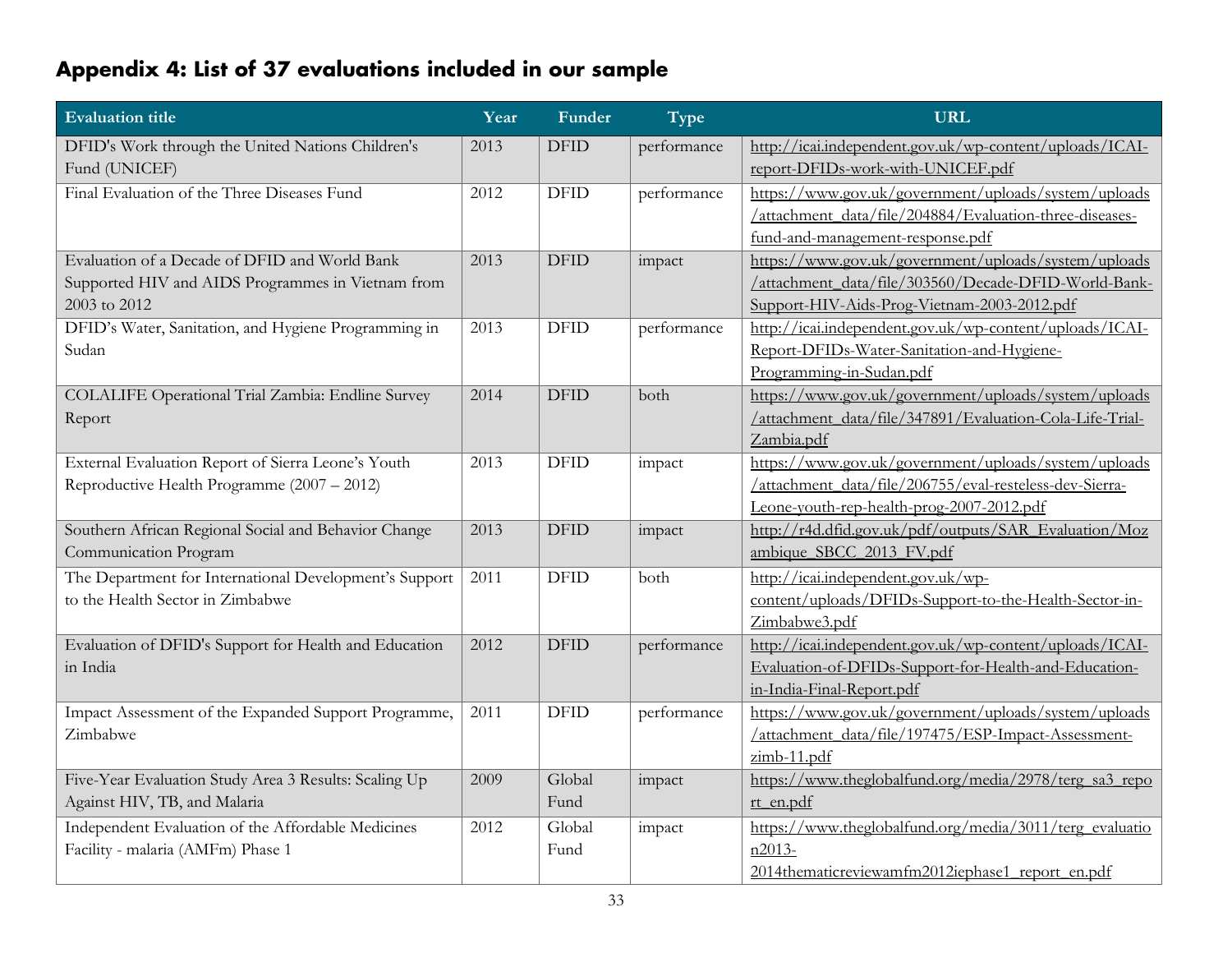| Evaluation of Global Fund Investments in Country<br>Monitoring and Evaluation Systems | 2012 | Global<br>Fund | performance | https://www.theglobalfund.org/media/3008/terg_evaluatio<br>n2013- |
|---------------------------------------------------------------------------------------|------|----------------|-------------|-------------------------------------------------------------------|
|                                                                                       |      |                |             | 2014thematicreviewinvestinginmnesystems report en.pdf             |
| PEPFAR Public Health Evaluation - Care and Support:                                   | 2010 | PEPFAR*        | impact      | http://www.cpc.unc.edu/measure/resources/publications/t           |
| Phase 2 Uganda                                                                        |      |                |             | $r-10-74d$                                                        |
| USAID/Office of HIV and AIDS: Project SEARCH End                                      | 2012 | PEPFAR*        | performance | http://pdf.usaid.gov/pdf_docs/PA00JWRQ.pdf                        |
| of Project Evaluation Supporting Evaluation and Research                              |      |                |             |                                                                   |
| to Combat HIV                                                                         |      |                |             |                                                                   |
| USAID/South Africa Umbrella Grants Management                                         | 2012 | PEPFAR*        | performance | http://pdf.usaid.gov/pdf_docs/PDACX481.pdf                        |
| Project, End of Project partner Evaluation:                                           |      |                |             |                                                                   |
| Senzakwenzeke Community Development                                                   |      |                |             |                                                                   |
| USAID/South Africa Umbrella Grants Management                                         | 2013 | PEPFAR*        | performance | http://pdf.usaid.gov/pdf_docs/PDACX455.pdf                        |
| Project, End of Project partner Evaluation: Project                                   |      |                |             |                                                                   |
| Concern International                                                                 |      |                |             |                                                                   |
| USAID/South Africa Umbrella Grants Management                                         | 2012 | PEPFAR*        | performance | http://pdf.usaid.gov/pdf_docs/PDACX461.pdf                        |
| Project, End of Project Partner Evaluation: Noah                                      |      |                |             |                                                                   |
| (Nurturing Orphans of AIDS for Humanity)                                              |      |                |             |                                                                   |
| A Concurrent Evaluation of Phase II of the NRHM BCC                                   | 2009 | <b>USAID</b>   | performance | http://pdf.usaid.gov/pdf_docs/PDACQ561.pdf                        |
| Campaign (India)                                                                      |      |                |             |                                                                   |
| Nurturing the Mother-Child Dyad in an Urban Setting:                                  | 2014 | <b>USAID</b>   | both        | https://dec.usaid.gov/dec/GetDoc.axd?ctID=ODVhZjk4                |
| Final Evaluation of the Hati Kami Project in Jakarta,                                 |      |                |             | NWQtM2YyMi00YjRmLTkxNjktZTcxMjM2NDBmY2Uv                          |
| Indonesia                                                                             |      |                |             | &rID=MzU2NTQ4&pID=NTYw&attchmnt=VHJ1ZQ==                          |
|                                                                                       |      |                |             | &uSesDM=False&rIdx=NDU5ODc3                                       |
| Community-Based Distribution of Misoprostol for the                                   | 2010 | <b>USAID</b>   | performance | http://pdf.usaid.gov/pdf_docs/PA00JRX6.pdf                        |
| Prevention of Postpartum Hemorrhage: Evaluation of a                                  |      |                |             |                                                                   |
| Pilot Intervention in Tangail District, Bangladesh                                    |      |                |             |                                                                   |
| USAID/Ethiopia: Implementing Partners' Organizational                                 | 2011 | <b>USAID</b>   | performance | http://pdf.usaid.gov/pdf_docs/PDACU381.pdf                        |
| <b>Capacity Assessment Report</b>                                                     |      |                |             |                                                                   |
| Expanded Impact Child Survival Program, Final                                         | 2009 | <b>USAID</b>   | performance | http://pdf.usaid.gov/pdf_docs/pdacp466.pdf                        |
| Evaluation Report Gaza Province, Mozambique                                           |      |                |             |                                                                   |
| Impact Evaluation of the Project 'Strengthening                                       | 2014 | <b>USAID</b>   | impact      | http://pdf.usaid.gov/pdf_docs/PA00K6Z6.pdf                        |
| sustainable orphans and vulnerable children (OVC) care                                |      |                |             |                                                                   |
| and support in Cote d'Ivoire in the Urban Context of                                  |      |                |             |                                                                   |
| Abidjan: Final Evaluation Report                                                      |      |                |             |                                                                   |